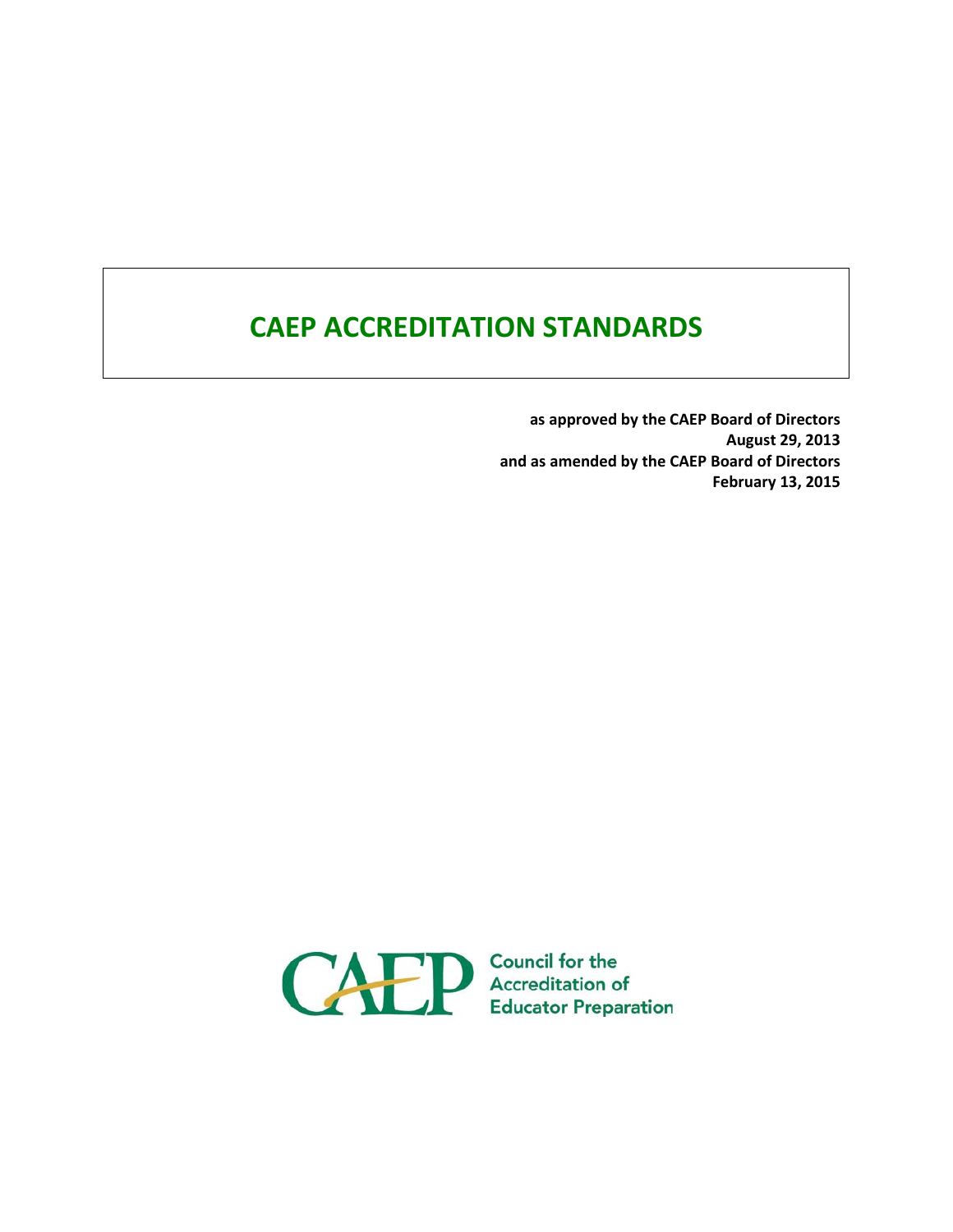# **Table of Contents**

|                                                                                  | Page |
|----------------------------------------------------------------------------------|------|
| <b>Accreditation Standards</b>                                                   | 2    |
| Standard 1: Content and Pedagogical Knowledge                                    | 2    |
| Standard 2: Clinical Partnerships and Practice                                   | 6    |
| Standard 3: Candidate Quality, Recruitment, and Selectivity                      | 8    |
| Standard 4: Program Impact                                                       | 13   |
| Standard 5: Provider Quality Assurance and Continuous Improvement                | 14   |
| <b>Annual Reporting and CAEP Monitoring</b>                                      | 16   |
| <b>Levels of Accreditation Decisions</b>                                         | 18   |
| Appendix A: Cross-cutting themes: Diversity and Technology and Digital Learning  | 20   |
| Appendix B: Scope of the CAEP Commission's Recommendations                       | 23   |
| Appendix C: CAEP Commission Recommendations on Evidence in Accreditation         | 26   |
| Appendix D: Typical and Suggested Measures for Accreditation Evidence References | 33   |
| <b>Endnotes</b>                                                                  | 50   |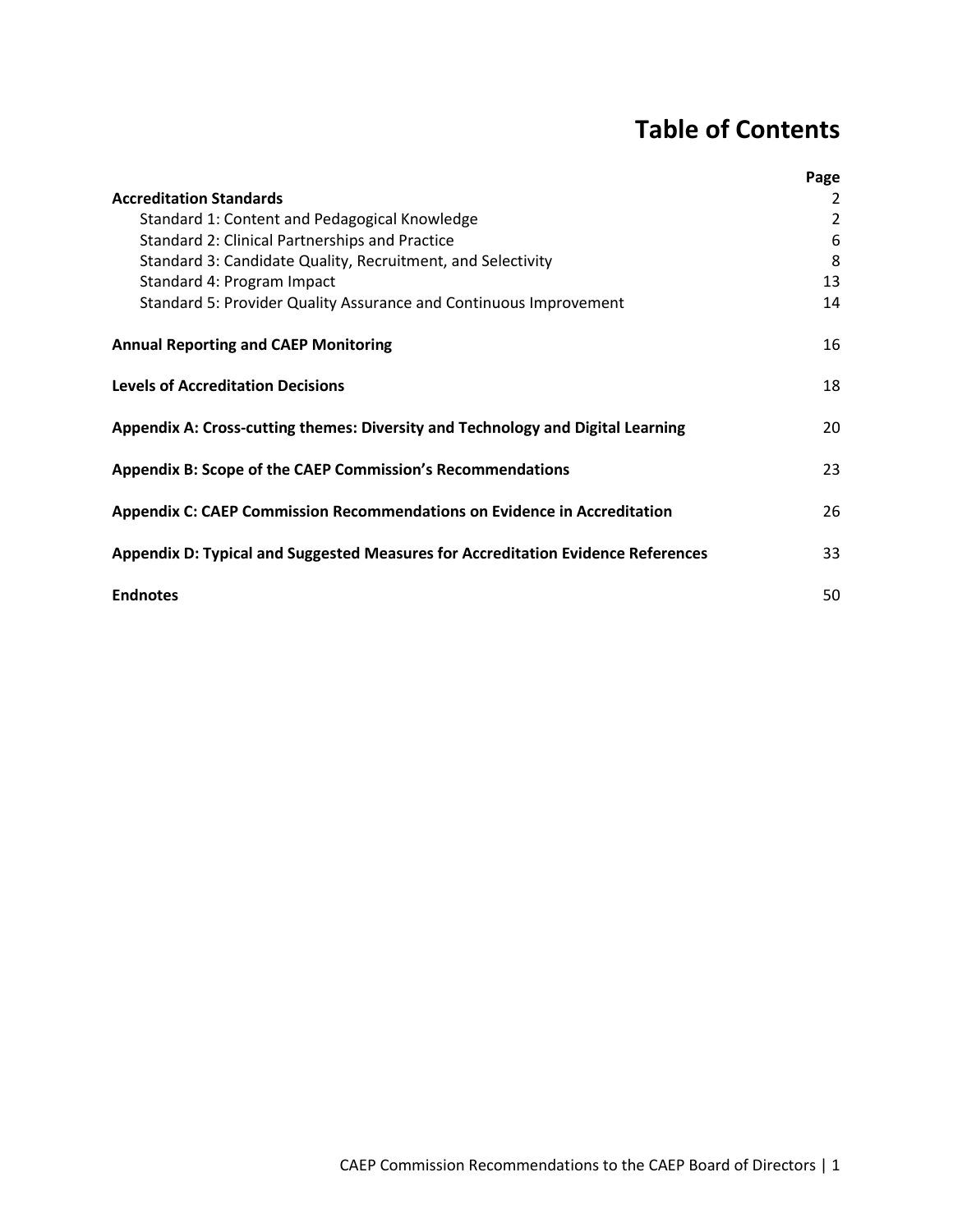## **Accreditation Standards and Recommendations**

The Commission adopted a structure for the standards that begins with three areas of teacher preparation identified by the National Academy of Sciences 2010 report, *Preparing Teachers: Building Evidence for Sound Policy.* The Academy panel found that existing research provides some guidance regarding factors "likely to have the strongest effects" on outcomes for students: content knowledge; field experience; and the quality of teacher candidates. $<sup>1</sup>$  $<sup>1</sup>$  $<sup>1</sup>$ </sup>

Adapting that guidance to its task, the first three standards recommended by the Commission are:

- Standard 1: Content and Pedagogical Knowledge
- Standard 2: Clinical Partnerships and Practice
- Standard 3: Candidate Quality, Recruitment, and Selectivity

The ultimate goal of educator preparation is the impact of program completers on P-12 student learning and development, as framed by the Commission in the fourth standard. That impact would be demonstrated both directly through multiple measures and indirectly by the satisfaction of the completers and their employers.

• Standard 4: Program Impact

Finally, the Commission explored important functions of an accrediting body that are fashioned around attributes of high-performing education organizations. These are supported by research on effective management and, especially, by the Baldrige education award criteria, as well as recent trends and new approaches among accreditors. The fifth standard and the recommendations on annual reporting and levels of accreditation are built on these sources:

- Standard 5: Provider Quality Assurance and Continuous Improvement
- Recommendation: Annual Reporting and CAEP Monitoring
- Recommendation: Levels of Accreditation Decisions

## **Commission Recommendations for Standards**

## **Standard 1: CONTENT AND PEDAGOGICAL KNOWLEDGE**

*The provider ensures that candidates develop a deep understanding of the critical concepts and principles of their discipline and, by completion, are able to use discipline-specific practices flexibly to advance the learning of all students toward attainment of college- and career-readiness standards.* 

**Candidate Knowledge, Skills, and Professional Dispositions**

1.1 Candidates demonstrate an understanding of the 10 InTASC standards at the appropriate progression level(s)<sup>[2](#page-52-1)</sup> in the following categories: the learner and learning; content; instructional practice; and professional responsibility.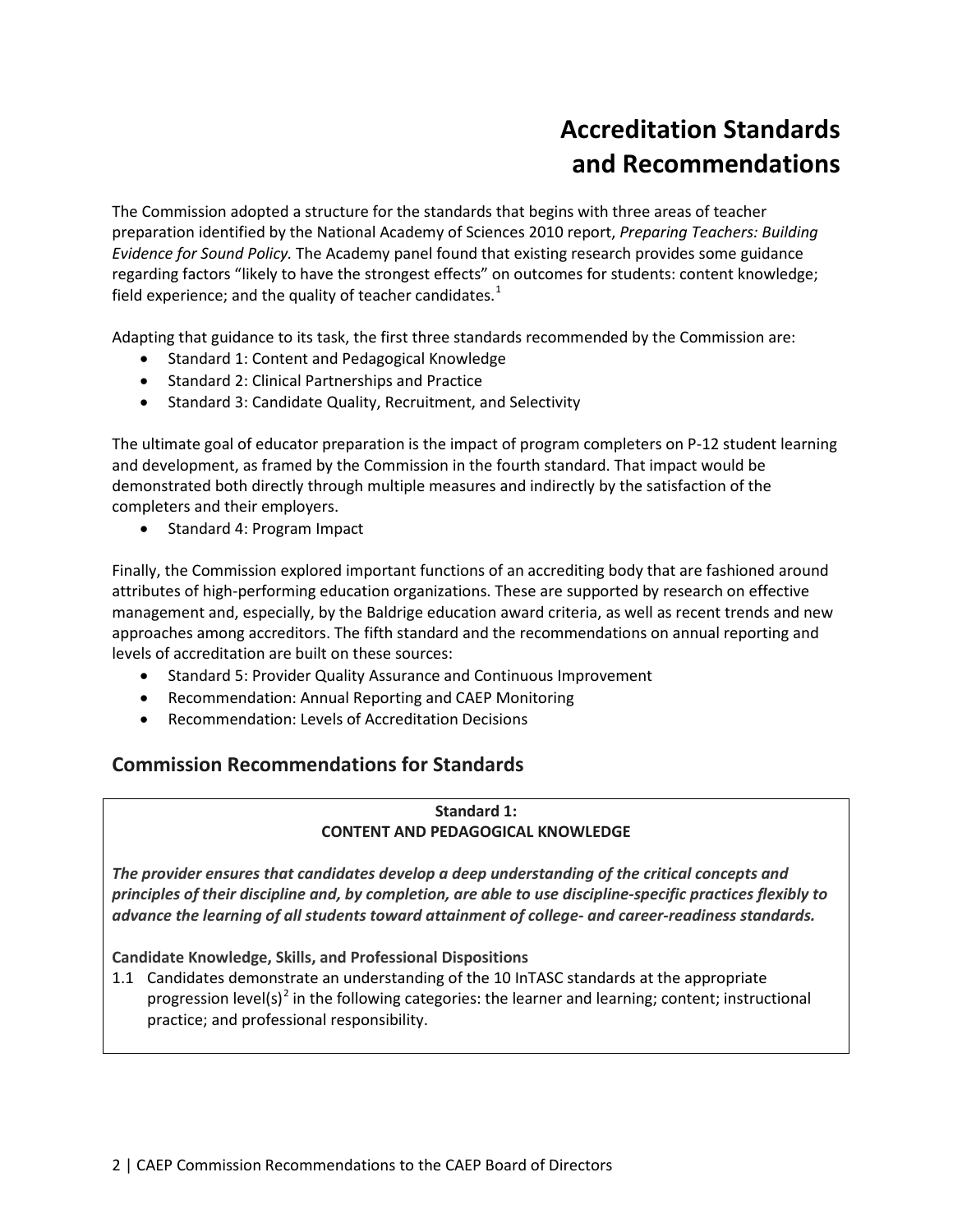#### **Provider Responsibilities**

- 1.2 Providers ensure that completers use research and evidence to develop an understanding of the teaching profession and use both to measure their P-12 students' progress and their own professional practice.
- 1.3 Providers ensure that completers apply content and pedagogical knowledge as reflected in outcome assessments in response to standards of Specialized Professional Associations (SPA), the National Board for Professional Teaching Standards (NBPTS), states, or other accrediting bodies (e.g., National Association of Schools of Music – NASM).
- 1.4 Providers ensure that completers demonstrate skills and commitment that afford all P-12 students access to rigorous college- and career-ready standards (e.g., Next Generation Science Standards, National Career Readiness Certificate, Common Core State Standards).
- 1.5 Providers ensure that completers model and apply technology standards as they design, implement and assess learning experiences to engage students and improve learning; and enrich professional practice.

#### **Glossary**

**All P-12 students:** Defined as children or youth attending P-12 schools including, but not limited to, students with disabilities or exceptionalities, students who are gifted, and students who represent diversity based on ethnicity, race, socioeconomic status, gender, language, religion, sexual identification, and/or geographic origin.

**Candidate:** In this report, the term "candidate" refers to individuals preparing for professional education positions.

**Completer:** A term to embrace candidates exiting from [degree](http://caepnet.org/commission/standards/standard1/) programs and also candidates exiting from other higher education programs or preparation programs conducted by alternative providers that may or may not offer a [certificate](http://caepnet.org/commission/standards/standard1/) or degree.

Note: In Standard 1, the subjects of components are "candidates." The specific knowledge and skills described will develop over the course of the preparation program and may be assessed at any point, some near admission, others at key transitions such as entry to clinical experiences and still others near candidate exit as preparation is completed.

**Provider:** Educator preparation provider (EPP) – An inclusive term referring to the sponsoring organization for preparation, whether it is an institution of higher education, a district- or statesponsored program, or an alternative pathway organization.

#### **Commission Rationale**

This standard asserts the importance of a strong content background and foundation of pedagogical knowledge for all candidates. Teaching is complex and preparation must provide opportunities for candidates to acquire knowledge and skills that can move all P-12 students significantly forward—in their academic achievements, in articulating the purpose of education in their lives and in building independent competence for life-long learning. Such a background includes experiences that develop deep understanding of major concepts and principles within the candidate's field, including college and career-ready expectations.<sup>[3](#page-52-2)</sup> Moving forward, college- and career-ready standards can be expected to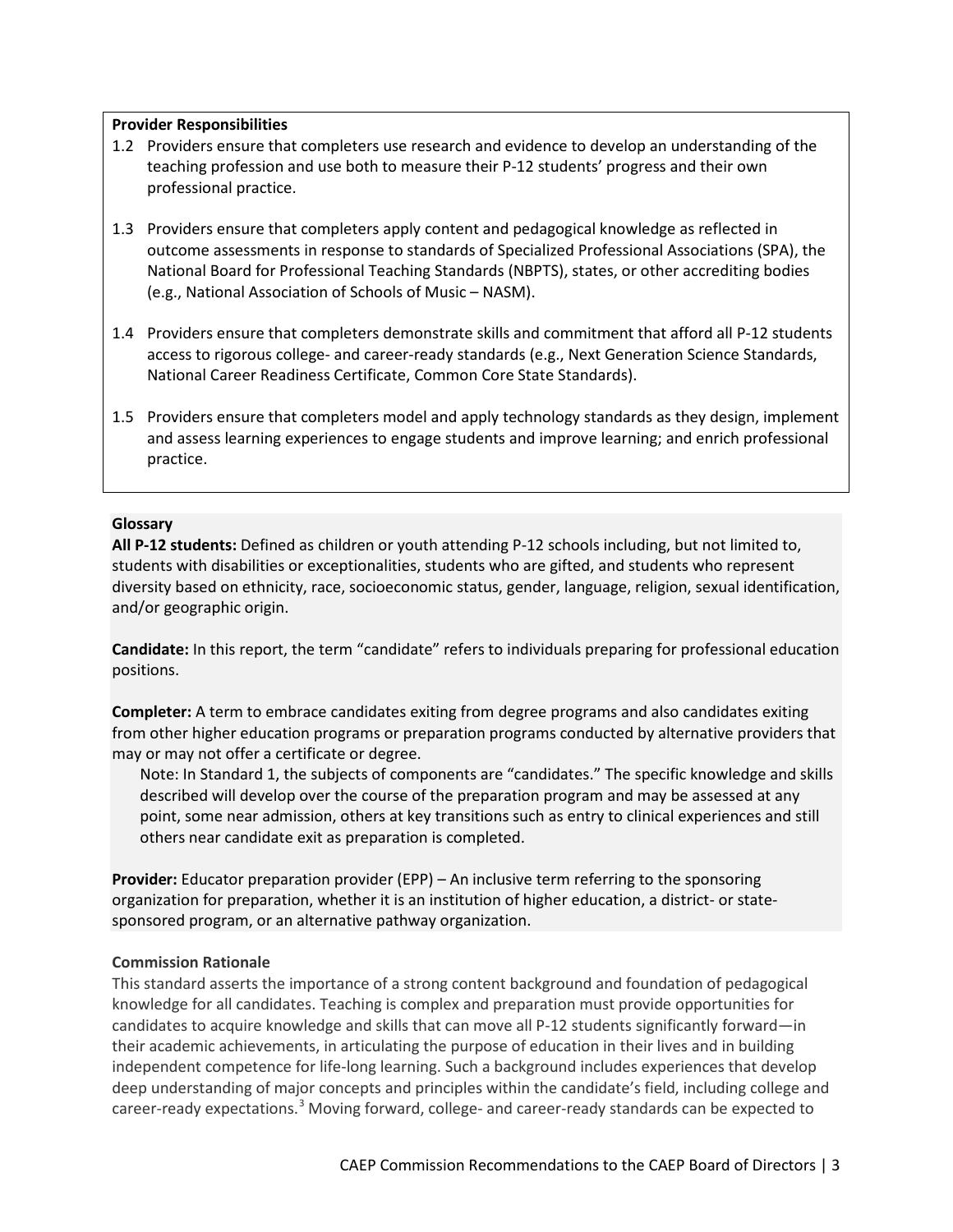include additional disciplines, underscoring the need to help students master a range of learner goals conveyed within and across disciplines. Content and pedagogical knowledge expected of candidates is articulated through the InTASC standards. These standards are:

- Standard #1: **Learner Development.** The teacher understands how learners grow and develop, recognizing that patterns of learning and development vary individually within and across the cognitive, linguistic, social, emotional, and physical areas, and designs and implements developmentally appropriate and challenging learning experiences.
- Standard #2: **Learning Differences.** The teacher uses understanding of individual differences and diverse cultures and communities to ensure inclusive learning environments that enable each learner to meet high standards.
- Standard #3: **Learning Environments.** The teacher works with others to create environments that support individual and collaborative learning, and that encourage positive social interaction, active engagement in learning, and self motivation.
- Standard #4: **Content Knowledge.** The teacher understands the central concepts, tools of inquiry, and structures of the discipline(s) he or she teaches and creates learning experiences that make the discipline accessible and meaningful for learners to assure mastery of the content.
- Standard #5: **Application of Content.** The teacher understands how to connect concepts and use differing perspectives to engage learners in critical thinking, creativity, and collaborative problem solving related to authentic local and global issues.
- Standard #6: **Assessment.** The teacher understands and uses multiple methods of assessment to engage learners in their own growth, to monitor learner progress, and to guide the teacher's and learner's decision making.
- Standard #7: **Planning for Instruction.** The teacher plans instruction that supports every student in meeting rigorous learning goals by drawing upon knowledge of content areas, curriculum, cross-disciplinary skills, and pedagogy, as well as knowledge of learners and the community context.
- Standard #8: **Instructional Strategies.** The teacher understands and uses a variety of instructional strategies to encourage learners to develop deep understanding of content areas and their connections, and to build skills to apply knowledge in meaningful ways.
- Standard #9: **Professional Learning and Ethical Practice.** The teacher engages in ongoing professional learning and uses evidence to continually evaluate his/her practice, particularly the effects of his/her choices and actions on others (learners, families, other professionals, and the community), and adapts practice to meet the needs of each learner.
- Standard #10: **Leadership and Collaboration.** The teacher seeks appropriate leadership roles and opportunities to take responsibility for student learning and development, to collaborate with learners, families, colleagues, other school professionals, and community members to ensure learner growth, and to advance the profession.

Content knowledge describes the depth of understanding of critical concepts, theories, skills, processes, principles, and structures that connect and organize ideas within a field.<sup>[4](#page-53-0)</sup> Research indicates that students learn more when their teachers have a strong foundation of content knowledge.<sup>[5](#page-53-1)</sup>

[T]eachers need to understand subject matter deeply and flexibly so they can help students create useful cognitive maps, relate one idea to another, and address misconceptions. Teachers need to see how ideas connect across fields and to everyday life. This kind of understanding provides a foundation for pedagogical content knowledge that enables teachers to make ideas accessible to others.<sup>[6](#page-53-2)</sup>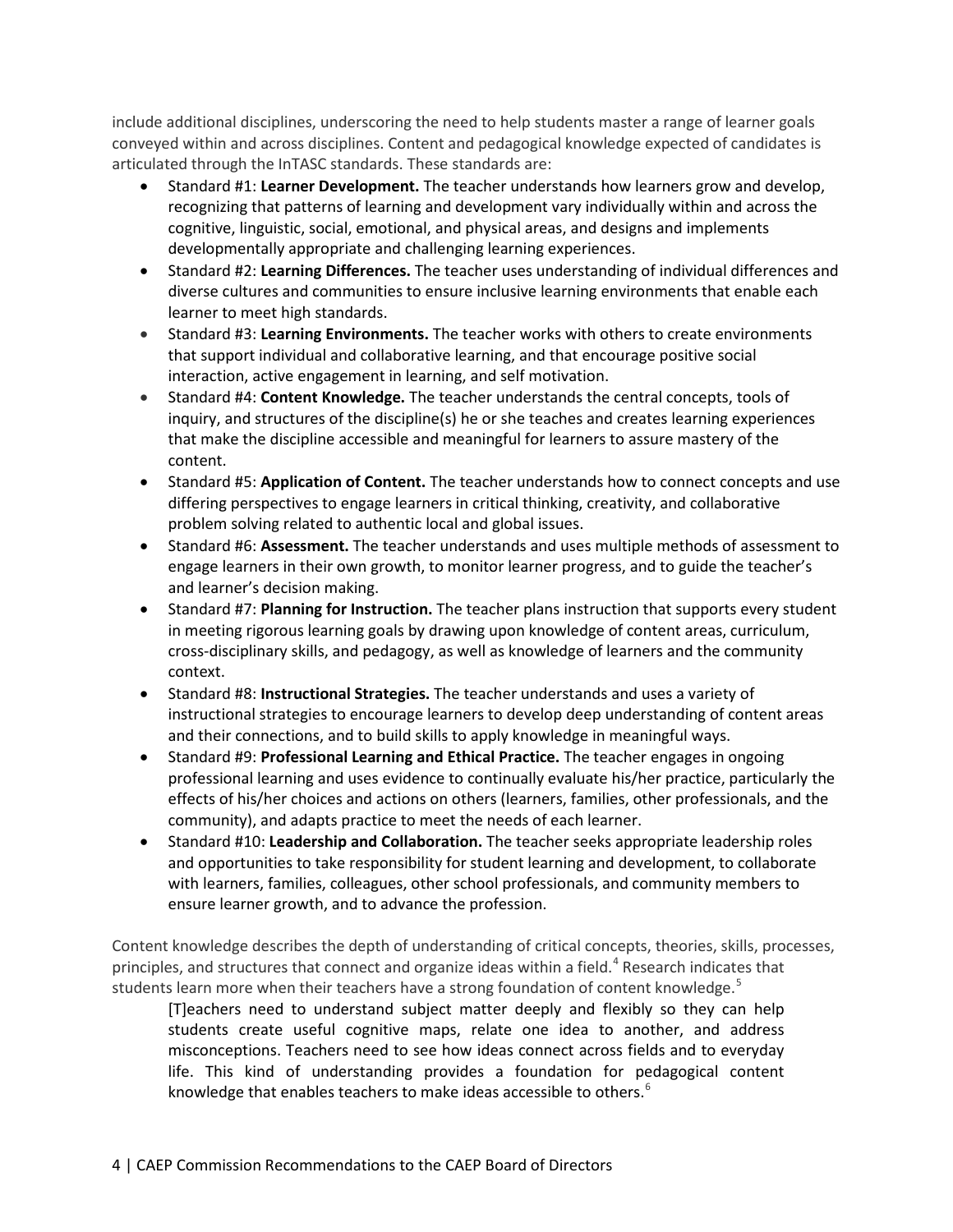These essential links between instruction and content are especially clear in Darling-Hammond's description of what the Common Core State Standards mean by "deeper learning":

- An understanding of the *meaning* and *relevance* of ideas to concrete problems
- An ability to *apply* core concepts and modes of inquiry to complex real-world tasks
- A capacity to *transfer* knowledge and skills to new situations, to build on and use them
- Abilities to *communicate* ideas and to *collaborate* in problem solving
- An ongoing ability to *learn* to *learn*<sup>[7](#page-54-0)</sup>

Pedagogical content knowledge in teaching includes:

core activities of teaching, such as figuring out what students know; choosing and managing representations of ideas; appraising, selecting and modifying textbooks; . . . deciding among alternative courses of action and analyze(ing) the subject matter knowledge and insight entailed in these activities."<sup>[8](#page-54-1)</sup> It is crucial to "good teaching and student understanding.<sup>[9](#page-54-2)</sup>

The development of pedagogical content knowledge involves a shift in teachers' understanding from comprehension of subject matter *for themselves*, to advancing *their students'* learning through presentation of subject matter in a variety of ways that are appropriate to different situations reorganizing and partitioning it and developing activities, metaphors, exercises, examples and demonstrations—so that it can be grasped by students.<sup>[10](#page-54-3)</sup>

Understanding of pedagogical content knowledge is complemented by knowledge of learners—where teaching begins. Teachers must understand that learning and developmental patterns vary among individuals, that learners bring unique individual differences to the learning process, and that learners need supportive and safe learning environments to thrive. Teachers' professional knowledge includes the ways in which cognitive, linguistic, social, emotional, and physical development occurs.<sup>[11](#page-54-4)</sup> Neuroscience is influencing education, and future educators should be well-versed in findings from brain research, including how to facilitate learning for students with varying capacities, experiences, strengths and approaches to learning.

To be effective, teachers also must be prepared to collaborate with families to support student success.<sup>[12](#page-54-5)</sup> When teachers understand families and communicate and build relationships with them, students benefit. Many studies confirm that strong parent–teacher relationships relate to positive student outcomes for students, such as healthy social development, high student achievement and high rates of college enrollment.<sup>[13](#page-54-6)</sup> Thus, by giving teachers the support they need to work with families, educator preparation providers can have an even greater impact on student learning and development.

The Commission's development of this standard and its components was influenced especially by the InTASC Model Core Teaching Standards, the Common Core State Standards Initiative,<sup>[14](#page-54-7)</sup> and the National Board for Professional Teaching Standards' Five Core Propositions. [15](#page-54-8) Additionally the Commission used the work of the International Society for Technology in Education (ISTE)<sup>[16](#page-54-9)</sup> and the Harvard Family Research Project (HFRP).<sup>[17](#page-54-10)</sup>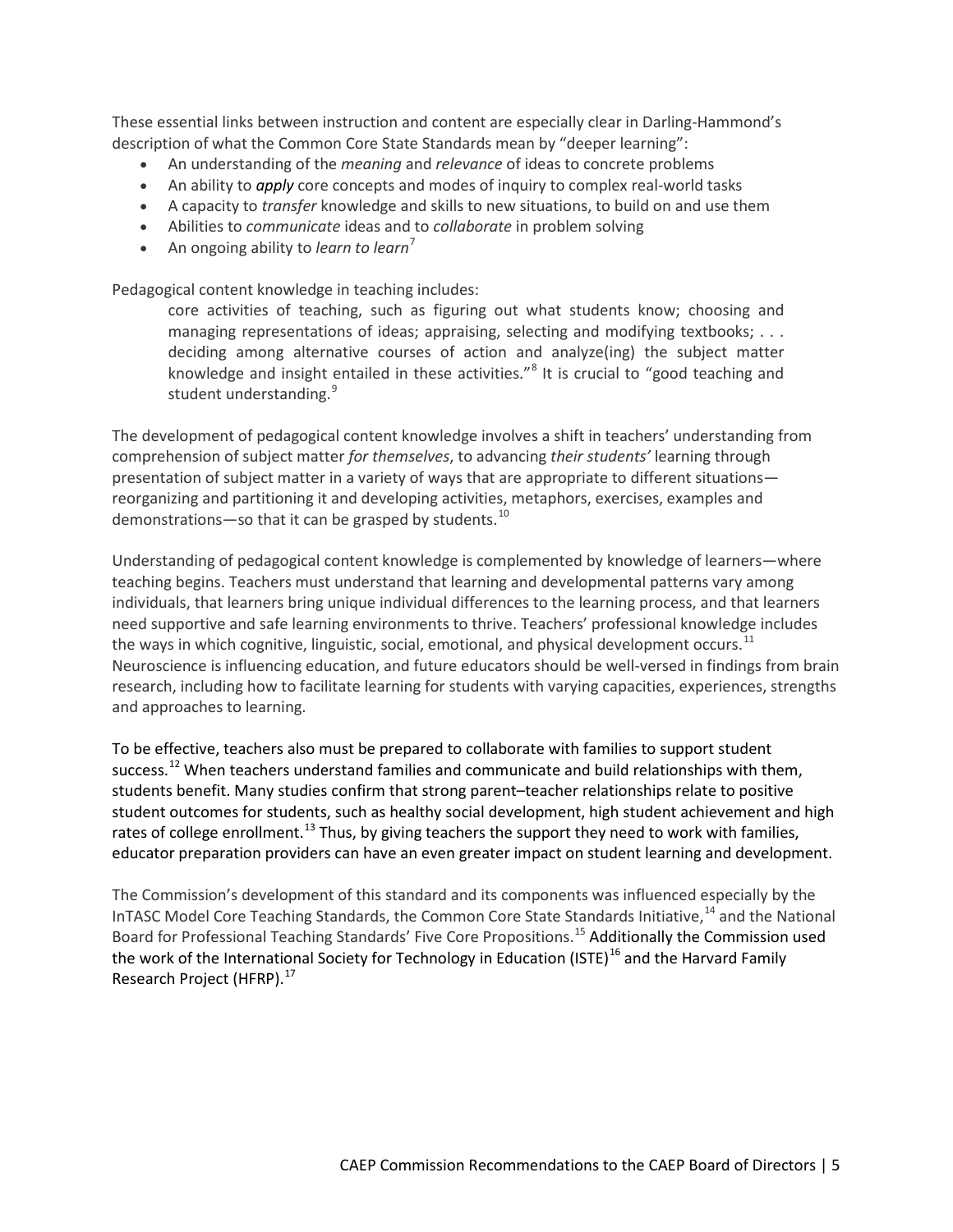## **Standard 2: CLINICAL PARTNERSHIPS AND PRACTICE**

*The provider ensures that effective partnerships and high-quality clinical practice are central to preparation so that candidates develop the knowledge, skills, and professional dispositions necessary to demonstrate positive impact on all P-12 students' learning and development.*

## **Partnerships for Clinical Preparation**

2.1 Partners co-construct mutually beneficial P-12 school and community arrangements, including technology-based collaborations, for clinical preparation and share responsibility for continuous improvement of candidate preparation. Partnerships for clinical preparation can follow a range of forms, participants, and functions. They establish mutually agreeable expectations for candidate entry, preparation, and exit; ensure that theory and practice are linked; maintain coherence across clinical and academic components of preparation; and share accountability for candidate outcomes.

## **Clinical Educators**

2.2 Partners co-select, prepare, evaluate, support, and retain high-quality clinical educators, both provider- and school-based, who demonstrate a positive impact on candidates' development and P-12 student learning and development. In collaboration with their partners, providers use multiple indicators and appropriate technology-based applications to establish, maintain, and refine criteria for selection, professional development, performance evaluation, continuous improvement, and retention of clinical educators in all clinical placement settings.

## **Clinical Experiences**

2.3 The provider works with partners to design clinical experiences of sufficient depth, breadth, diversity, coherence, and duration to ensure that candidates demonstrate their developing effectiveness and positive impact on all students' learning and development. Clinical experiences, including technology-enhanced learning opportunities, are structured to have multiple performance-based assessments at key points within the program to demonstrate candidates' development of the knowledge, skills, and professional dispositions, as delineated in Standard 1, that are associated with a positive impact on the learning and development of all P-12 students.

#### **Glossary**

**Clinical Educators**: All EPP- and P-12-school-based individuals, including classroom teachers, who assess, support, and develop a candidate's knowledge, skills, or professional dispositions at some stage in the clinical experiences.

**Partner**: Organizations, businesses, community groups, agencies, schools, districts, and/or EPPs specifically involved in designing, implementing, and assessing the clinical experience.

**Partnership**: Mutually beneficial agreement among various partners in which all participating members engage in and contribute to goals for the preparation of education professionals. This may include examples such as pipeline initiatives, Professional Development Schools, and partner networks.

**Stakeholder**: Partners, organizations, businesses, community groups, agencies, schools, districts, and/or EPPs interested in candidate preparation or education.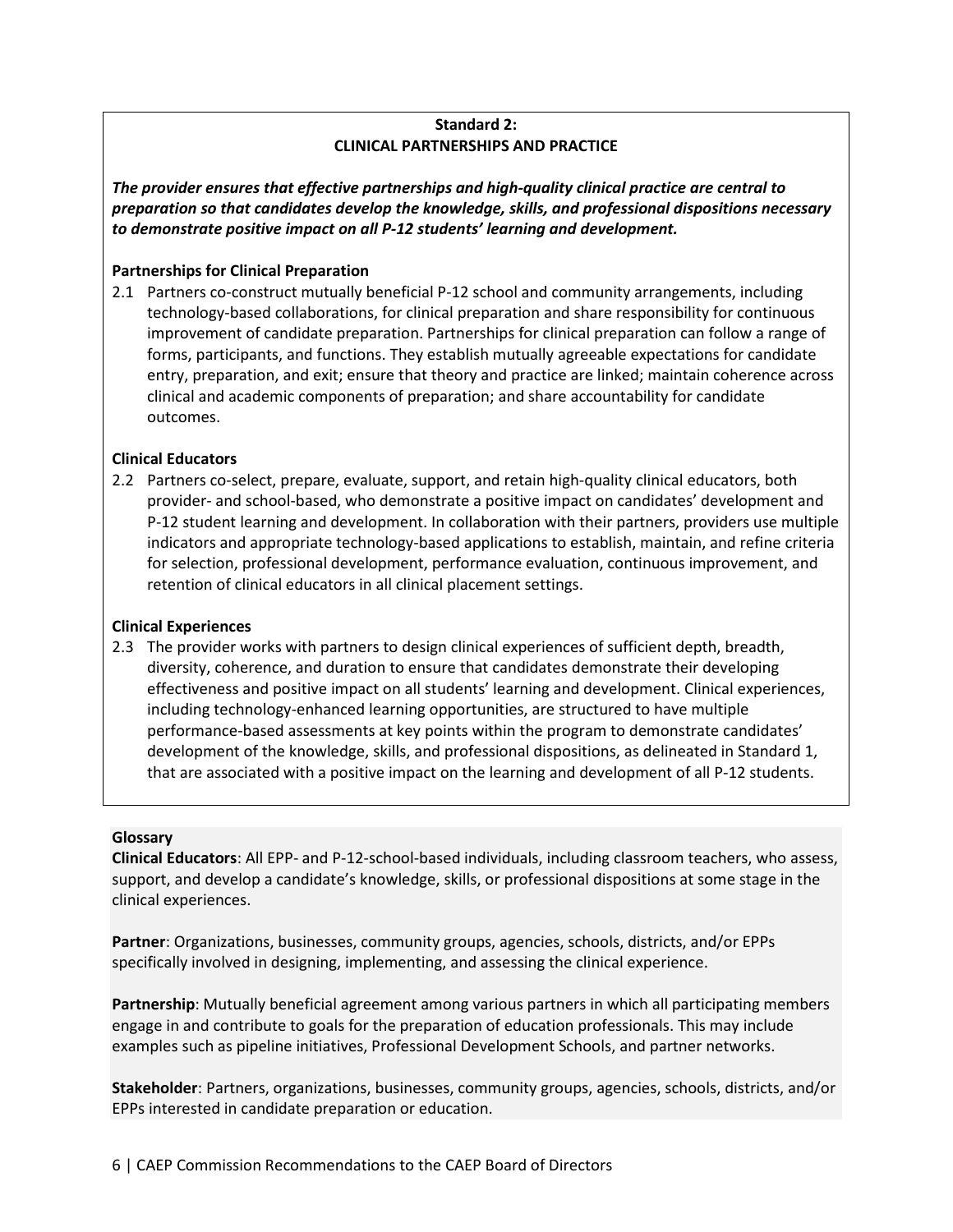#### **Commission Rationale**

Education is a practice profession and preparation for careers in education must create nurturing opportunities for aspiring candidates to develop, practice, and demonstrate the content and pedagogical knowledge and skills that promote learning for all students. These developmental opportunities/ experiences take place particularly in school-based situations, but may be augmented by community-based and virtual situations. The 2010 NCATE panel report, *Transforming Teacher Education Through Clinical Practice,[18](#page-55-0)* identified important dimensions of clinical practice and the Commission drew from the Panel's recommendations to structure the three components of this standard.

Educator preparation providers (EPPs) seeking accreditation should have strong collaborative partnerships with school districts and individual school partners, as well as other community stakeholders, in order to pursue mutually beneficial and agreed upon goals for the preparation of education professionals. These collaborative partnerships are a shared endeavor meant to focus dually on the improvement of student learning and development and on the preparation of teachers for this goal. The partners shall work together to determine not only the values and expectations of program development, implementation, assessment, and continuous improvement, but also the division of responsibilities among the various partnership stakeholders. At a minimum, the district and/or school leadership and the EPP should be a part of the partnership; other partners might include business and community members.

Characteristics of effective partnerships include: mutual trust and respect; sufficient time to develop and strengthen relationships at all levels; shared responsibility and accountability among partners, and periodic formative evaluation of activities among partners.<sup>[19](#page-55-1)</sup> Darling-Hammond and Baratz-Snowden<sup>[20](#page-55-2)</sup> call for strong relationships between universities and schools to share standards of good teaching that are consistent across courses and clinical work. This relationship could apply, as well, to all providers. The 2010 NCATE panel proposed partnerships that are strategic in meeting partners' needs by defining common work, shared responsibility, authority, and accountability.

Clinical educators are all EPP and P-12 school-based individuals, including classroom teachers, who assess, support and develop a candidate's knowledge, skills, and professional dispositions at some state in the clinical experiences. Literature indicates the importance of the quality of clinical educators, both school- and provider-based, to ensure the learning of candidates and P-12 students.<sup>[21](#page-55-3)</sup> *Transforming Teacher Education Through Clinical Practice* described high-quality clinical experiences as ones in which both providers and their partners require candidate supervision and mentoring by certified clinical educators—drawn from discipline-specific, pedagogical, and P-12 professionals—who are trained to work with and provide feedback to candidates. Clinical educators should be accountable for the performance of the candidates they supervise, as well as that of the students they teach.<sup>[22](#page-55-4)</sup>

High-quality clinical experiences are early, ongoing and take place in a variety of school- and communitybased settings, as well as through simulations and other virtual opportunities (for example, online chats with students). Candidates observe, assist, tutor, instruct and may conduct research. They may be student-teachers or interns.<sup>[23](#page-55-5)</sup> These experiences integrate applications of theory from pedagogical courses or modules in P-12 or community settings and are aligned with the school-based curriculum (e.g., Next Generation Science Standards, college- and career-ready standards, Common Core State Standards). They offer multiple opportunities for candidates to develop, practice, demonstrate, and reflect upon clinical and academic components of preparation, as well as opportunities to develop, practice, and demonstrate evidence-based, pedagogical practices that improve student learning and development, as described in Standard 1.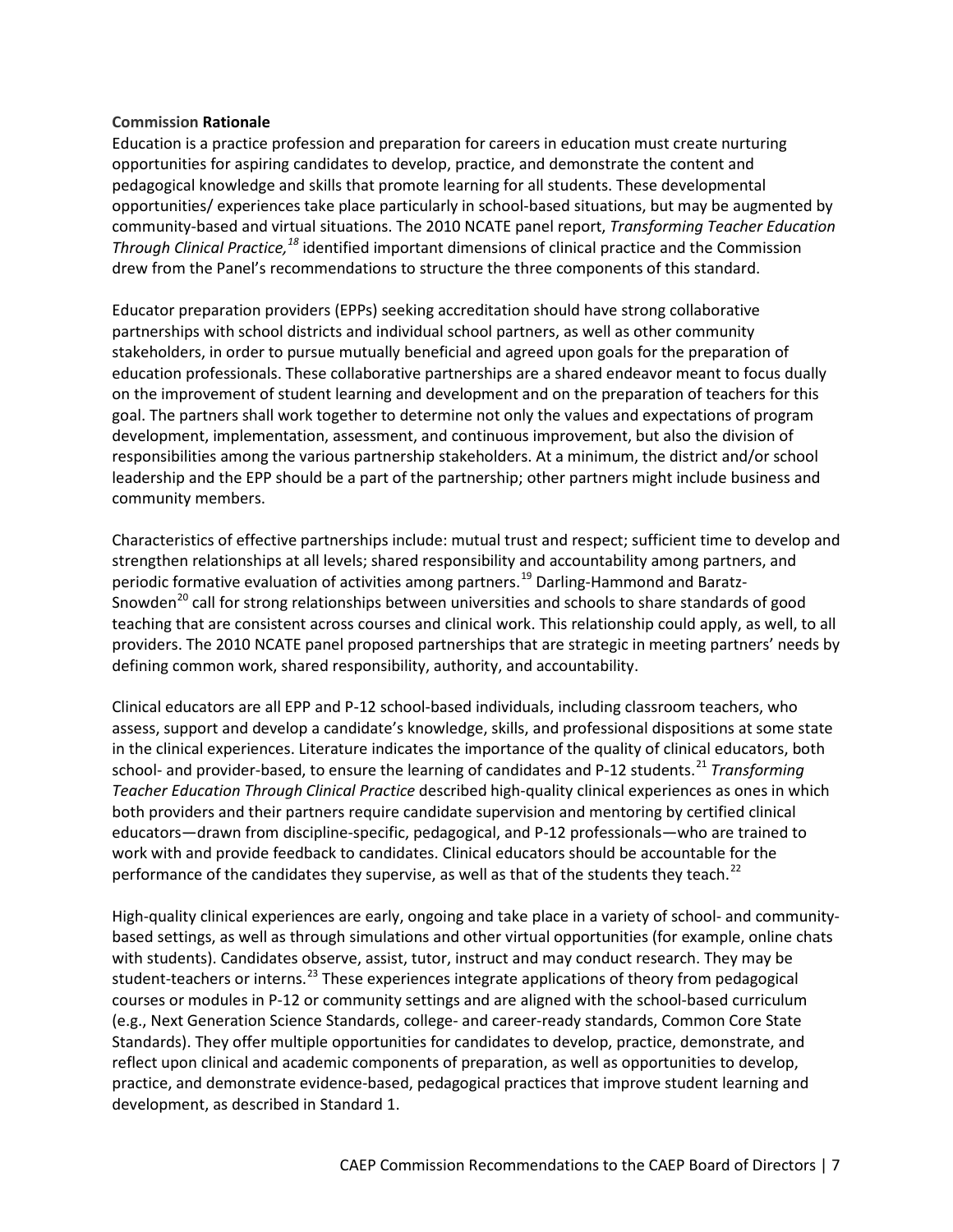The members of the 2010 Panel on clinical preparation and partnerships consulted both research resources and professional consensus reports in shaping their conclusions and recommendations, including proposed design principles for clinical experiences.<sup>[24](#page-55-6)</sup> Among these are: (1) a student learning and development focus, (2) clinical practice that is integrated throughout every facet of preparation in a dynamic way, (3) continuous monitoring and judging of candidate progress on the basis of data, (4) a curriculum and experiences that permit candidates to integrate content and a broad range of effective teaching practices and to become innovators and problem solvers, and (5) an "interactive professional community" with opportunities for collaboration and peer feedback. Howey<sup>[25](#page-55-7)</sup> also suggests several principles, including tightly woven education theory and classroom practice, as well as placement of candidates in cohorts. An ETS report proposed clinical preparation experiences that offer opportunities for "Actual hands-on ability and skill to use . . . types of knowledge to engage students successfully in learning and mastery." <sup>[26](#page-55-8)</sup> The report of the National Research Council (2010) concluded that clinical experiences were critically important to teacher preparation but that the research, to date, does not tell us what specific experiences or sequence of experiences are most likely to result in more effective beginning teachers.<sup>[27](#page-55-9)</sup>

Until the research base for clinical practices and partnerships is more definitive, "wisdom of practice" dictates that the profession move more forcefully into deepening partnerships; into clarifying and, where necessary, improving the quality of clinical educators who prepare the field's new practitioners and into delivering field and clinical experiences that contribute to the development of effective educators.

## **Standard 3: CANDIDATE QUALITY, RECRUITMENT, AND SELECTIVITY**

*The provider demonstrates that the quality of candidates is a continuing and purposeful part of its responsibility from recruitment, at admission, through the progression of courses and clinical experiences, and to decisions that completers are prepared to teach effectively and are recommended for certification. The provider demonstrates that development of candidate quality is the goal of educator preparation in all phases of the program. This process is ultimately determined by a program's meeting of Standard 4.* 

## **Plan for Recruitment of Diverse Candidates who Meet Employment Needs**

3.1 The provider presents plans and goals to recruit and support completion of high-quality candidates from a broad range of backgrounds and diverse populations to accomplish their mission. The admitted pool of candidates reflects the diversity of America's P-12 students. The provider demonstrates efforts to know and address community, state, national, regional, or local needs for hard-to-staff schools and shortage fields, currently, STEM, English-language learning, and students with disabilities.

## **Admission Standards Indicate That Candidates Have High Academic Achievement And Ability**

- 3.2 The provider sets admissions requirements, including CAEP minimum criteria or the state's minimum criteria, whichever are higher, and gathers data to monitor applicants and the selected pool of candidates. The provider ensures that the average grade point average of its accepted cohort of candidates meets or exceeds the CAEP minimum of 3.0, and the group average performance on nationally normed ability/achievement assessments such as ACT, SAT, or GRE: • is in the top 50 percent from 2016-2017;
	-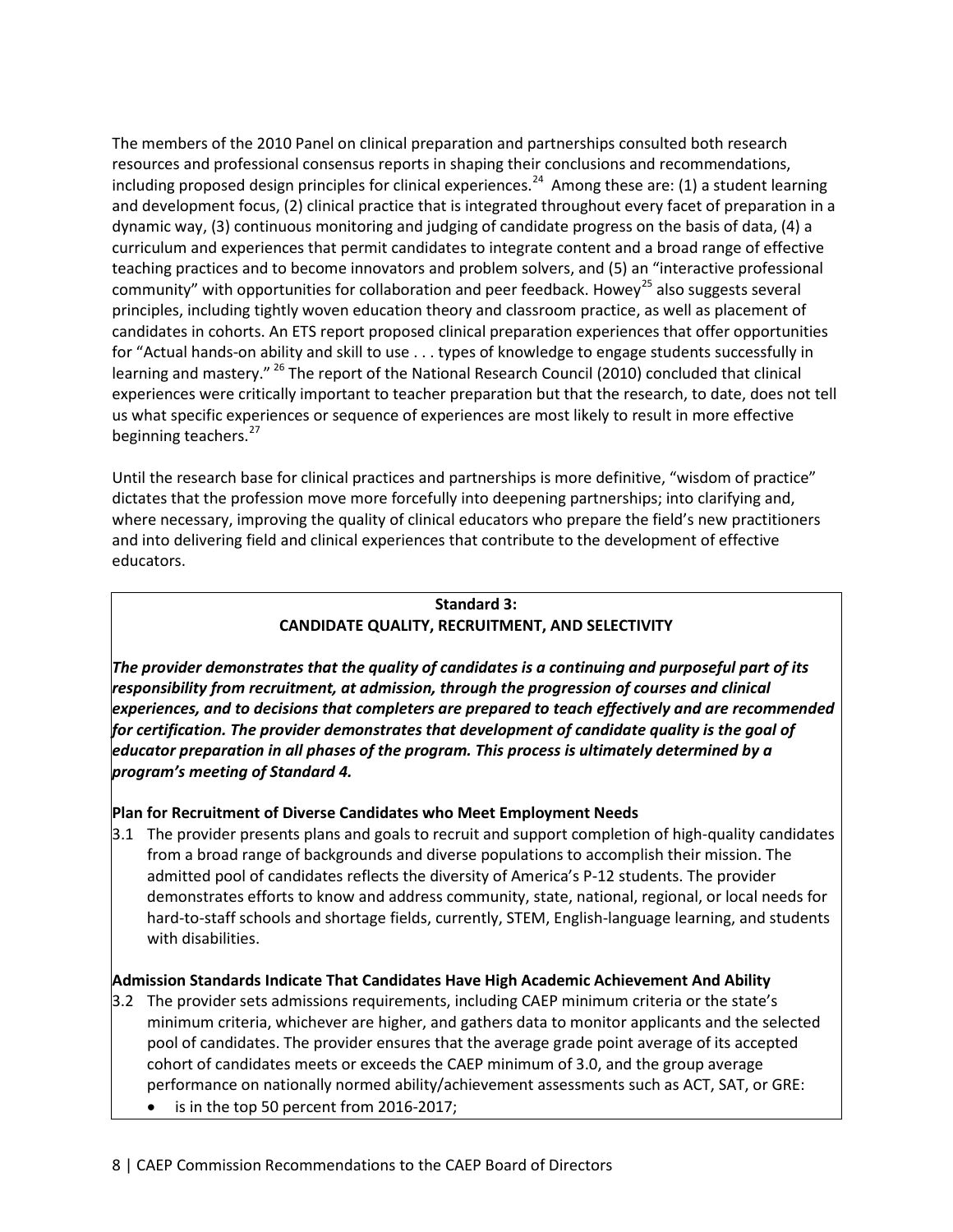- is in the top 40 percent of the distribution from 2018-2019; and
- is in the top 33 percent of the distribution by 2020.<sup>[28](#page-55-10)</sup>

If any state can meet the CAEP standards, as specified above, by demonstrating a correspondence in scores between the state-normed assessments and nationally normed ability/achievement assessments, then educator preparation providers from that state will be able to utilize their state assessments until 2020. CAEP will work with states through this transition.

Over time, a program may develop a reliable, valid model that uses admissions criteria other than those stated in this standard. In this case, the admitted cohort group mean on these criteria must meet or exceed the standard that has been shown to positively correlate with measures of P-12 student learning and development.

The provider demonstrates that the standard for high academic achievement and ability is met through multiple evaluations and sources of evidence. The provider reports the mean and standard deviation for the group.

*[Board amendment adopted February 13, 2015]* CAEP will work with states and providers through this transition regarding nationally or state normed assessments. Alternative arrangements for meeting this standard (beyond the alternative stated above for "a reliable, valid model that uses admissions criteria other than those stated in this standard") will be approved only under special circumstances. The CAEP staff will report to the Board and the public annually on actions taken under this provision. In all cases, EPPs must demonstrate the quality of the admitted candidates.

## **Additional Selectivity Factors**

3.3 Educator preparation providers establish and monitor attributes and dispositions beyond academic ability that candidates must demonstrate at admissions and during the program. The provider selects criteria, describes the measures used and evidence of the reliability and validity of those measures, and reports data that show how the academic and non-academic factors predict candidate performance in the program and effective teaching.

## **Selectivity During Preparation**

3.4 The provider creates criteria for program progression and monitors candidates' advancement from admissions through completion. All candidates demonstrate the ability to teach to college- and career-ready standards. Providers present multiple forms of evidence to indicate candidates' developing content knowledge, pedagogical content knowledge, pedagogical skills, and the integration of technology in all of these domains.<sup>[29](#page-55-11)</sup>

## **Selection At Completion**

- 3.5 Before the provider recommends any completing candidate for licensure or certification, it documents that the candidate has reached a high standard for content knowledge in the fields where certification is sought and can teach effectively with positive impacts on P-12 student learning and development.
- 3.6 Before the provider recommends any completing candidate for licensure or certification, it documents that the candidate understands the expectations of the profession, including codes of ethics, professional standards of practice, and relevant laws and policies. CAEP monitors the development of measures that assess candidates' success and revises standards in light of new results.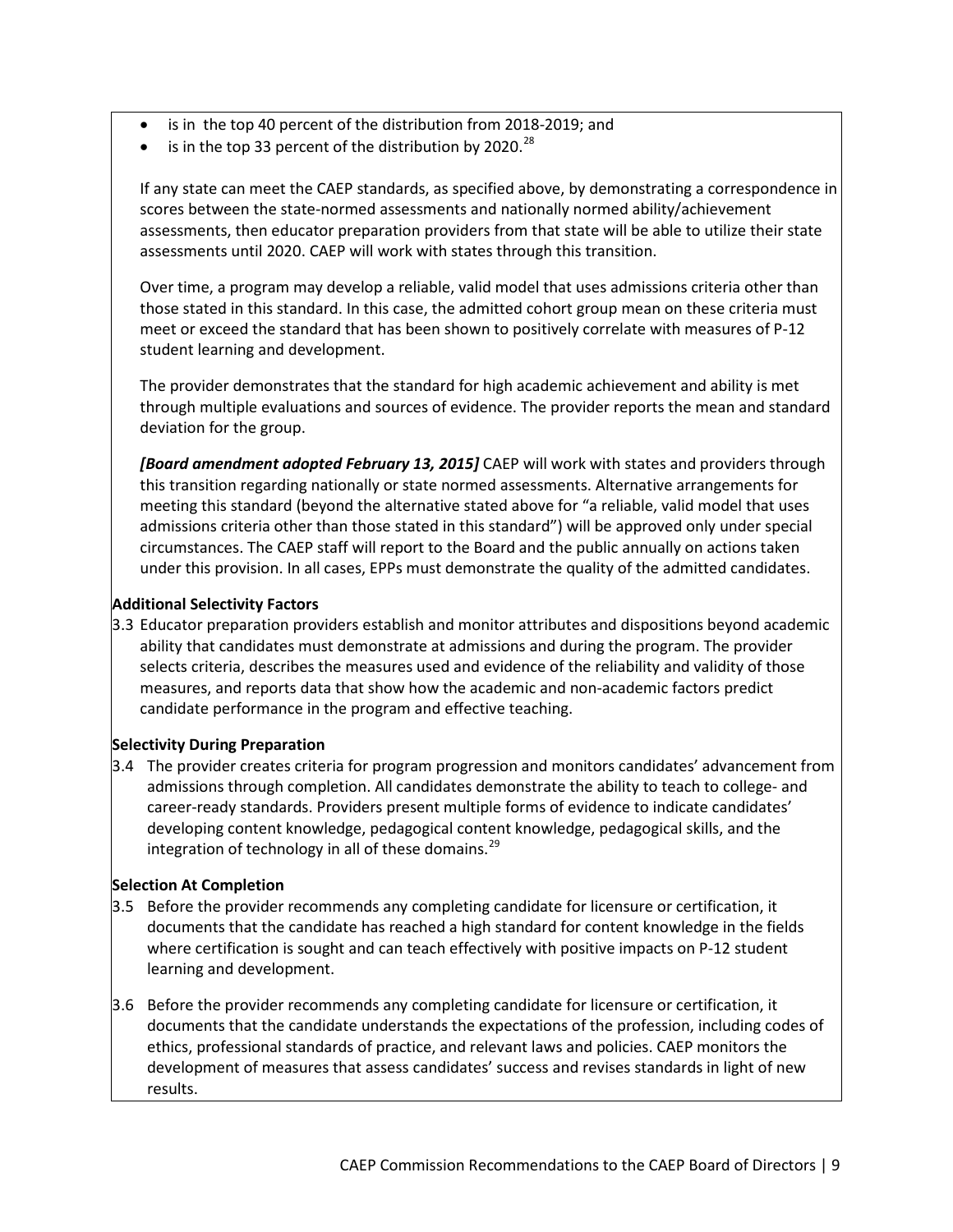#### **Glossary**

**Cohort:** A group of candidates admitted at the same time, e.g., a class entering in a fall semester.

**Group average:** The GPA and standardized test scores are averaged for all members of a cohort or class of admitted candidates. Averaging does not require that every candidate meet the specified score. Thus, there may be a range of candidates' grades and scores on standardized tests.

**STEM:** Science, technology, engineering and mathematics

#### **Commission Rationale**

Educator preparation providers (EPP) have a critical responsibility to ensure the quality of their candidates. This responsibility continues from purposeful recruitment that helps fulfill the provider's mission to admissions selectivity that builds an able and diverse pool of candidates, through monitoring of candidate progress and providing necessary support, to demonstrating that candidates are proficient at completion and that they are selected for employment opportunities that are available in areas served by the provider. The integration of recruitment and selectivity as EPP responsibilities to ensure quality is emphasized in a 2010 National Research Council report:

The quality of new teachers entering the field depends not only on the quality of the preparation they receive, but also on the capacity of preparation programs to attract and select academically able people who have the potential to be effective teachers. Attracting able, high-quality candidates to teaching is a critical goal.<sup>[30](#page-55-12)</sup>

The majority of American educators are white, middle class, and female.<sup>[31](#page-55-13)</sup> The makeup of the nation's teacher workforce has not kept up with changing student demographics. At the national level, students of color make up more than 40 percent of the public school population, while teachers of color are only 17 percent of the teaching force.<sup>[32](#page-55-14)</sup> The mismatch has consequences. Dee; Goldhaber, and Hansen; and Hanushek and colleagues<sup>[33](#page-55-15)</sup> found that student achievement is positively impacted by a racial/ethnicity match between teachers and students.

While recruitment of talented minority candidates is a time- and labor-intensive process,<sup>[34](#page-55-16)</sup> "teachers of color and culturally competent teachers must be actively recruited and supported."<sup>[35](#page-55-17)</sup> Recruitment can both increase the quality of selected candidates and offset potentially deleterious effects on diversity from more selective criteria—either at admissions or throughout a program.<sup>[36](#page-55-18)</sup> "Successful programs recruit minority teachers with a high likelihood of being effective in the classroom" and "concentrate on finding candidates with a core set of competencies that will translate to success in the classroom." $37$ There is evidence that providers of alternative pathways to teaching have been more successful in attracting non-white candidates. Feistritzer reports alternative provider cohorts that are 30 percent non-white, compared with 13 percent in traditional programs.  $38$ 

The 2010 NCATE panel on clinical partnerships advocated attention to employment needs as a way to secure greater alignment between the teacher market and areas of teacher preparation.<sup>[39](#page-55-21)</sup> The U.S. Department of Education regularly releases lists of teacher shortages by both content-area specialization and state.<sup>[40](#page-55-22)</sup> Some states also publish supply-and-demand trends and forecasts and other information on market needs. These lists could assist EPPs in shaping their program offerings and in setting recruitment goals.

There is a broad public consensus that providers should attract and select able candidates who will become effective teachers. The 2011 Gallup Phi Delta Kappan education poll<sup>[41](#page-55-23)</sup> reported that 76 percent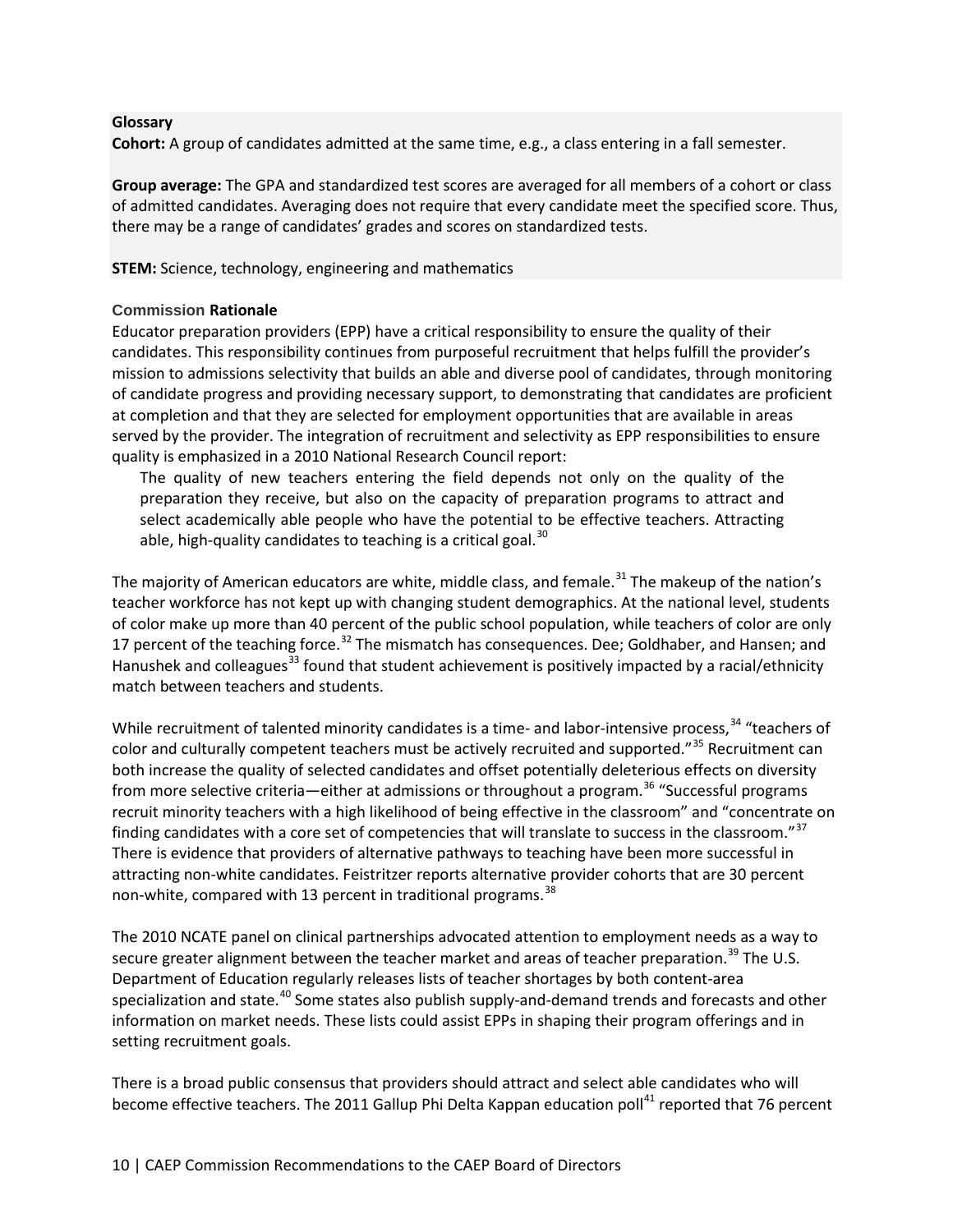of the U.S. adult public agreed that "high-achieving" high school students should be recruited to become teachers. Another example is found in a 2012 AFT report on teacher preparation, recommending setting GPA requirements at 3.0, SATs at 1100 and ACT scores at 24.0 in order to "attract academically capable students with authentic commitment to work with children."<sup>[42](#page-55-24)</sup>

Researchers such as Ball, Rowan, and Hill; Floden, Wayne, and Young<sup>[43](#page-55-25)</sup> conclude that academic quality, especially in verbal ability and math knowledge, impacts teacher effectiveness. A study for McKinsey and Company<sup>[44](#page-55-26)</sup> found that high-performing countries had a rigorous selection process similar to that of medical schools. Whitehurst<sup>[45](#page-55-27)</sup> suggests that educator preparation providers should be much more selective in terms of their candidates' cognitive abilities. When looking at the cost of teacher selection, Levin<sup>[46](#page-55-28)</sup> found "that recruiting and retaining teachers with higher verbal scores is five-to-ten times as effective per dollar of teacher expenditure in raising achievement scores of students as the strategy of obtaining teachers with more experience." Rockoff, Jacob, Kane, and Staiger concluded that "teachers' cognitive and non-cognitive skills...have a moderately large and statistically significant relationship with student and teacher outcomes, particularly with student test scores."<sup>[47](#page-55-29)</sup>

Programs do not all start at the same place in their history of recruiting an academically strong and/or diverse candidate pool. Some programs will need to set goals and move successively toward achieving them. As better performance assessments are developed and as various licensure tests are shown to be predictors of teacher performance and/or student learning and development, CAEP may be able to put more emphasis on exit criteria rather than on entrance criteria. Irrespective of changes CAEP may make, this does not reduce the program's responsibility to recruit a diverse candidate pool that mirrors the demography of the student population served.

There is strong support from the professional community that qualities outside of academic ability are associated with teacher effectiveness. These include "grit," the ability to work with parents, the ability to motivate, communication skills, focus, purpose, and leadership, among others. Duckworth, et al, found "that the achievement of difficult goals entails not only talent but also the sustained and focused application of talent over time." <sup>[48](#page-55-30)</sup> A Teach for America (TFA) study concluded that a teacher's academic achievement, leadership experience, and perseverance are associated with student gains in math, while leadership experience and commitment to the TFA mission were associated with gains in English.<sup>[49](#page-55-31)</sup> Danielson asserts that "teacher learning becomes more active through experimentation and inquiry, as well as through writing, dialogue, and questioning."<sup>[50](#page-55-32)</sup> In addition, teacher evaluations involve "observations of classroom teaching, which can engage teachers in those activities known to promote learning, namely, self-assessment, reflection on practice, and professional conversation." These "other" attributes, dispositions and abilities lend themselves to provider innovation. Some providers might emphasize certain attributes because of the employment field or market for which they are preparing teachers.

Research has not empirically established a particular set of non-academic qualities that teachers should possess. There are numerous studies that list different characteristics, sometimes referring to similar characteristics by different labels. Furthermore, there does not seem to be a clear measure for these non-academic qualities, although a few of them have scales and other measures that have been developed. The CAEP Commission recognizes the ongoing development of this knowledge base and recommends that CAEP revise criteria as evidence emerges. The Commission recognizes the InTASC standards' set of dispositions as a promising area of research.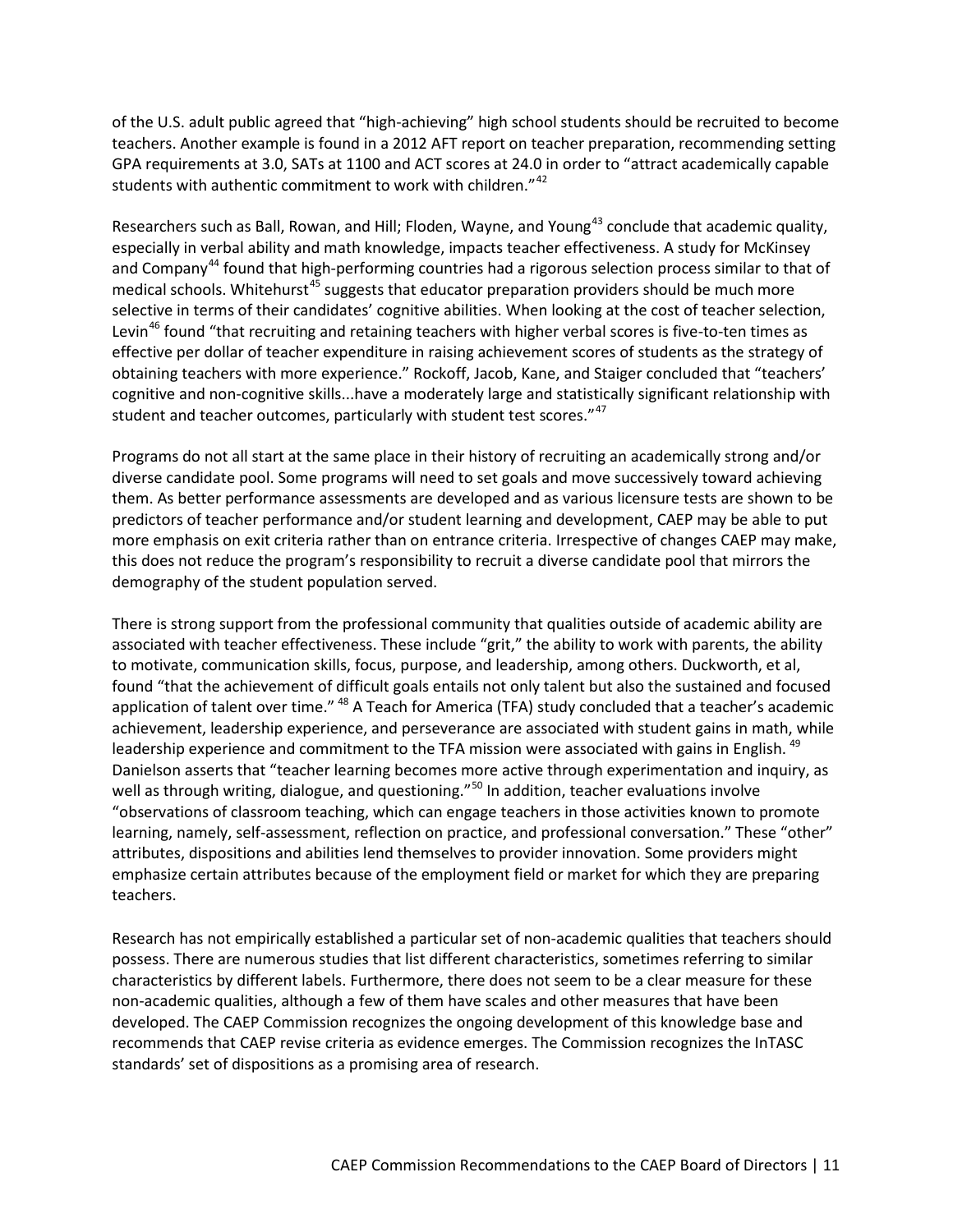Several pieces of research, including Ball's work in mathematics education,<sup>[51](#page-55-33)</sup> the MET study on components of teaching, [52](#page-55-34) and skills approaches such as Lemov's *Teach Like a Champion,[53](#page-55-35)* assert there are important critical pedagogical strategies that develop over time. Henry,<sup>[54](#page-55-36)</sup> Noell and Burns,<sup>[55](#page-55-37)</sup> and Whitehurst<sup>[56](#page-55-38)</sup> all found that, in general, teachers became more effective as they gained experience. Both research, as synthesized by the National Research Council,<sup>[57](#page-55-39)</sup> and professional consensus, as represented by the Council of Chief State School Officers' InTASC standards,<sup>[58](#page-55-40)</sup> indicate that the development of effective teaching is a process.

There are various sets of criteria and standards for effective teaching and teacher education, many including performance tasks<sup>[59](#page-55-41)</sup> and artifacts created by the candidate.<sup>[60](#page-55-42)</sup> These standards, like those of the Commission, have a central focus on P-12 outcomes. Student learning and development should be a criterion for selecting candidates for advancement throughout preparation. The evidence indicators that appear in the Appendix can be used to monitor and guide candidates' growth during a program. Standard 4 is built around the ultimate impact that program completers have when they are actually employed in the classroom or other educator positions.

Many professional efforts to define standards for teaching (e.g., InTASC; NCTQ, and observational measures covered in the Measures of Effective Teaching project) recommend that candidates know and practice ethics and standards of professional practice, as described in these national standards (such as those in InTASC standard 9 and 9(o)). The Commission recommends that CAEP strongly encourage additional research to define professional practices of P-12 educators and how these practices, beliefs, and attitudes relate to student learning and development. (See also CAEP component 1.4 on equity responsibilities.)

However, many measures of both academic and non-academic factors associated with high-quality teaching and learning need to be studied for reliability, validity, and fairness. CAEP should encourage development and research related to these measures. It would be shortsighted to specify particular metrics narrowly because of the now fast-evolving interest in, insistence on, and development of new and much stronger preparation assessments, observational measures, student surveys, and descriptive metrics. Instead, CAEP should ask that providers make a case that the data used in decision-making are valid, reliable, and fair. States and localities are developing their own systems of monitoring, and both providers and CAEP should obtain data from these systems, where available, to use as valuable external indicators for continuous improvement.

CAEP should monitor the impact of these new admission standards. The Commission recommends that CAEP develop an expert advisory committee to monitor developments in assessment, outcomes research, and other evidence that will influence the CAEP standards. Such a committee would make recommendations on the evolution of the standards and assessments used in program improvement and accreditation.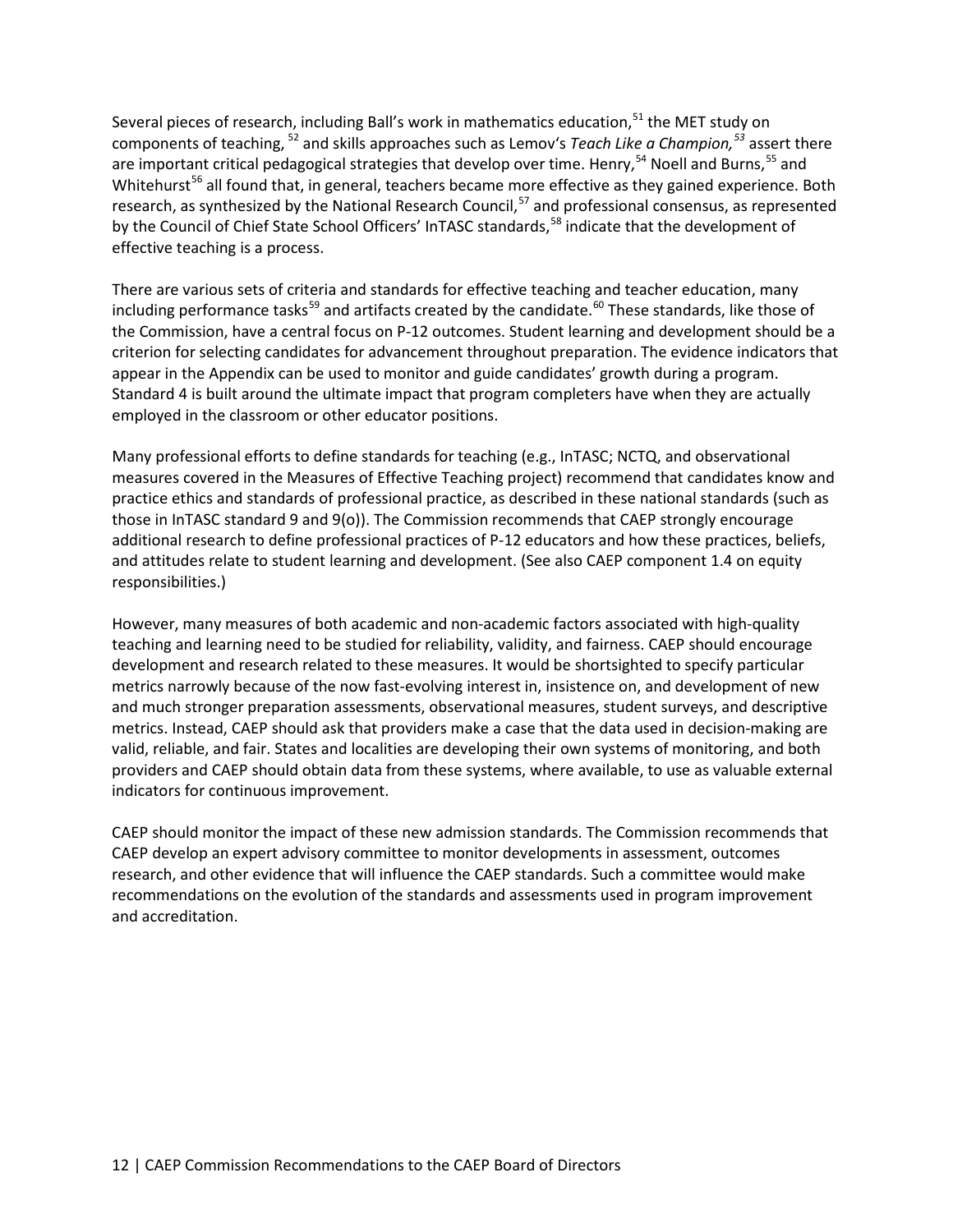## **Standard 4: PROGRAM IMPACT**

*The provider demonstrates the impact of its completers on P-12 student learning and development, classroom instruction, and schools, and the satisfaction of its completers with the relevance and effectiveness of their preparation.*

## **Impact on P-12 Student Learning and Development**

4.1 The provider documents, using-multiple measures, that program completers contribute to an expected level of student-learning growth. Multiple measures shall include all available growth measures (including value-added measures, student-growth percentiles, and student learning and development objectives) required by the state for its teachers and available to educator preparation providers, other state-supported P-12 impact measures, and any other measures employed by the provider.

#### **Indicators of Teaching Effectiveness**

4.2 The provider demonstrates, through structured and validated observation instruments and student surveys, that completers effectively apply the professional knowledge, skills, and dispositions that the preparation experiences were designed to achieve.

#### **Satisfaction of Employers**

4.3. The provider demonstrates, using measures that result in valid and reliable data and including employment milestones such as promotion and retention, that employers are satisfied with the completers' preparation for their assigned responsibilities in working with P-12 students.

## **Satisfaction of Completers**

4.4 The provider demonstrates, using measures that result in valid and reliable data, that program completers perceive their preparation as relevant to the responsibilities they confront on the job, and that the preparation was effective.

## **Commission Rationale**

Standards 1 through 3 address the preparation experiences of candidates, their developing knowledge and skills, and their abilities at the point of program completion. Candidate progress and provider conclusions about the readiness of completers at exit are direct outcomes of the provider's efforts. By contrast, Standard 4 addresses the results of preparation at the point where they most matter—in classrooms and schools. Educator preparation providers must attend to candidate mastery of the knowledge and skills necessary for effective teaching, but that judgment is finally dependent on the impact the completers have on-the-job with P-12 student learning and development.

The paramount goal of providers is to prepare candidates who will have a positive impact on P-12 students. Impact can be measured in many ways. Component 4.1 enumerates some of these approaches. The Commission underscores here what also is said in the Recommendations on Evidence section, below, that multiple measures are needed for these and other accreditation evidence. One approach being adopted by several states and districts is known as "value-added modeling" (VAM). A large research effort supported by the Bill & Melinda Gates Foundation, the Measures of Effective Teaching (MET) project, provides useful guidance about the circumstances under which this model can most validly be used. These findings are consistent with those noted in *Preparing Teachers: Building*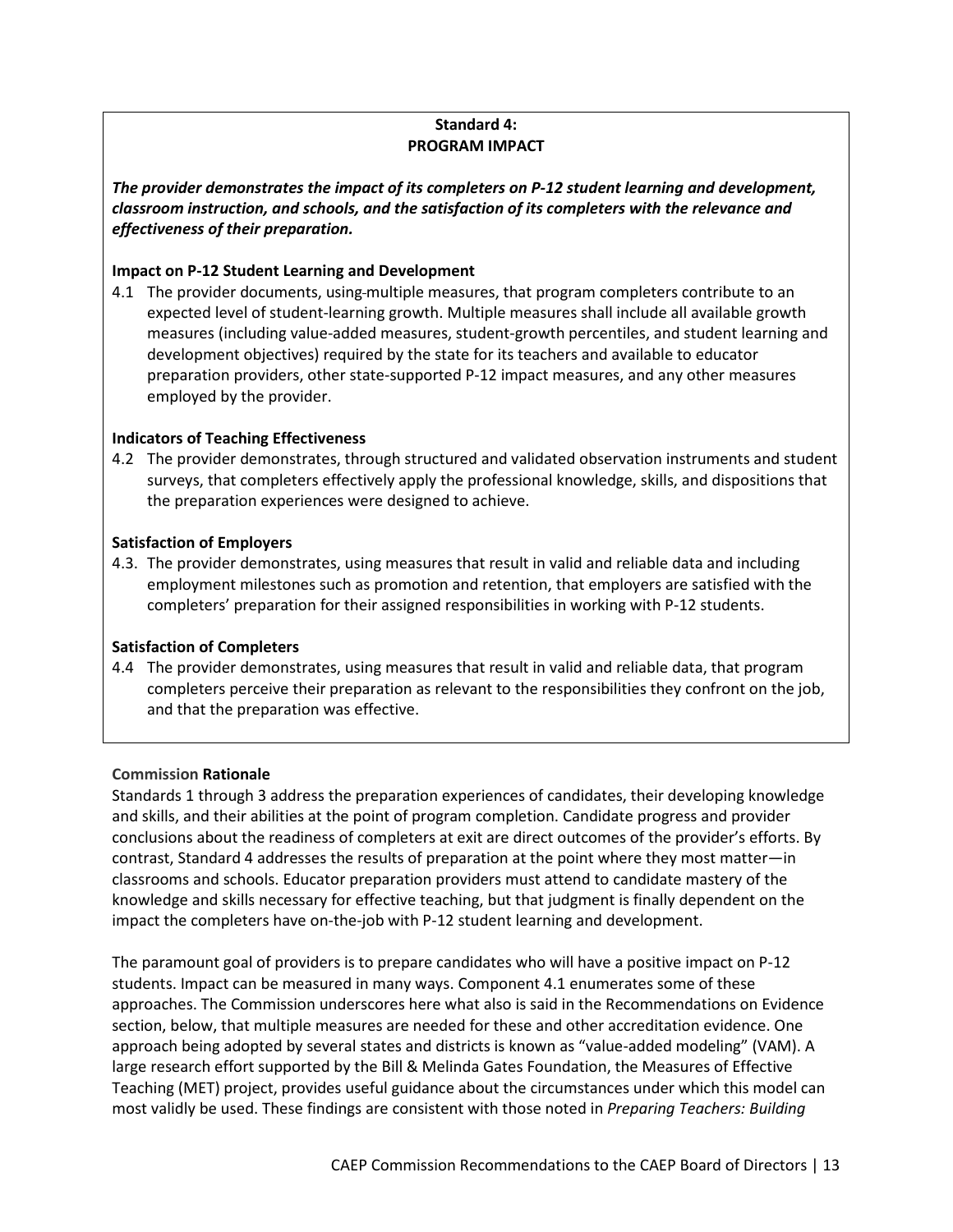*Evidence for Sound Policy* (NRC, 2010): "Value-added models may provide valuable information about effective teacher preparation, but not definitive conclusions and are best considered together with other evidence from a variety of perspectives."<sup>[61](#page-55-43)</sup>

The Commission recommends that CAEP encourage research on the validity and reliability of VAM for program evaluation purposes.<sup>[62](#page-55-44)</sup> Because members expect that methodologies for measuring teacher impact on P-12 student learning and development will continue to evolve and hopefully improve, the Commission recommends that CAEP also make certain that its standards and processes reflect the profession's best current thinking on appropriate use of evidence for program improvement and accreditation decisions. In this regard, providers should refer to the Data Task Force, the American Psychological Association guidance on preparation measures, and the University of Wisconsin Madison Value-Added Research Center reports regarding use of multiple sources of data, including value-added data, for program evaluation.<sup>[63](#page-55-45)</sup>

Multiple types of surveys can serve as indicators of teaching effectiveness (Component 4.2), satisfaction of employers (Component 4.3), and satisfaction of completers (Component 4.4). Research by Ferguson, for example, shows that K-12 student surveys are a valid means for understanding aspects of teaching effectiveness.<sup>[64](#page-55-46)</sup> The Commission recommends that CAEP consider the development of common survey items and instruments for employers and completers. CAEP also should participate in the validation of student survey instruments for use in teacher pre-service programs.

## **Standard 5: PROVIDER QUALITY ASSURANCE AND CONTINUOUS IMPROVEMENT**

*The provider maintains a quality assurance system comprised of valid data from multiple measures, including evidence of candidates' and completers' positive impact on P-12 student learning and development. The provider supports continuous improvement that is sustained and evidence-based, and that evaluates the effectiveness of its completers. The provider uses the results of inquiry and data collection to establish priorities, enhance program elements and capacity, and test innovations to improve completers' impact on P-12 student learning and development.*

## **Quality and Strategic Evaluation**

- 5.1 The provider's quality assurance system is comprised of multiple measures that can monitor candidate progress, completer achievements, and provider operational effectiveness. Evidence demonstrates that the provider satisfies all CAEP standards.
- 5.2 The provider's quality assurance system relies on relevant, verifiable, representative, cumulative and actionable measures, and produces empirical evidence that interpretations of data are valid and consistent.

## **Continuous Improvement**

5.3. The provider regularly and systematically assesses performance against its goals and relevant standards, tracks results over time, tests innovations and the effects of selection criteria on subsequent progress and completion, and uses results to improve program elements and processes.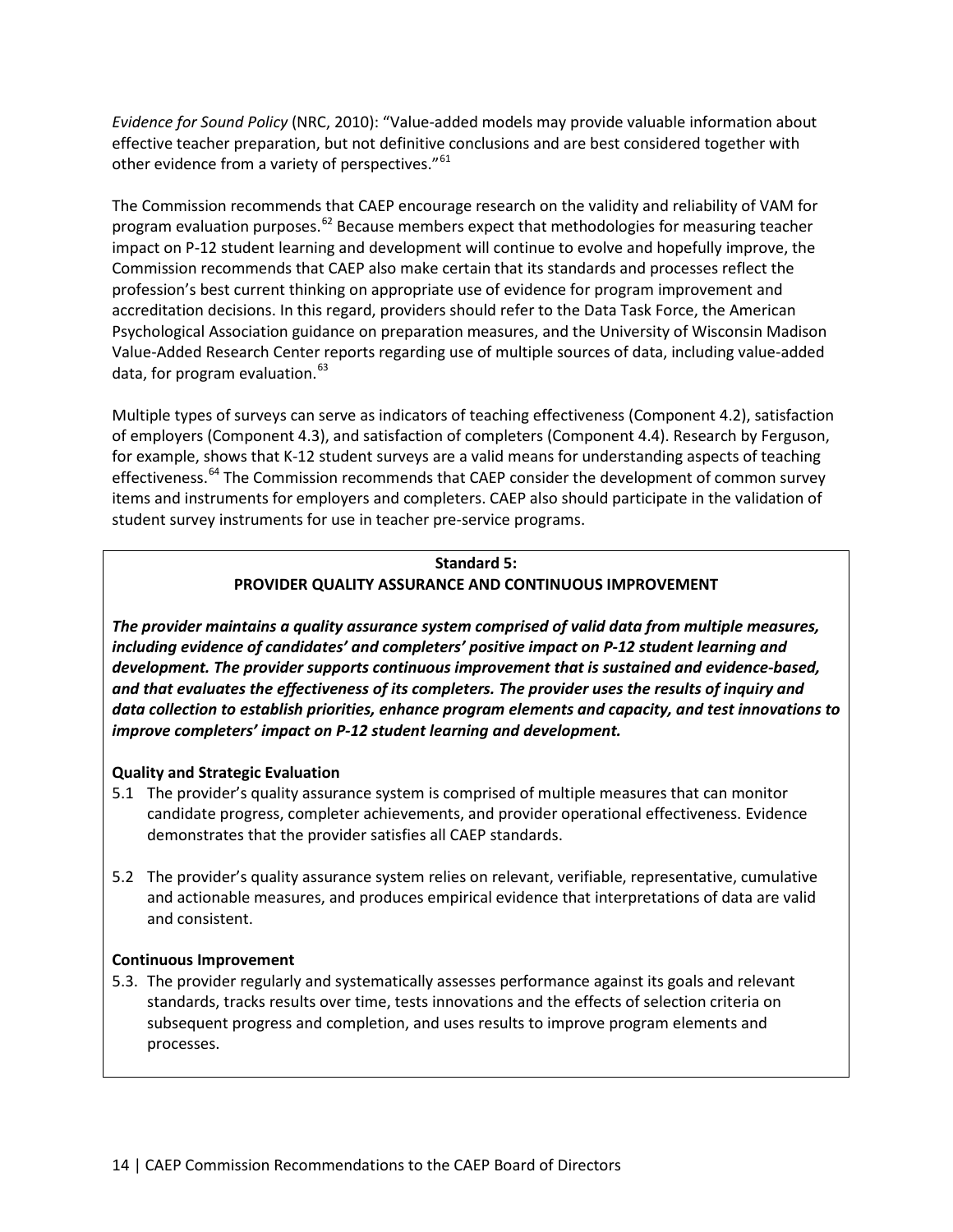- 5.4. Measures of completer impact, including available outcome data on P-12 student growth, are summarized, externally benchmarked, analyzed, shared widely, and acted upon in decision-making related to programs, resource allocation, and future direction.
- 5.5. The provider assures that appropriate stakeholders, including alumni, employers, practitioners, school and community partners, and others defined by the provider, are involved in program evaluation, improvement, and identification of models of excellence.

#### **Glossary**

**Continuous improvement:** An organizational process through which data are collected on all aspects of a provider's activities; analyzed to determine patterns, trends, and progress; and used to define changes for the purpose of improving the quality of programs, faculty, candidates, policies, procedures, and practices of educator preparation.

#### **Commission Rationale**

Effective organizations use evidence-based quality assurance systems and data in a process of continuous improvement. These systems and data-based continuous improvement are essential foundational requirements for effective implementation of any of the three CAEP accreditation pathways an educator preparation provider (EPP) chooses—whether it is the Inquiry Brief, Continuous Improvement, or Transformational Initiative pathway.

A robust quality assurance system ensures continuous improvement by relying on a variety of measures, establishing performance benchmarks for those measures (with reference to external standards where possible), seeking the views of all relevant stakeholders, sharing evidence widely with both internal and external audiences, and using results to improve policies and practices in consultation with partners and stakeholders.<sup>[65](#page-55-47)</sup>

The quality of an EPP is measured by the abilities of its completers to have a positive impact on P-12 student learning and development.<sup>[66](#page-55-7)</sup> Program quality and improvement are determined, in part, by characteristics of candidates that the provider recruits to the field; the knowledge, skills, and professional dispositions that candidates bring to and acquire during the program; the relationships between the provider and the P-12 schools in which candidates receive clinical training; and subsequent evidence of completers' impact on P-12 student learning and development in schools where they ultimately teach.<sup>[67](#page-55-9)</sup> To be accredited, a preparation program must meet standards on each of these dimensions and demonstrate success in its own continuous improvement efforts.

Effective quality assurance systems function through a clearly articulated and effective process for defining and assuring quality outcomes. Reasons for the selection of each measure and the establishment of performance benchmarks for individual and program performance, including external points of comparison, are made clear. Providers show evidence of the credibility and dependability of the data that inform their quality assurance systems, as well as evidence of ongoing investigation into the quality of evidence and the validity of their interpretations of that evidence. Providers must present empirical evidence of each measure's psychometric and statistical soundness (reliability, validity, and fairness). [68](#page-55-48)

Continuous improvement systems enable programs quickly to develop and test prospective improvements, deploy what is learned throughout the organization, and add to the profession's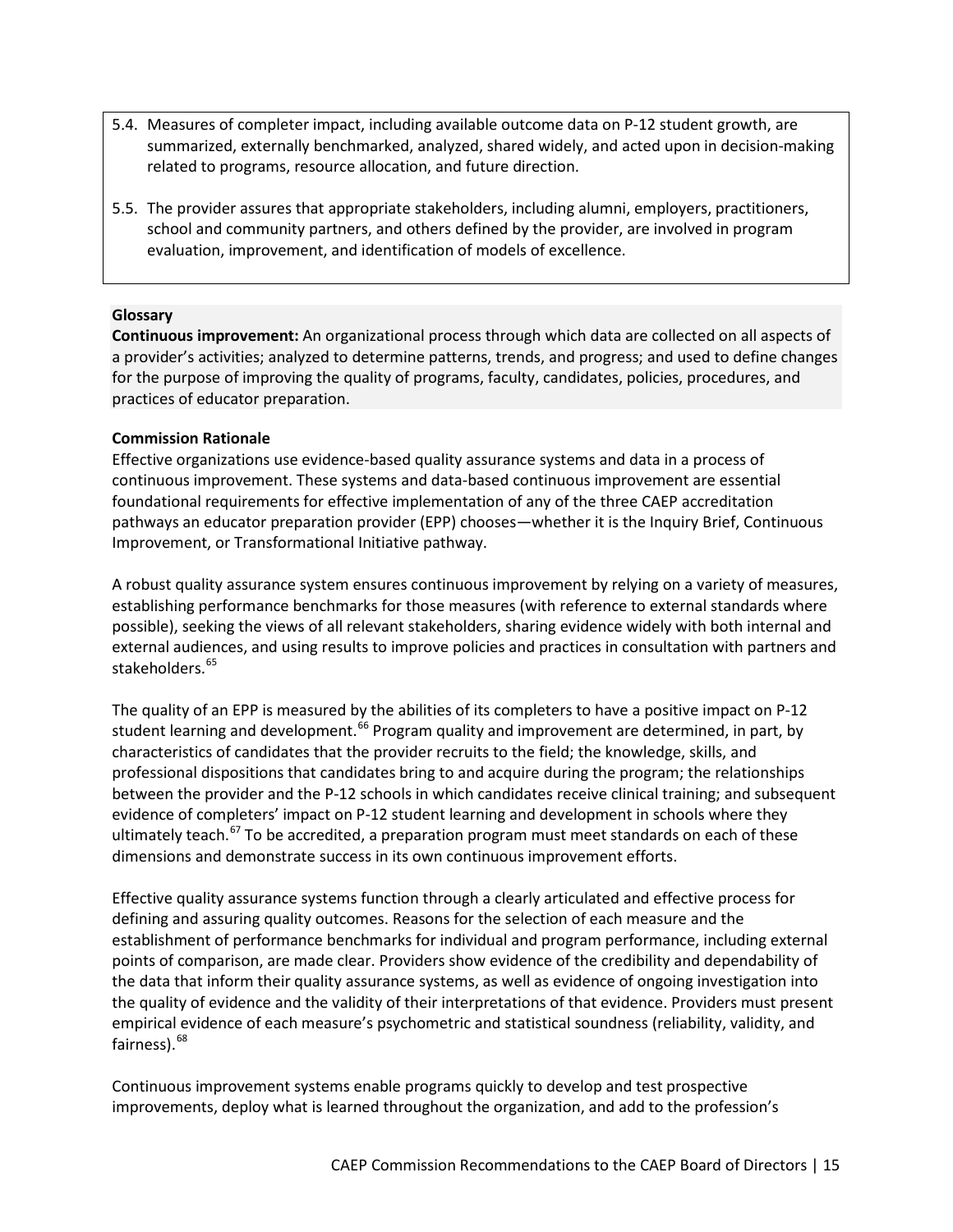knowledge base and repertoire of practice.<sup>[69](#page-55-49)</sup> CAEP should encourage providers to develop new models for evaluating and scaling up effective solutions. Research and development in the accreditation framework can deepen the knowledge of existing best practices and provide models of emerging innovations to transform educator preparation.<sup>[70](#page-55-50)</sup>

## **Additional Recommendations of the CAEP Commission**

The CAEP Commission also was charged with determining information reported to the public, how often programs are reviewed and monitored, and the levels of accreditation decisions.

Commission members were guided in their work by analyses of recent trends and promising practices in accreditation.<sup>[71](#page-55-13)</sup> In particular, Commissioners put the most weight on student learning and development outcomes, referring to both candidate outcomes and P-12 student outcomes. Additionally, Commissioners included consideration of program characteristics that would be expected to ensure and enhance quality and support fair treatment of candidates.

## **ANNUAL REPORTING AND CAEP MONITORING**

## *The Commission recommends that CAEP gather the following data and monitor them annually from all providers:*

Measures of Program Impact:

- **Impact on P-12 learning and development** (data provided for component 4.1)
- **Indicators of teaching effectiveness** (data provided for component 4.3)
- **Results of employer surveys, including retention and employment milestones** (data provided for component 4.2)
- **Results of completer surveys** (data provided for component 4.4)

Measures of Program Outcome and Consumer Information:

- **Graduation rates**
- **Ability of completers to meet licensing (certification) and any additional state requirements**  (e.g., through acceptable scores and pass rates on state licensure exams)
- **Ability of completers to be hired in education positions for which they were prepared**
- **Student loan default rates and other consumer information**

*The Commission recommends that CAEP identify levels and significant amounts of change in any of these indicators that would prompt further examination by the CAEP Accreditation Council's Annual Monitoring Committee. Outcomes could include: (1) requirement for follow-up in future years, (2) adverse action that could include revocation of accreditation status or (3) recognition of eligibility for a higher level of accreditation.*

*In addition, the Commission recommends that CAEP include these data as a recurring feature in the CAEP annual report.*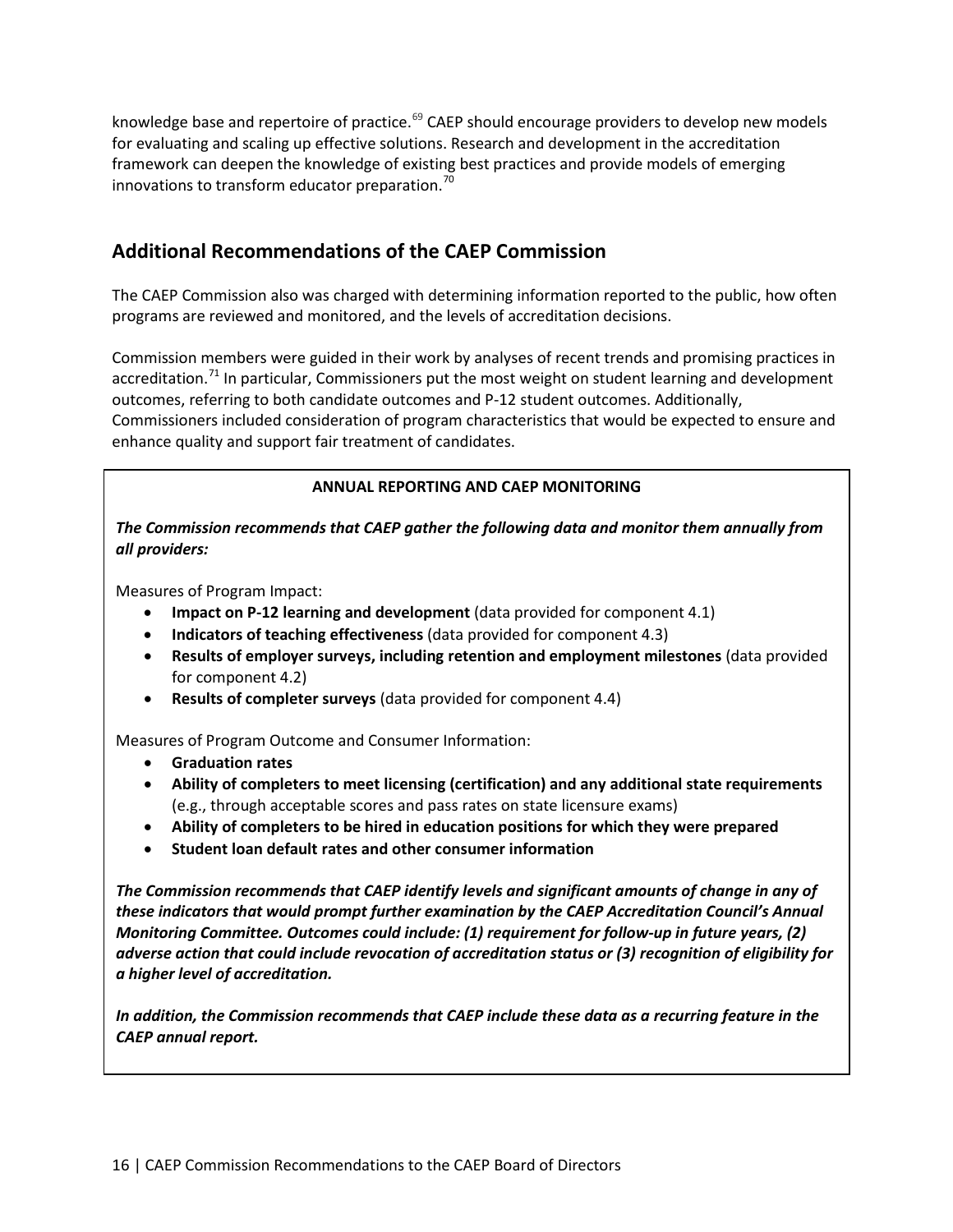## **Glossary**

**Consumer Information:** Information about the status and trends of outcomes for completers that should be available for prospective candidates, parents of applicants, employers of completers, parents of P-12 students and generally for the public.

The first four indicators are in-service measures of quality that are broadly consistent with recommendations from the National Research Council<sup>[72](#page-55-14)</sup> regarding the incorporation of value-added modeling, satisfaction and employment milestone measures from employers, and preparation satisfaction from program completers. The second set of indicators are intended to ensure the fair treatment of candidates and completers so that candidates have specific information available to them about chances for completion, licensure, and finding a job in the field for which they prepare, and student loan default rates for a given educator preparation provider.

Student loan default rates are designed as consumer information that allows prospective candidates to assess the cost and potential benefit relationships of a provider's programs. These rates would not be considered for accreditation decisions. Instead, the information would be furnished to prospective applicants as part of a suite of information, such as is required by the Council for Higher Education Accreditation standard 12B.1 on public accountability. The Commission suggests that providers publish these data along with other consumer information. Examples could include the cost of attendance, beginning salary of completers, or placement location patterns of completers.

As seen by the Commission, these data and their annual review serve a variety of purposes. They are incentives for providers to routinely gather, analyze, and report critical data about their programs as one means for public accountability and transparency. Such data encourage more in-depth evaluation, selfinterrogation, and reporting on the full breadth of standards and components. Employers and prospective applicants for admission need this kind of information in user-friendly, transparent forms.

For CAEP, itself, there are many uses:

- The data will become the foundation of a national information base that increases in value over time.
- The data can trigger an alert to CAEP that further examination may be warranted, as specified within the recommendation.
- The data will be a source of information for CAEP's annual report, complement descriptive measures for all accredited providers, facilitate monitoring of trends over time, allow analysis of preparation patterns for different subgroups of providers (e.g., state, regional, urban, rural), and be a resource for identifying benchmark performances.

The database will enable CAEP to report on the progress of continuous improvement not just for an individual provider but for educator preparation across all accredited providers.

The details of data collecting and reporting need to be determined. Such matters as the population to be counted or sampled, the means for determining the appropriate calculation of numerators and denominators, the period over which data are collected, and the time of reporting all must be worked out. U. S. Department of Education regulations for reporting under Title II (on teacher preparation data) of the Higher Education Opportunity Act will have an influence on the regular statistical definitions and procedures for some of these measures.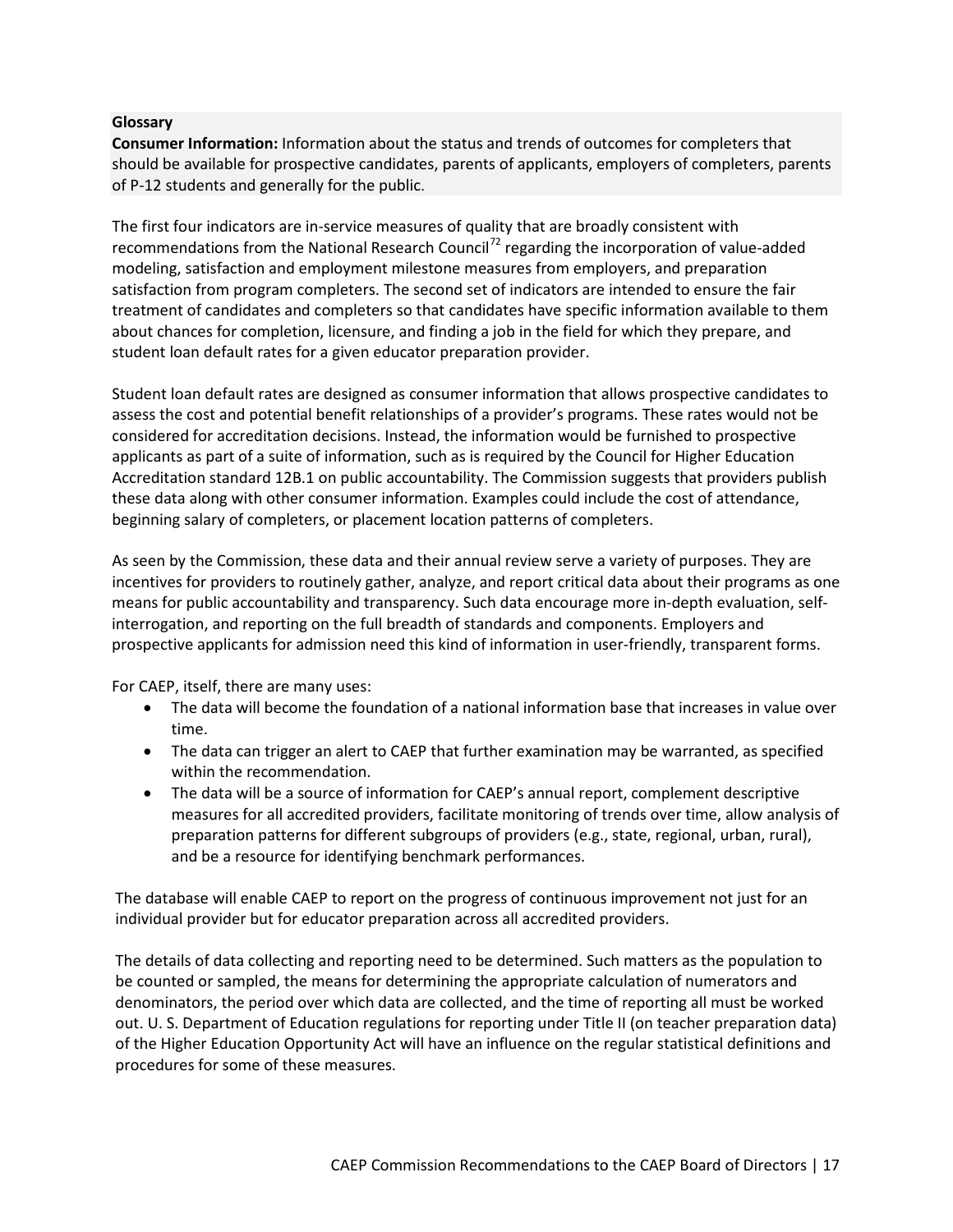CAEP should be committed to annual reporting of data on the aforementioned measures, while allowing for a degree of flexibility that recognizes some states and providers may need to develop needed data-gathering and reporting capacities. CAEP has a responsibility to work with states and the Council of Chief State School Officers to assist providers with these efforts, but providers also have a responsibility for maintaining a system of ongoing data collection and reporting. CAEP also must develop plans that complement and make use of changes in preparation data as a result of federal regulations, once they are in place.

## **LEVELS OF ACCREDITATION DECISIONS**

*The Commission proposes four levels of accreditation decisions:*

- **1. denial of accreditation**—for providers that fall below CAEP guidelines in two or more standards;
- **2. probationary accreditation**—awarded to providers that meet or surpass CAEP guidelines in four standards, but fall below in one of the standards;
- *3.* **full accreditation**—awarded to providers that meet CAEP guidelines for all five standards; and
- **4. exemplary or "gold" accreditation**—awarded to a small number of providers that meet CAEP guidelines set for all five standards and surpass those guidelines for a combination of standards.

The Commission proposes four levels of accreditation decisions. The first three would be "denial," "probationary," and "full accreditation." The fourth or highest level would be the Commission's vision for an "exemplary" or "gold" accreditation. After a design and piloting period, the implementation of such a CAEP decision level would break a new path in accreditation, giving visibility to attainment of superior performance.

A CAEP decision to award full accreditation would signal that the provider's efforts and results *substantially* comply with the rigorous levels recommended by the Commission. Accreditation could be achieved if there are some areas where component evidence fails to reach decision guidelines, with two exceptions:

- 1. the provider must meet CAEP's guidelines for evidence for the annual report measures, including:
	- all components of standard 4 on program impact:
		- o Impact on P-12 student learning and development,
		- o Indicators of teaching effectiveness,
		- o Results of employer surveys and including retention and employment milestones and
		- o Results of completer surveys.
	- the following measures of program outcome and consumer information:
		- o Completer or graduation rates,
		- o Ability of completers to meet licensing (certification) and any additional state accreditation requirements and
		- o Ability of completers to be hired in education positions for which they are prepared.
- 2. Educator preparation provider performance under components 5.3 and 5.4 on continuous improvement must meet CAEP's guidelines for evidence.

Achieving an exemplary CAEP accreditation decision would signal that the provider's evidence indicates attainment of even more rigorous performance, as described above. It would demonstrate that a provider had fulfilled standards at a very high level or with distinction. This designation might indicate that the quality of evidence and its performance values are higher.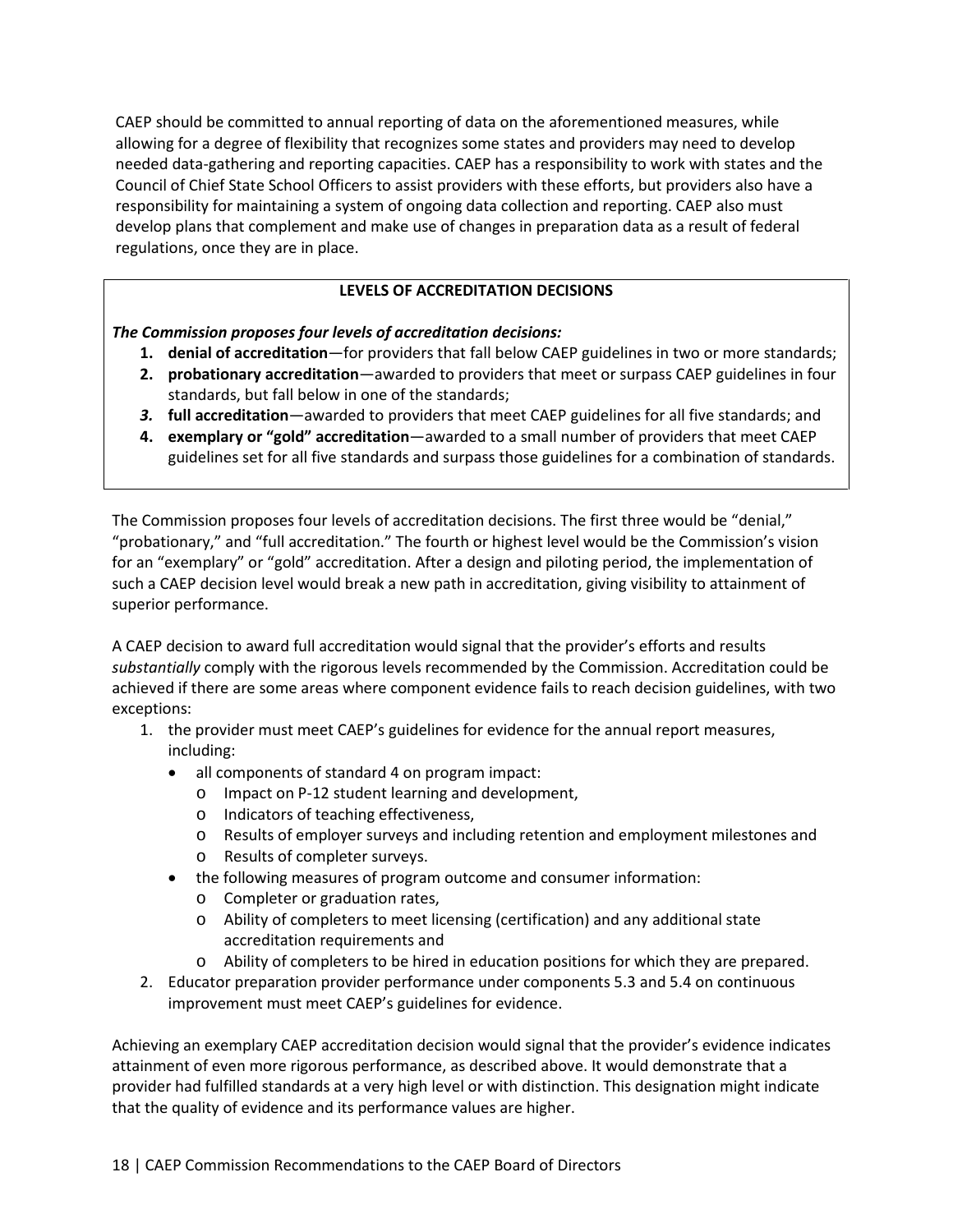The Commission proposes that CAEP undertake decisive steps to design and test this approach for exemplary accreditation over a specific timeline. The Commission's vision for exemplary accreditation status may be implemented in a variety of ways, but it must be merited by performance beyond the rigorous expectations for full accreditation that the Commission is recommending. A two level review process in which the second level would employ a special panel of peers to evaluate the higher performance expectations might be considered as a means of awarding exemplary status.

The CAEP design and test initiative for awarding exemplary status should engage appropriate technical and educator preparation experts. It should refine and calibrate rubrics to guide designation of exemplary or gold-level accreditation and conduct validity and reliability studies of the judgments inherent in those decisions.

While the system for reaching exemplary-level accreditation decisions is under development, the Commission recommends that the CAEP Accreditation Council consider an interim process for recognizing truly outstanding preparation providers.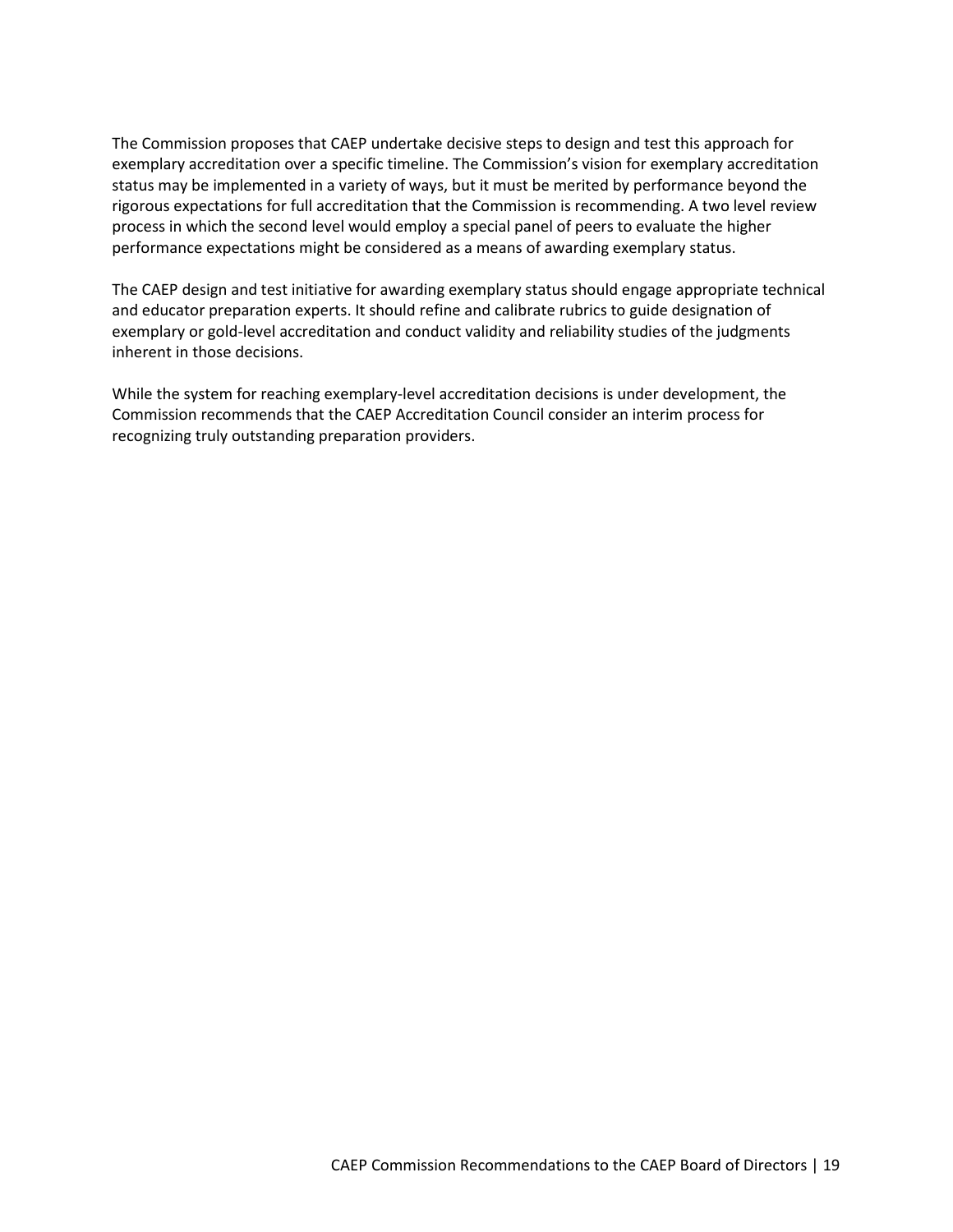## **APPENDIX A: Cross-cutting Themes in the Commission's Recommendations**

Throughout its deliberations, the Commission faced the twin challenges of developing cohorts of new educators who can lift the performance of all of our diverse P-12 students, while taking advantage of the digital age's new opportunities. This is a challenge for P-12 educators, but it is also a great opportunity to strengthen our nation with a vigor that will ensure that our heterogeneous society maintains its unique place in the history of civilizations.

In fact, these two cross-cutting themes converge. Technology and digital learning in our schools can efficiently bring quality education to all P-12 students. It can address the inequitable access to essential learning technology resources in the home and the community that has too frequently been evident in schools serving diverse and economically disadvantaged students. When that inequity persists, there are profound implications for the educational and economic opportunities available for our youth. Candidates need to know how to assess specific technological inequities experienced by their students and identify and undertake strategies that improve P-12 students' access to, and skills in, using these resources.

Diversity and technology are, thus, two critical areas that will require new learning and substantial innovation by preparation providers; the significant demographic and technological changes that impact their programs also influence the skills their completers must master to be effective. Because these two challenges are imbedded in every aspect of educator preparation, the Commission chose to recognize them throughout the recommended standards and also to elaborate on them here.

## **Diversity**

America's classrooms are increasingly diverse. Students come to school with differing religious and cultural backgrounds. Increasing numbers of students are classified as having disabilities. The National Center for Education Statistics (NCES) reports that 48 percent of P-12 public school students are students of color,<sup>[73](#page-55-51)</sup> and the U.S. Bureau of the Census reports that 20 percent of the school-age population comes from homes where native languages other than English are spoken.<sup>[74](#page-55-52)</sup> Given current trends in immigration and birth rates, these numbers will grow. NCES projects that, by 2021, the proportion of students of color will exceed 52 percent of enrollments. From race and ethnicity to poverty, language, disabilities, giftedness, religion, sexual orientation, and gender, America *is* diversity.

The education workforce is far less diverse, with fewer than 20 percent of teachers being teachers of color. Candidates should more closely mirror the diversity of the student body. Candidates must experience education in diverse situations, encounter P-12 students with differing needs, and engage students' families to support learning.

Even geographically bound providers must make use of the diversity available in clinical experiences so that candidates develop generalizable knowledge, skills, and dispositions. Moreover, no single candidate preparing for an education position can reflect, from his or her own location and personal experience, all facets of diversity. Regardless of their residence, personal circumstances, and preparation experiences, candidates need opportunities to develop professional capabilities that will enable them to adjust and adapt instruction in appropriate ways for the diversity they are likely to encounter in their professional lives.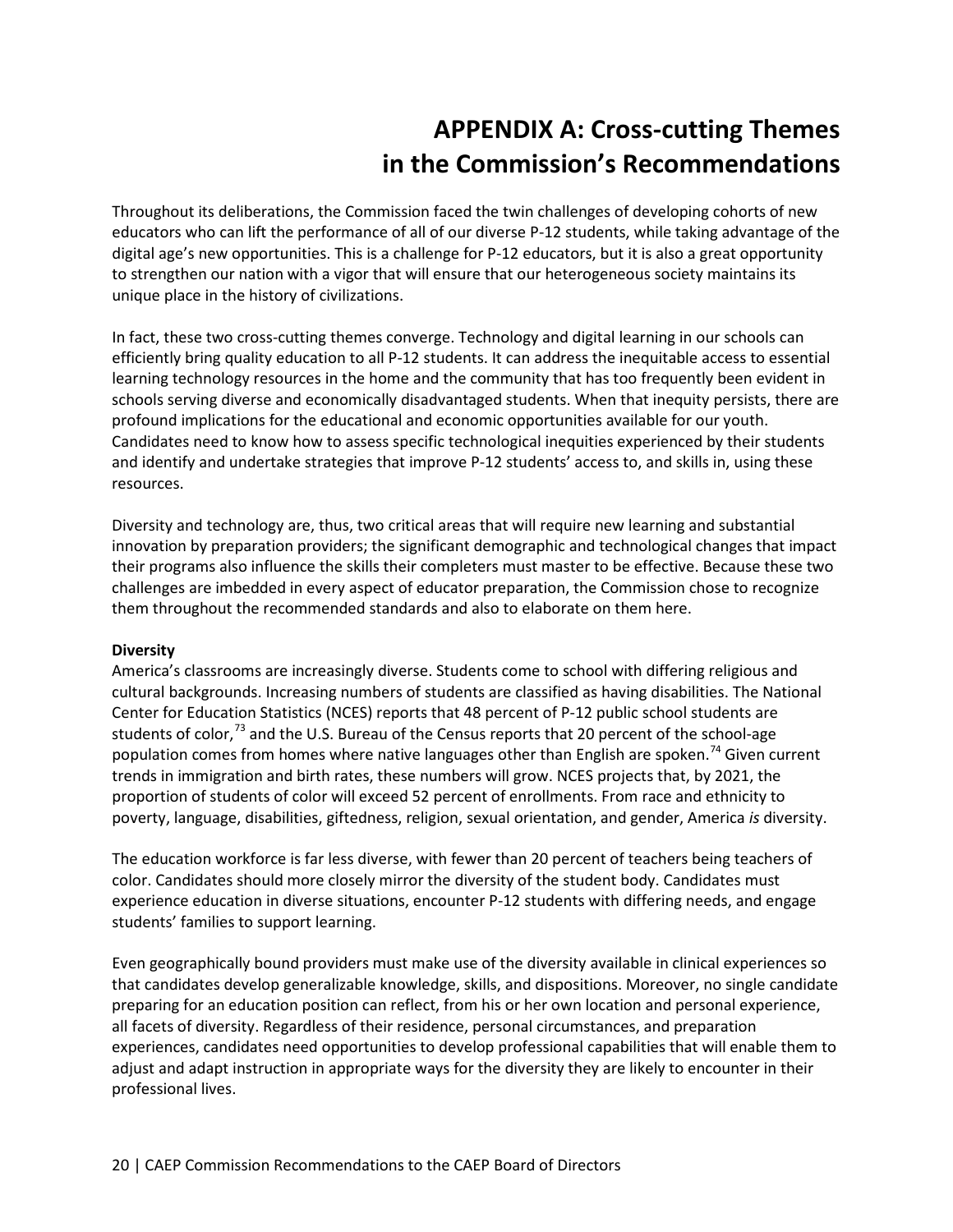The standards recommended by the Commission have embedded aspects of diversity within them, extending across learning disabilities, language learners, gifted students and students from diverse racial, ethnic and cultural backgrounds. For example:

- Standard 1 emphasizes that "all students" should be the focus of educator preparation and that completers should demonstrate skills and commitment that provide all P-12 students access to rigorous college and career ready standards. Standard 1 endorses the Interstate Teacher and Support Consortium (InTASC) teacher standards in their entirety, and the performances, knowledge and dispositions that are extensions of those standards contain literally scores of references to cultural competence, individual differences, creativity and innovation and working with families and communities.
- Standard 2 on clinical experiences again is cast in terms of preparing candidates to work with "all students" and calls for diversity in clinical experiences.
- Standard 3 on candidate quality insists that providers must undertake positive outreach efforts to recruit a more able and more diverse candidate pool.

The pairing of recruitment with raising candidate quality level in Standard 3 is of particular importance. This point has been powerfully underscored by the February 2013 report from the Equity and Excellence Commission to the Secretary of Education, in response to a Congressional mandate:<sup>[75](#page-55-53)</sup>

We won't have a serious equity policy until we steer our best talent to the classrooms where it's most needed; and we won't raise the bar for all children until far more of our entering teachers in all schools are well prepared themselves.

Diversity must be a pervasive characteristic of any quality preparation program. The Commission expects responsible providers to ensure that candidates develop proficiencies in specific aspects of diversity that appear in the Commission's recommended standards and to embed diversity issues throughout all aspects of preparation courses and experiences. Examples of proficiencies that candidates who complete an educator preparation program should develop include: $76$ 

- Incorporation of multiple perspectives to the discussion of content, including attention to learners' personal, family, and community experiences and cultural norms.
- A commitment to deepening awareness and understanding the strengths and needs of diverse learners when planning and adjusting instruction that incorporates the histories, experiences and representations of students and families from diverse populations.
- Verbal and nonverbal communication skills that demonstrate respect for and responsiveness to the cultural backgrounds and differing perspectives learners and their families bring to the learning environment.
- Ability to interpret and share student assessment data with families to support student learning in all learning environments.
- An understanding of their own frames of reference (e.g., culture, gender, language, abilities, ways of knowing), the potential biases in these frames, the relationship of privilege and power in schools, and the impact of these frames on educators' expectations for and relationships with learners and their families.

Because diversity is an overarching feature of educator preparation, the Commission recommends that CAEP ask educator preparation providers to demonstrate in their self studies how they have integrated diversity throughout their program.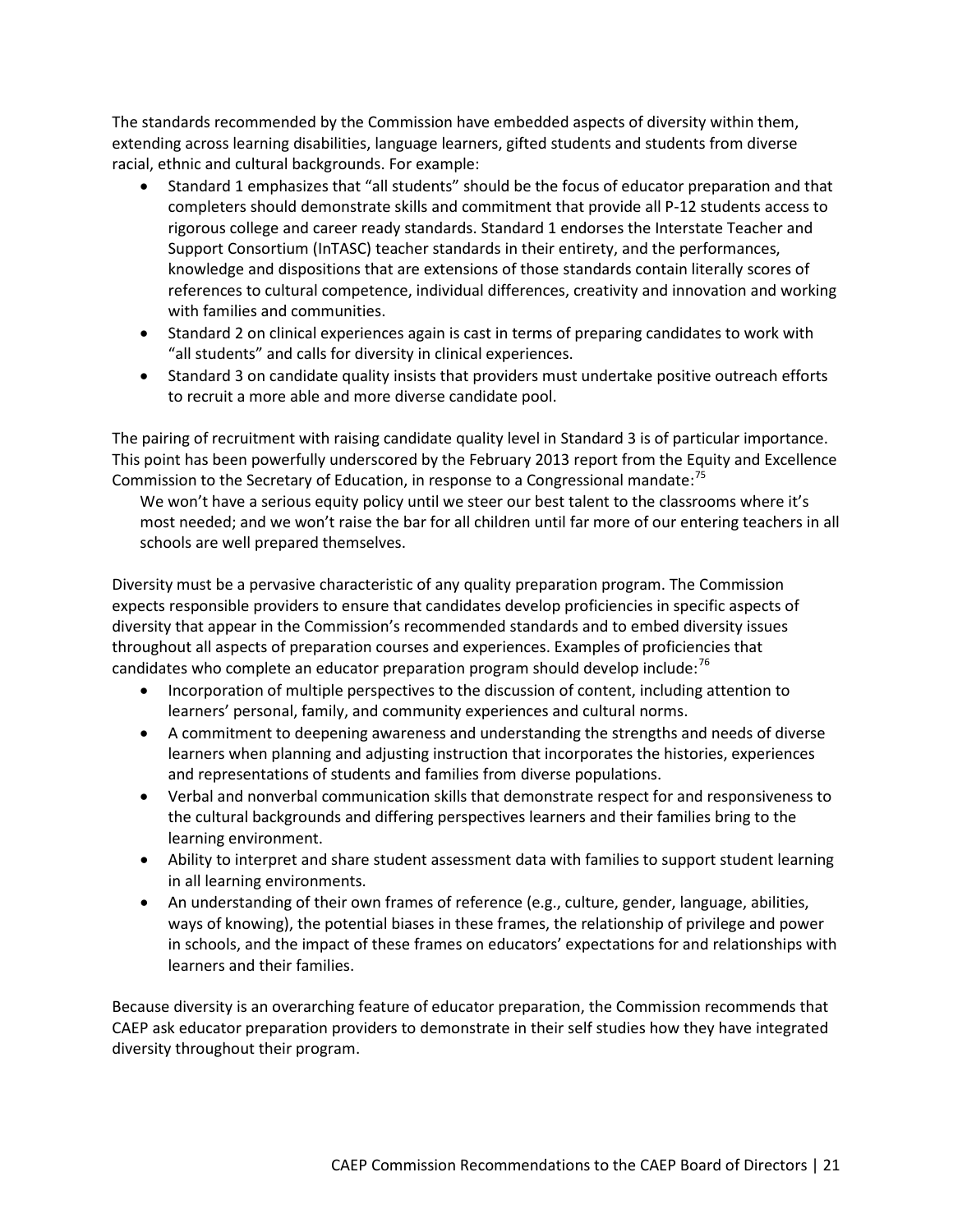## **Technology and Digital Learning**

Children arrive at school with widely differing digital experiences, just as they enter formal education with differing cultural and family backgrounds, different exposures to language and vocabulary, and different community contexts. Digital age or connected learning integrates highly networked, technology-enabled learning environments with pedagogy and content knowledge. It creates new ways to engage students and learning environments that use tools of the digital age to connect content knowledge with students' interests and connect students with inspiring experts, mentors and peers to deepen learning. These approaches blend online networks and tools and in-classroom and out-of-school learning; effective options to fit instruction with differing student needs and powerful new forms of assessments with simulations, gaming, computer adaptation, and rapid scoring capabilities.

The Commission's standards include several references to applications of new technologies to educational situations:

- Standard 1 endorses the InTASC teacher standards in their entirety, and the performances, knowledge, and dispositions that are extensions of those standards include a score of references to applications of technology. Educators must know how to use technologies and how to guide learners to apply them. They must know how to use digital and interactive technologies for efficiently and effectively achieving specific learning goals.
- Standard 1 also states that providers are to "ensure that completers model and apply technology standards as they design, implement, and assess learning experiences to engage students and improve learning and enrich professional practice."
- Standard 2 on clinical experiences refers to technology-enhanced learning opportunities as part of clinical experiences, as well as appropriate technology-based applications for selection, development, evaluation, and continuous improvement and retention of clinical educators. Clinical partnerships are to include technology-based collaborations, as well.
- Standard 3 on candidate quality states that providers present multiple forms of evidence of candidates developing knowledge and skills during preparation, including "the integration of technology in all of these domains."

Candidates need experiences during their preparation to become proficient in applications of digital media and technological capabilities. They should have opportunities to develop the skills and dispositions for accessing online research databases, digital media, and tools and to identify researchbased practices that can improve their students' learning, engagement, and outcomes. They should know why and how to help their students access and assess critically the quality and relevance of digital academic content. Preparation experiences should allow candidates to demonstrate their abilities to design and facilitate digital, or connected, learning, mentoring, and collaboration. They should encourage use of social networks as resources for these purposes and to help identify digital content and technology tools for P-12 students' learning. Candidates should help their students gain access to what technology has to offer.

The essence of technology is rapid change. Members of the Commission realize that for accreditation standards that may be in place for the better part of a decade, it is not possible to anticipate every opportunity through which technology might have potential to advance instructional effectiveness and student learning and development. The Commission has concluded that the current possibilities are insufficiently exploited, and those for the future are beyond current forecasting ability. Educator preparation providers should keep up with research, and those preparing educators should model best practices in digital learning and technology applications that the EPP expects candidates to acquire.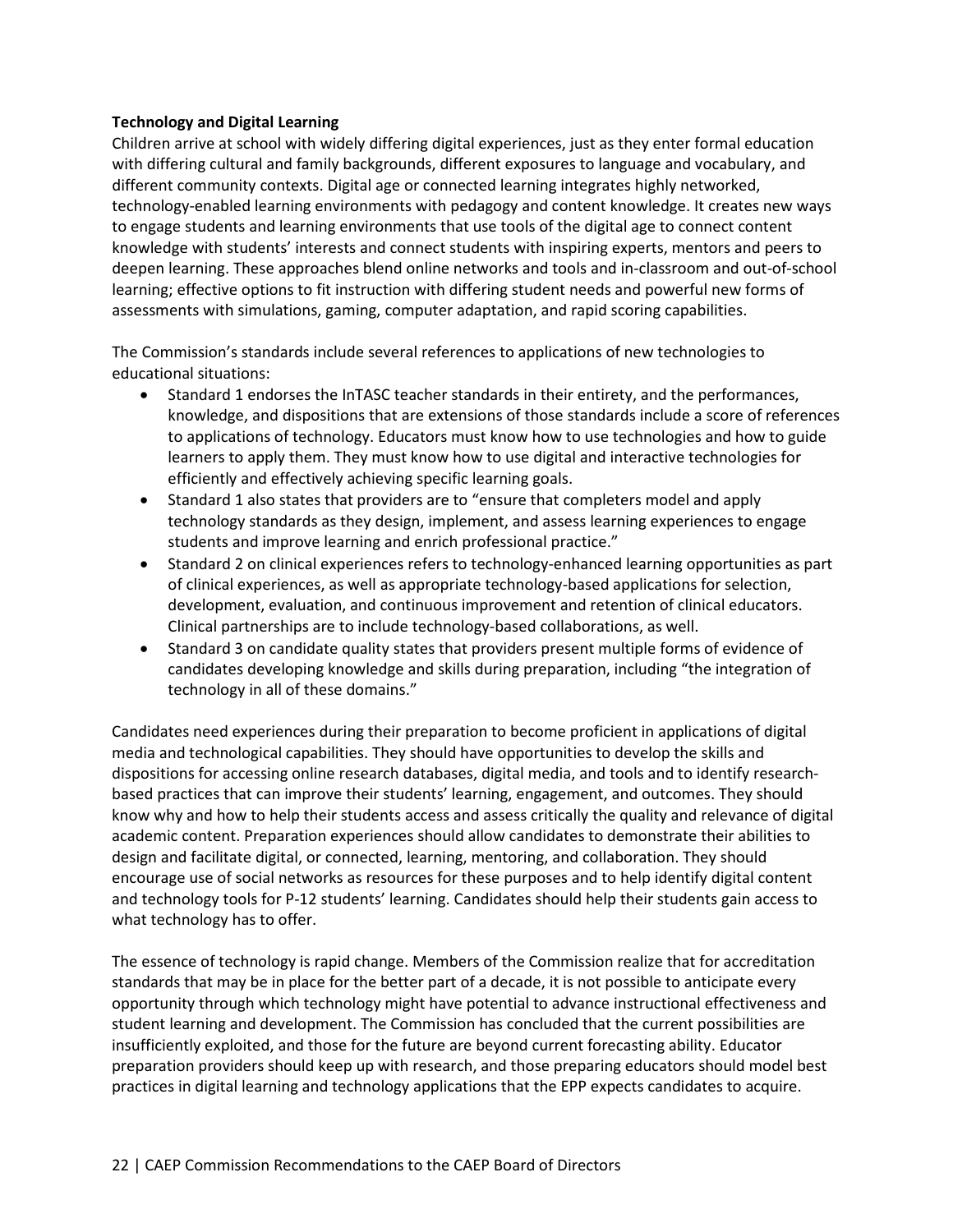# **APPENDIX B: Scope of the Commission's Recommendations**

The Commission has made choices in two areas that have an effect on the scope of its recommendations. The first of these relates to the framing of its standards, reporting and accreditation recommendations, and evidence expectations in terms of *teachers* and not including explicit references to education leaders or other school personnel. The second is a question of the relationship of the Commission's focus on performance and outcomes rather than in terms of resources or capacity factors for accreditation that are described in U. S. Department of Education regulations for accreditation organizations. These two topics are addressed in the sections below.

## **Teachers, Other School Personnel, and Leaders**

The Commission's recommendations apply explicitly to teachers. Among the public comments were many that questioned that limitation, noting that the scope should be more inclusive of educator preparation programs as they exist.

There are cogent reasons that CAEP's standards should extend to "other school professionals" and advanced certificate preparation, as well as to school leadership. CAEP's predecessor organizations both included these other specializations in their reviews and accreditation decisions. While Commissioners examined many research reports relevant to teaching, a considerable portion of those reports reach conclusions that could apply equally well to other school personnel. Many of the extant reports from associations and education reform groups address the functioning of schools as organizations and give particular prominence to leadership, collaboration, and sharing of information that is the basis for continuing improvement.

The Commission-recommended standards and their components could be adapted for other school professionals and advanced certificate preparation (e.g., some states now offer certificates for "teacher leaders"). While some of these education specializations include instructional roles (e.g., reading specialists, school library media specialists or technology coaches, teachers for students with disabilities, or teachers for gifted students), for others that link seems less direct (e.g., school psychologists, school counselors, technology directors, or education leaders).

While the Commission did not address leadership standards explicitly, parallel efforts are underway in that specialty field. At the inception of the Commission's work, consideration was given to development of leadership standards that might complement the proposed teacher preparation program standards recommended by the Commission. Of course, there is compelling logic to seek a close alignment between standards for preparation programs that address both teaching and leadership. Indeed, the Council of Chief State School Officers (CCSSO) took this approach in their 2012 report *Our Responsibility, Our Promise: Transforming Educator Preparation and Entry into the Profession.* As a result of CCSSO's initiative, the current Interstate School Leaders Licensure Consortium (ISLLC) licensure standards for leadership are under revision. This work is being coordinated with the National Policy Board on Educational Administration (NPBEA). The intent is to make parallel revisions to the standards for leadership preparation programs under the auspices of the Education Leadership Constituent Council (ELCC), which currently provides national program recognition for leadership preparation programs on behalf of the eleven-member NPBEA. These initiatives are directly linked with CAEP: some of the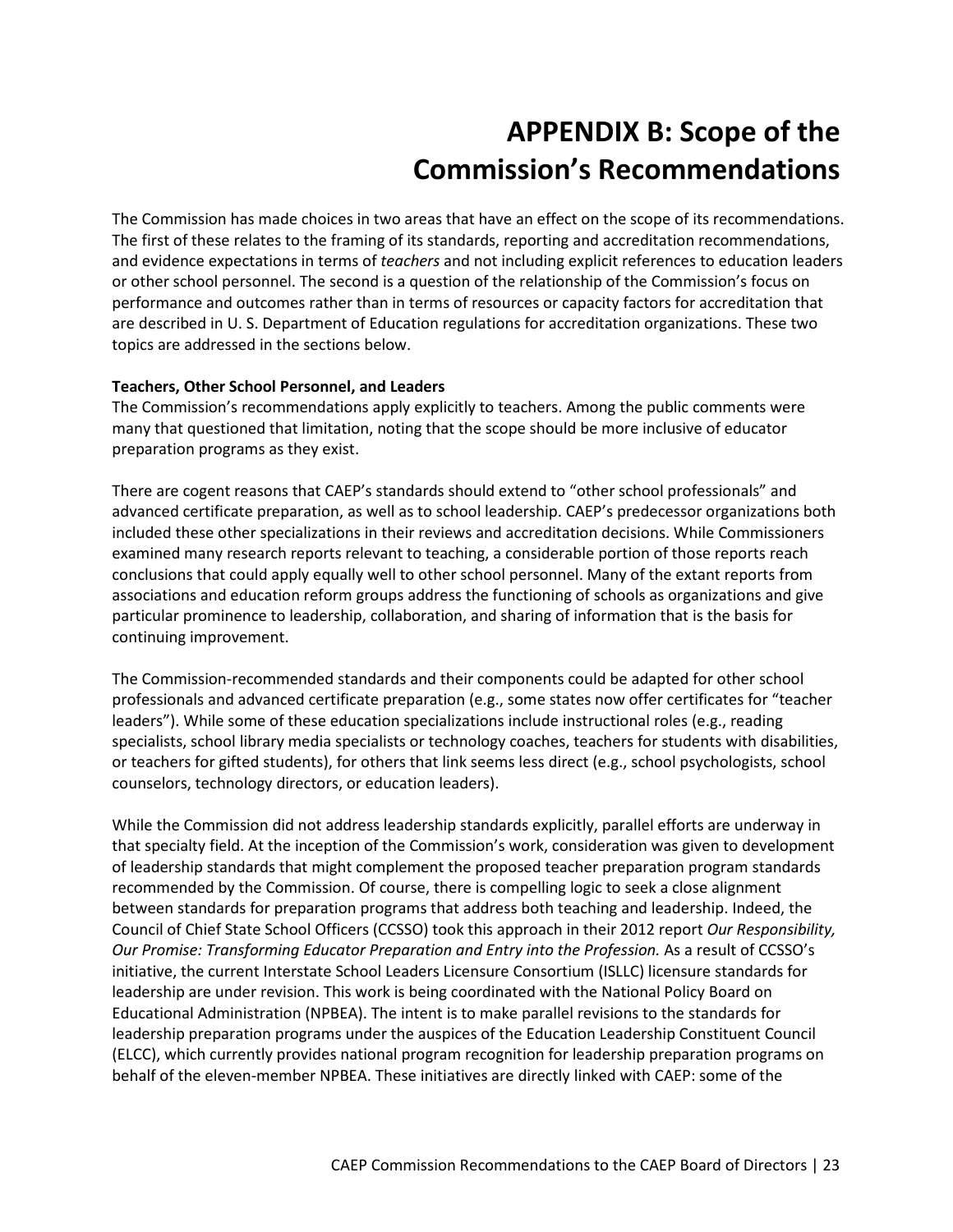members of NPBEA and ELLC are members of the Commission, and CAEP President James G. Cibulka chairs the NPBEA.

Commissioners concurred with the suggested enlargement in scope of CAEP's standards, believing that their recommendations provide a sound framework that can accommodate teachers, advanced certificate preparation, other school professionals, and education leaders. The changes need to be thoughtfully developed and sensitive to both those aspects of educator preparation standards that are similar and those that are unique for these differing areas of specialization. The Commission recommends that CAEP address this enlarged scope for accreditation standards in an appropriate manner over the coming months as guidelines are constructed and standards are readied for implementation.

## **Capacity Standards**

As they developed concepts for performance-based and evidence-informed accreditation for educator preparation, Commissioners had opportunities to learn about regulatory requirements of the U. S. Department of Education for recognition of accreditation agencies, including CAEP. The regulations make clear that an accreditor seeking recognition of its processes by the Department "must have standards . . . that are sufficiently rigorous to ensure that the agency is a reliable authority regarding the quality of the education or training programs it accredits."<sup>[77](#page-55-55)</sup>

The regulations state that the accreditor meets this requirement if its standards "effectively address the quality of the institution or program" in ten specific listed areas.

Several of these areas, which might be labeled "capacity standards," encompass aspects of the Commission's recommendations. They include:

- 1. A focus on "success with respect to student achievement," which the Commission addresses far more broadly as both candidate learning and the impact on learning and development of the P-12 students of completers.
- 2. The "curriculum," which the standards address especially in Standards 1 (Content and Pedagogical Knowledge) and 2 (Clinical Partnerships and Practice).
- 3. "Faculty" are addressed as a part of clinical educators in Standard 2 on clinical experiences, although that is only a portion of all preparation faculty.
- 4. "Recruiting and admission practices" are a large factor in Standard 3, although the Department's additional specification of "academic calendars, catalogs, publications. . . and advertising" are not.
- 5. Review of "student loan default data" is included in the regulations "for accreditors that provide eligibility for federal student financial aid under Title IV of the Higher Education Opportunity Act." CAEP is not involved in any Title IV eligibility responsibilities, however, the Commission adapted the idea of accreditor review of the educator preparation provider in its recommendations around consumer protection information.

There are several other capacity standards topics listed by the Department that fall outside of the Commission's focus. These address the following provider responsibilities:

- 6. Facilities, equipment, and supplies;
- 7. Fiscal and administrative capacity;
- 8. Student support services;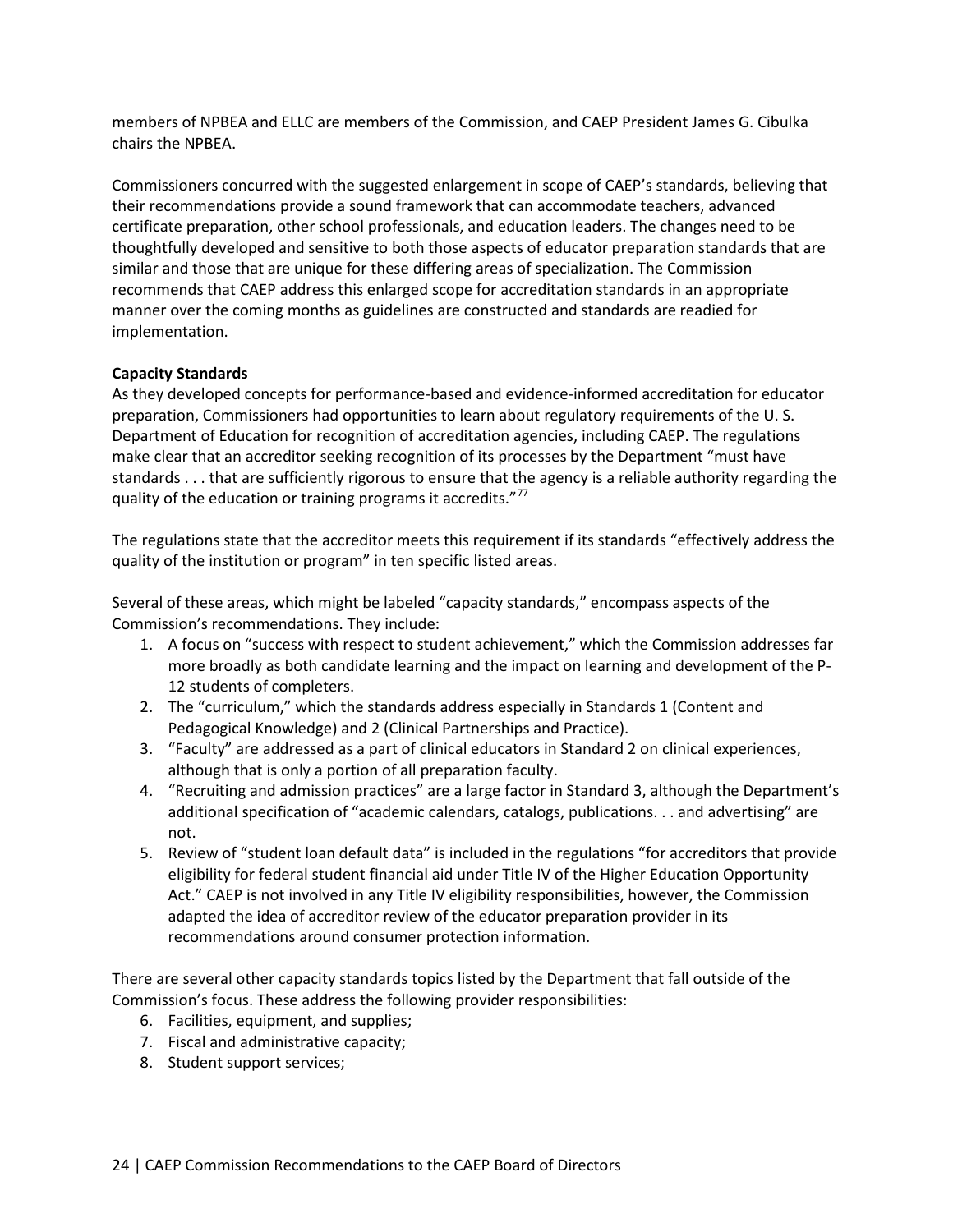- 9. Measures of program length and the objectives of the degrees or credentials offered (which the regulations apply only to accreditors with Title IV eligibility responsibilities); and
- 10. The record of student complaints received by, or available to, the accreditor.

Some of these latter areas do bear on providers' abilities to prepare P-12 educators to meet public expectations. However, the perspective of the Commission is that they would not contribute to the motives that have guided the Commission—that is, to foster innovation and rigor, to draw from research, and to create a performance-based, evidence-informed accreditation system. On balance, the Commissioners determined that omitting standards in these areas will serve to make the direction of the Commission's recommendations most clear: the Commission's primary focus is on outcomes and performance.

Working within the existing regulatory framework remains the responsibility of CAEP. The Commission leaves to it the making of adjustments and additions that will be needed in its final standards submission to the U. S. Department of Education. Commissioners urge the Department to be flexible in reviewing that submission and, in the appropriate venue, to re-examine whether the current regulations still meet today's needs for P-12 education.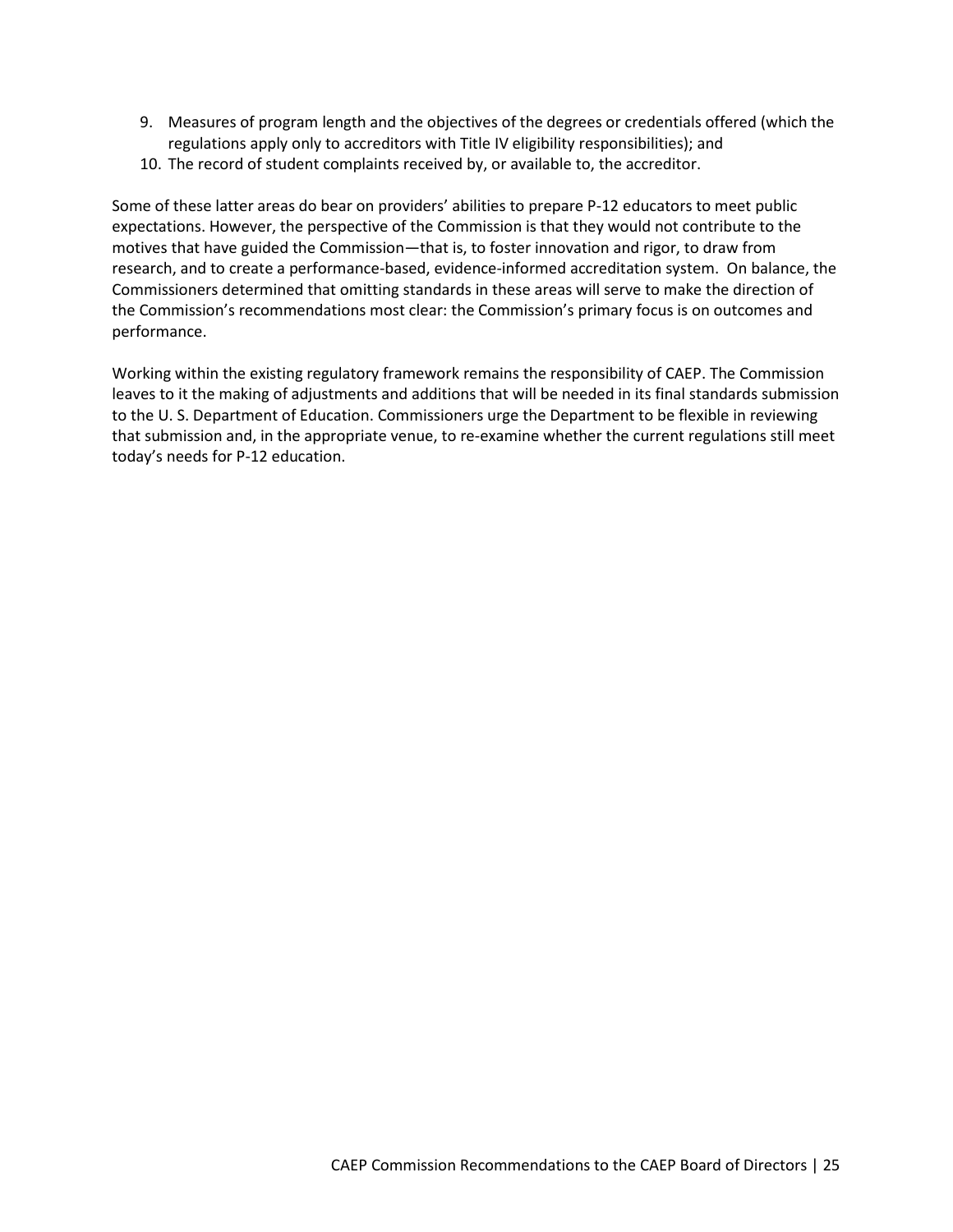## **APPENDIX C: Recommendations on Evidence in Accreditation**

## **Introduction**

The Commission's charge gave equal weight to "essential standards" and "accompanying evidence" indicating that standards are met. The additional rigor that CAEP has committed itself to apply is often found in the data and rubrics by which evidence are judged rather than in the language of standards.

Commissioners concur with the consensus that measures widely available for accreditation evidence are too often only indirect indicators or weak proxies for what providers and CAEP need to know. The current generation of P-12 students cannot wait for this problem to be solved, so in the near-term CAEP must take the best information that can be marshaled and use it as effectively as possible. However, the Commission insists that CAEP initiate significant efforts, beginning now, to change this situation with a clear timeline and action steps. The Commission highlights six aspects of evidence that frame consideration of evidence in accreditation:

- 1. Decisions are informed by multiple measures.
- 2. Preparation is judged by the impact that completers have on P-12 student learning and development.
- 3. Educator preparation providers are responsible for the validity, reliability and fairness of evidence they offer to demonstrate that CAEP standards are met.
- 4. Educator preparation providers maintain quality assurance systems that support continuous monitoring of a wide range of conditions and outcomes of preparation, and they use data to reach toward and surpass challenging goals.
- 5. CAEP must take responsible implementation steps that acknowledge providers begin in different places. To be fully accredited, however, providers must be on a certain path to reach CAEP's more rigorous standards and evidence expectations.
- 6. CAEP can, and must, play a prominent role to advance evidence-informed accreditation as one of its professional responsibilities.

## **Where We Are and Where We Need to Go**

In an ideal world, education accreditation would draw its evidentiary data from a wide array of sources that have different qualitative characteristics from many of those currently available. There would be elements of preparation that are quantified with common definitions or characteristics (e.g., different forms or patterns of clinical experiences) that everyone would understand and that providers would use in their own data systems. There would be comparable experiences in preparation that providers as well as employers, state agencies, and policymakers, agree are essential. There would be similar requirements across states for courses, experiences, and licensure. There would be a few universally administered examinations that serve as strong anchors for judgments about effective preparation and that are accepted as gateways to preparation programs, employment, or promotion.

The qualities of educator preparation data fall far short of such an ideal system. However, Commission members are optimistic that advances in the quality of evidence are at hand. From many arguments that might be made in defense of that optimism, three stand out:

1. The current policy interest in well prepared teachers and leaders is probably higher than it has ever been, especially in states.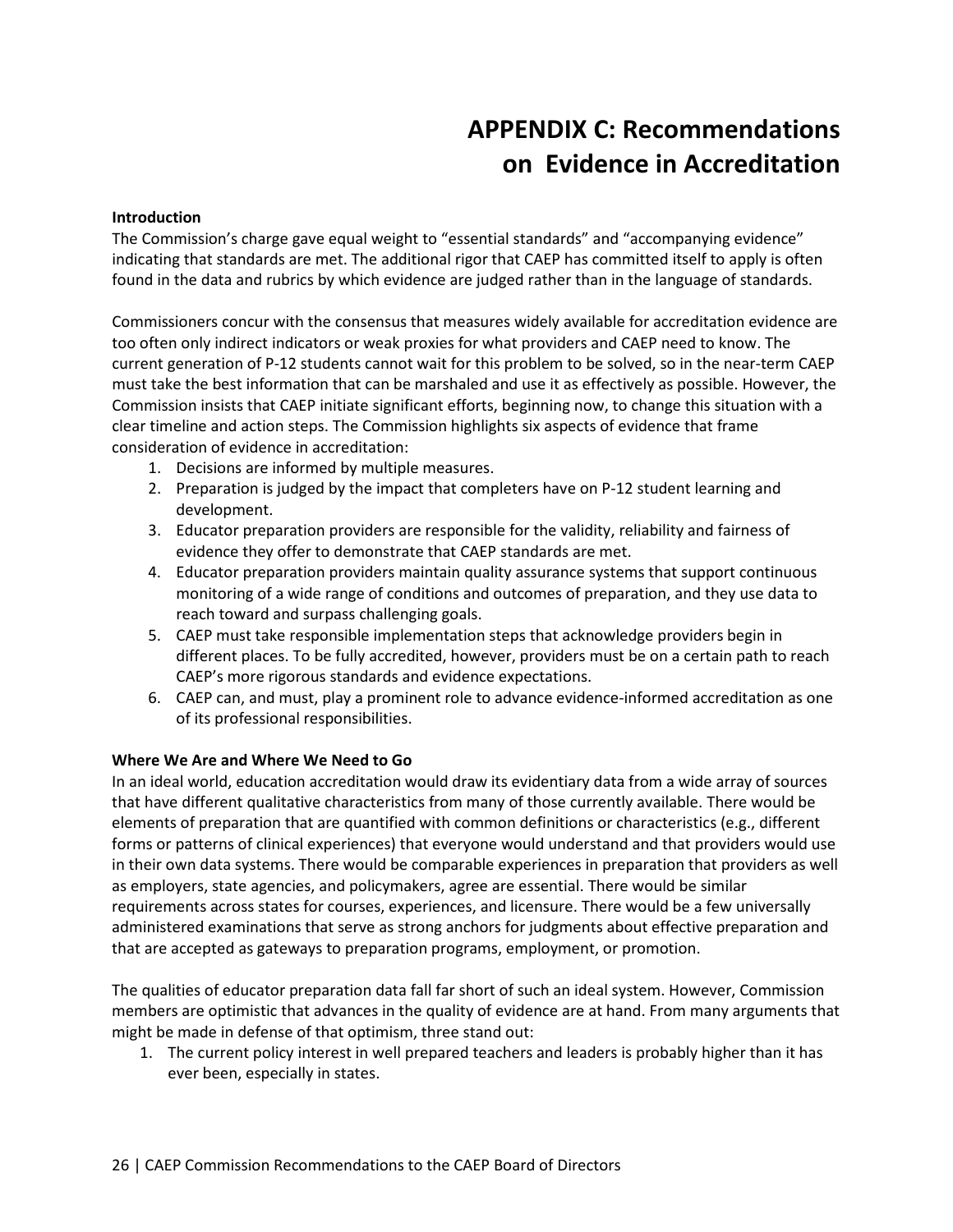- 2. Several research projects promise to increase knowledge about critical relationships between preparation and effective teaching that can inform education preparation providers and also next generation accreditation standards. For example, the U. S. Department of Education's Institute for Education Sciences is supporting randomized controlled trials to examine elements of preparation, including selection and clinical experiences.
- 3. The Measures of Effective Teaching project concluded a large research study of instruments used to evaluate teacher performances, some or all of which might be adapted to serve as preservice measures.

CAEP President James G. Cibulka took steps to ensure Commission access to resources that would increase its effectiveness in addressing the evidence aspects of its charge. These included a Data Task Force with diverse data experts, chaired by Peter Ewell whose paper on trends in accreditation had influenced the Commission's initial discussions. Ewell brought his report from the Data Task Force discussion to the Commission, along with a paper on principles for good evidence, a paper on action research, and a template for displaying the evidence suggested by the Commission (see end note 65, Ewell (2013), and the Appendix to the Commission's report).

In addition, CAEP made an investment in guidelines from the American Psychological Association (APA) for use of student growth, survey, and observation instruments in educator preparation. The draft of that report was available to the Commission and is being prepared for release by the APA later this year (see end note 65, APA (2013)). And, finally, CAEP commissioned a study on student growth measures from the University of Wisconsin Madison Value Added Research Center. This included several valueadded models, along with guidelines for use of these measures for program evaluation purposes (see end note 65). The Commission drew on all of these materials to shape its conclusions about evidence in accreditation that follow. All of these resources will become valuable guidance for providers, and perhaps states as well, as new efforts are undertaken to create better data for preparation and accreditation.

## **Judge Preparation by Impact on P-12 Student Learning and Development**

Ultimately, the quality of an educator preparation provider must be measured by the abilities of its completers to have a positive impact on P-12 student learning and development.<sup>[78](#page-55-17)</sup>

Standard 4 addresses the *results* of preparation programs in classrooms and schools. Providers must provide data to demonstrate that "program completers contribute to an expected level of studentlearning growth." Providers need this information as an integral part of their quality assurance system. They need to know how effective they have been and to assess whether their preparation experiences should be revised.

The impact of preparation completers on P-12 learning and development has long been a goal in accreditation. But the assessment instruments and modeling protocols that are becoming available, some already employed in states or with educator preparation providers, provide potential for far more effective evidence of that impact. Here, as elsewhere in accreditation, the Commission applies the general rule from the Measures of Effective Teaching (MET) project: multiple measures, multiple times, over multiple years.

Ewell and the Data Task Force<sup>[79](#page-55-43)</sup> identified several sources of P-12 student impact information that illustrate multiple measures of student learning and development: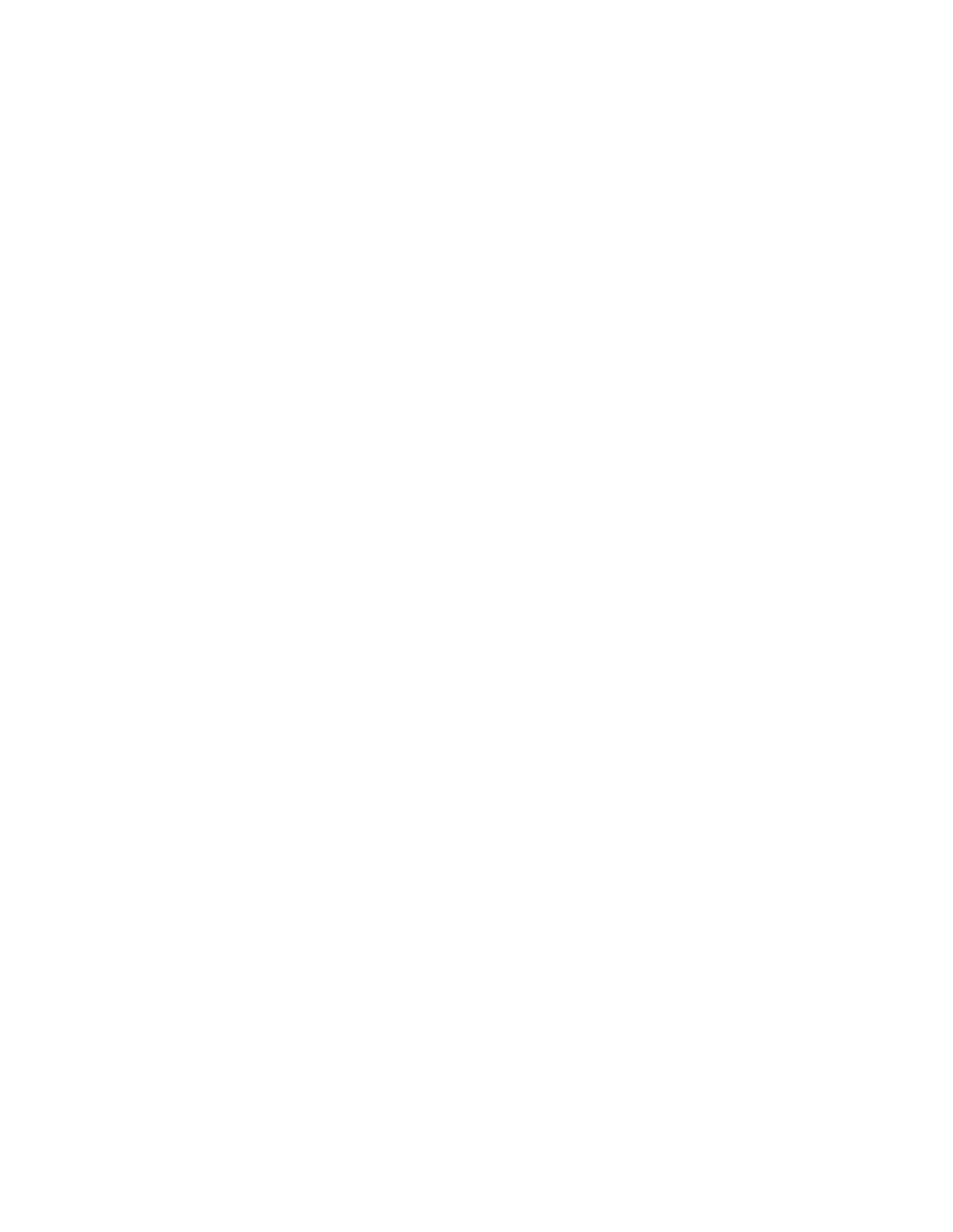- State teacher evaluations—Completer impact on P-12 student learning and development are now an integral part of some state teacher evaluation practices. For the subjects and grades where those data are available, providers should make use of them in their quality assurance monitoring and accreditation reviews. These data frequently integrate student learning and development measures with other indicators of completer classroom success, such as observations with structured protocols and trained, disinterested reviewers and student surveys on the classroom experience.
- "Teachers of record" in some preparation models—Many alternative preparation providers have collaborated with districts to designate candidates in their programs as "teachers of record" in the district. In those cases, the state's teacher evaluation system could be a source of P-12 student learning and development impact information prior to completion.
- Provider studies—EPPs could make use of alternative sources of completer impact on P-12 student learning and development that are developed by school districts, particularly where these data are not available from states.
- Pre-service progress—All providers should, at a minimum, administer assessments that monitor candidate proficiencies, including impact on P-12 student learning, at various points during their developmental preparation experiences.
- Pre-service exit—All providers should, at a minimum, administer capstone assessments that sample multiple aspects of teaching. These should routinely include measures of impact on P-12 student learning and development as well as lesson plans, teaching artifacts, examples of student work and observations or videos judged through rubric-based reviews by trained external reviewers.

## **Making a Case that Standards are Met**

EPPs have the burden to demonstrate that they meet CAEP standards. CAEP should expect providers to take responsibility for examining the quality of evidence on which they rely—in part to make their case that standards for accreditation are met but, routinely, for continuous improvement of their own programs. Providers should demonstrate that the data used in decision-making are valid, reliable, and fair (free of bias). In keeping with the Commission's perspective that results matter, providers should give equal weight to the *message* from the data—the interpretation of the values or results. Through benchmarks, comparisons, and other means, the provider should describe its status and trends in relation to CAEP standards.

Many measures of both academic and non-academic factors associated with high-quality teaching and learning need to be studied for reliability, validity, and fairness. Ewell summarized ten principles for evidence<sup>[80](#page-55-45)</sup> that CAEP should make available for anyone involved in preparation or accreditation. Providers must present empirical evidence of each measure's psychometric and statistical soundness (reliability and validity). <sup>[81](#page-55-56)</sup> They should describe their processes for testing the validity, reliability, and fairness of measures and instruments used to determine candidates' progress through the preparation program, at completion of the program, and during the first years of practice. The evidence should meet accepted research standards for validity and reliability of comparable measures and should, among other things, rule out alternative explanations or rival interpretations of reported results.

- Validity can be supported through evidence of
	- o Expert validation of the items in an assessment or rating form (content validation)
	- o Agreement among findings of logically-related measures (convergent validity)
	- o A measure's ability to predict performance on another measure (predictive validity)
	- o Expert validation of performance or of artifacts (expert judgment)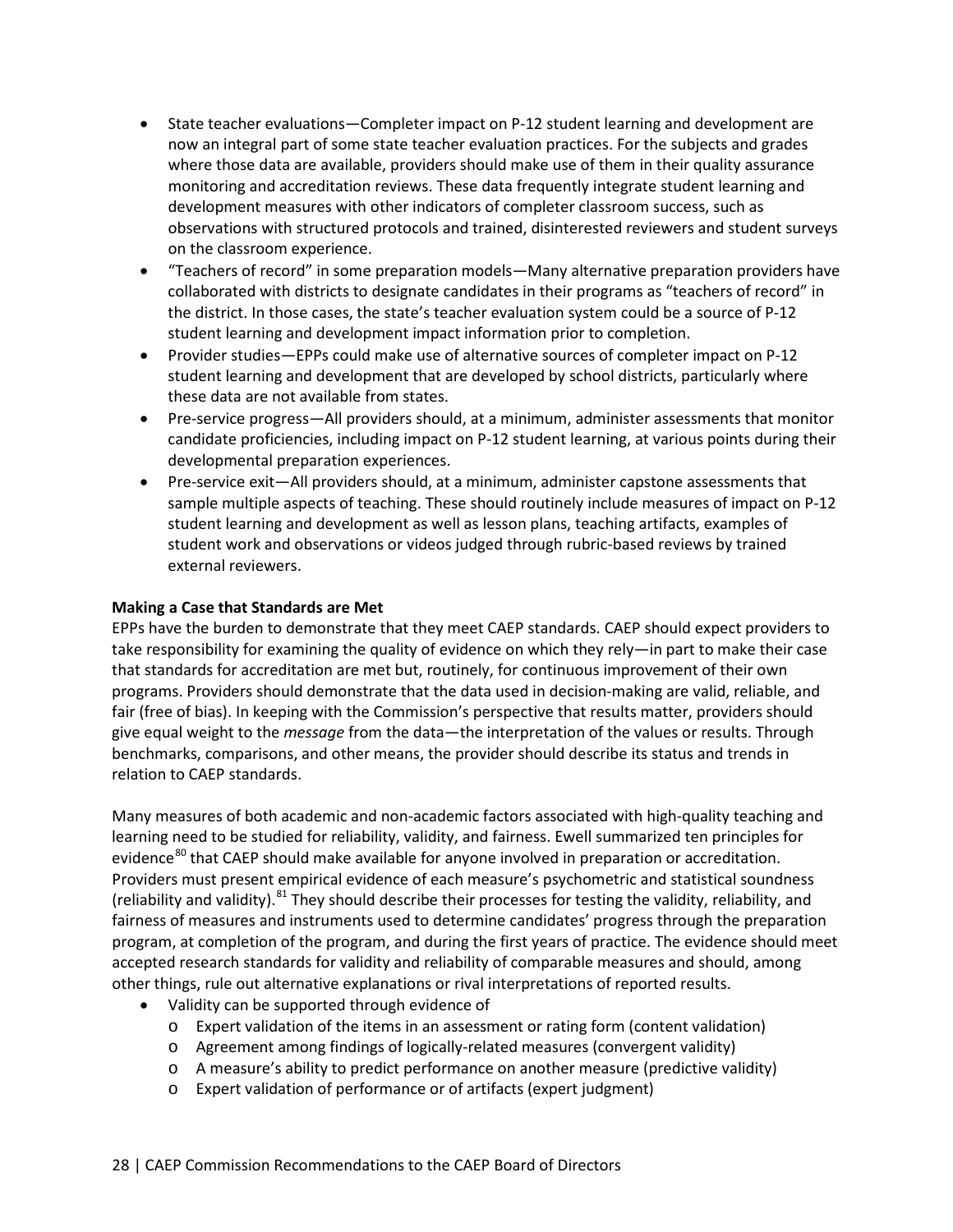- o Agreement among coders or reviewers of narrative evidence.
- Reliability in its various forms can be supported through evidence of:
	- o Agreement among multiple raters of the same event or artifact (or the same candidate at different points in time)
	- o Stability or consistency of ratings over time
	- o Evidence of internal consistency of measures

The Commission's recommendations, collectively, place a strong emphasis on performance measures as evidence. But sometimes input and process measures are important. One instance is when CAEP needs assurance that an EPP's level of performance can be sustained over time. Another instance is when there are no extant performance measures. An example of the latter is assessment.

The National Research Council and other concurring sources have underscored the critical role that assessment plays not just for accountability purposes but as a tool to enhance learning. It sharpens teachers' specificity of learning goals, provides descriptive feedback to P-12 students about their achievements, yields diagnostic information for teachers about their own performance, and can motivate students. Standard 1 calls on candidates to understand appropriate uses of a variety of assessments and to be able to construct and employ formative and summative assessments that evaluate P-12 student learning of explicit instructional goals. Completers also should be able to construct and use assessments specifically designed to diagnose learner progress and determine, as appropriate, intervention needs. Completers need to know how to analyze and make use of results from summative measures such as standardized state or district tests that are administered to their students.

Evaluating candidates' performance against these expectations in standards is challenging, in large part because there are not extant assessments that are designed to measure those capabilities. The Commission received advice that this is an area in which program inputs are necessary measures until the state-of-the-art in assessments catches up. CAEP should insist that providers gather and report evidence of their stewardship in promoting candidates' assessment proficiencies (1) in course work focused on assessment, (2) by embedding assessment topics, including diagnostic and intervention techniques, in content and methods courses, and (3) by creating preparation experiences that offer candidates real-world opportunities to apply what they have learned.<sup>[82](#page-55-57)</sup>

## **Continuous Improvement**

Requiring continuous improvement by all preparation providers is perhaps the most important purpose of Standard 5. Even the best programs can improve further. Continuous improvement by all accredited programs is essential to achieve the level of educator preparation that will help ensure 21<sup>st</sup>-century skills for all students. The Commission's recommendations in Standard 5 outline the responsibilities of providers to maintain evidence-based quality assurance systems that support organizational effectiveness. These systems are characterized by clearly articulated and effective processes for defining and assuring quality outcomes and for using data in a process of continuous improvement.

A robust quality assurance system enables continuous improvement in the following ways:

- It relies on a variety of measures that are relevant to the EPP mission.
- It defines performance benchmarks for its measures (compared with external references, where possible).
- It maintains the credibility and dependability of data, (that is, data are relevant, verifiable, representative, cumulative, and actionable measures, and the quality assurance system produces empirical evidence that interpretations of data are valid and consistent).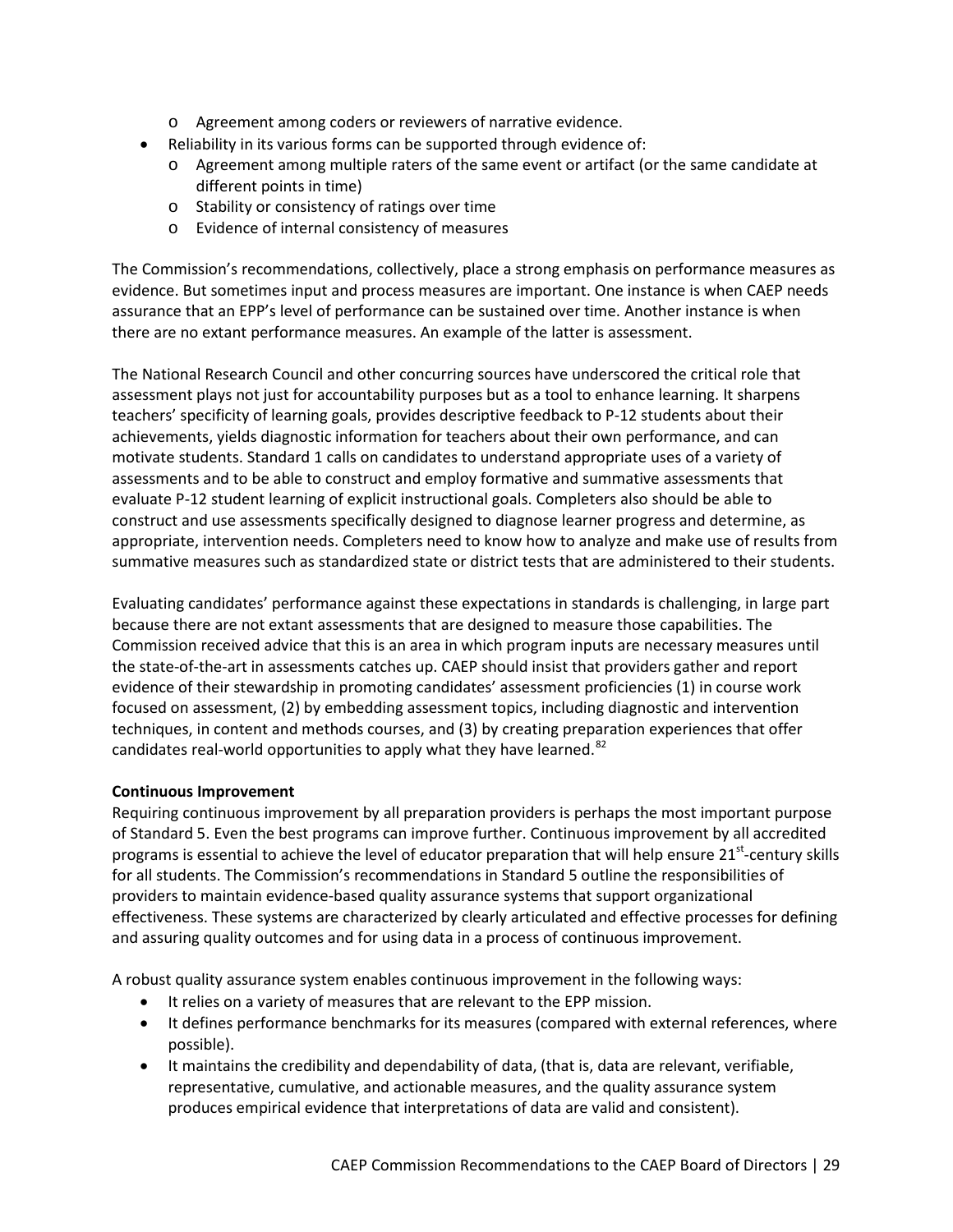- It investigates the quality of evidence and the validity of EPP interpretations of that evidence.
- It seeks the views of all relevant stakeholders.
- It shares evidence widely with both internal and external audiences.

The purpose of such a robust quality assurance system is to *inform* policies and practices in consultation with partners and stakeholders.<sup>[83](#page-55-46)</sup> Data are to be used. CAEP should encourage providers to develop new models and to evaluate and scale up effective solutions. Research and development in the accreditation framework can deepen the knowledge of existing best practices and provide models of emerging innovations to transform educator preparation.<sup>[84](#page-55-58)</sup>

## **Implementation of New Standards and New Expectations for Evidence**

The Commission's standards and expectations for evidence are challenging. Commissioners are aware that program impact data are not universally available and that asking providers to develop data collection systems individually raises issues of costs, efficiency, and data comparability.

The many "typical and suggested" evidence examples in the appendix to the Commission's recommendations illustrate varying expectations:

- some describe a higher level of rigor than has been the past accreditation experience;
- some are new to accreditation;
- some anticipate emerging assessments from ones now in developmental stages; and
- some will evolve through CAEP efforts to make data more comparable and useful than they are currently.

The Commission's new evidence-informed accreditation recommendations combine the raising of performance to meet standards with the gathering and use of evidence demonstrating that achievement. Educator preparation providers cannot all reach the new standards and evidence performance levels at once. Providers begin in different places. They have different missions and established long-term practices. They are located in different geographic areas and experience different contexts. They are located in states with different capacities to generate and share data relevant to provider performance. They may decide that significant changes must be undertaken to reach the preparation performance levels described by the Commission. They may even choose to develop new types of arrangements for clinical experiences, or to combine their strengths with other providers to accomplish something together that they could not achieve alone. New arrangements across EPPs with different sponsors—institutions of higher education and alternative providers, for example—may need to be created in response to these challenges. The Commission recommends that CAEP take steps to encourage practical adaptations to current practice of these kinds.

States and philanthropic foundations also must shoulder their responsibilities for preparation. In 2012, the Council of Chief State School Officers published a report on educator preparation and entry into the profession. One of its recommendations is that states "support program improvement":

States should have a plan for supporting programs that have identified weaknesses and areas for improvement, especially in cases where a preparation program has been identified as at-risk or low performing.<sup>[85](#page-55-59)</sup>

The Commission concurs. Some providers simply lack appropriate personnel, sufficient resources, or capacity to monitor their own progress for continuous improvement. Effective preparation requires both sufficient, and effectively used, funds. These facts cannot be ignored.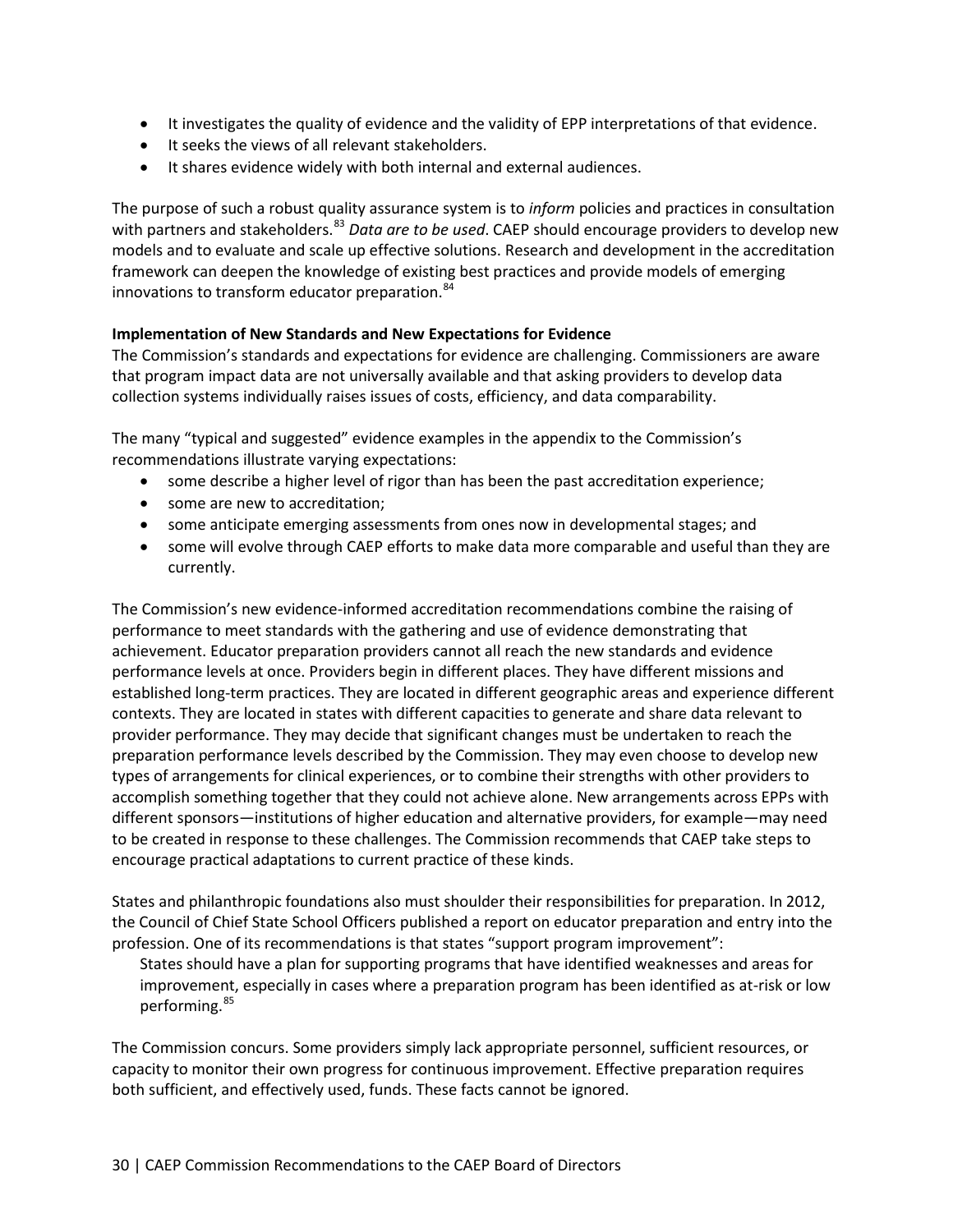CAEP will need to craft practical implementation guidelines. Realistically, the Commission's vision for higher quality and more consistent and rigorous evidence must be phased in over a brief period of years in collaboration with states. CAEP's implementation guidelines should be parsimonious in their expectations for evidence, placing greater emphasis on the most critical data than on the volume of data. CAEP should give priority to measures of impact on student learning and development and to measures of readiness to teach effectively at the completion of preparation, along with the annual program outcome and program impact measures.

#### **Better Data, Better Used**

CAEP must undertake substantial continuing responsibilities to upgrade the currently available data on which educator preparation providers and accreditation rely. These involve several related activities to *develop better data* and to *use data better*.

#### *CAEP Actions to Develop Better Data*

Providers, the public, and policymakers all need to perceive CAEP decisions as credible. The evidentiary base available to CAEP must improve, and it will. Stronger evidence, which CAEP has a professional responsibility to help generate, will provide a more solid foundation for the professional judgments reached in CAEP's accreditation decisions. Over time, that more solid foundation will permit a gradual shift in CAEP's evidentiary expectations.

Better knowledge is needed on which input (e.g., candidate and program characteristics) and outcome measures predict high performance on the job. This cannot be accomplished until relatively standardized descriptions of program characteristics and data on program performance can be combined and correlated. As new assessments become available, measures of teacher impact on P-12 student learning and development can be refined and observation protocols will be applied at the preservice level.

CAEP must initiate some data improvement steps, but it also needs strong collaborators, especially among the states. The Council of Chief State School Officers' report on educator preparation makes a recommendation that states provide ". . . feedback, data, supports, and resources to preparation programs to assist them with continuous improvement and to act on any program approval or national accreditation recommendations."[86](#page-55-60)

As states extend these data capabilities and share the results with preparation providers, there will be strong benefits all around—for providers to access important information about the progress of their completers, for states to be more assured that their concerns for a better prepared teacher workforce are addressed, and for CAEP accreditation actions to be influenced by more consistent evidence that standards are met.

Some directions that CAEP should pursue in its efforts to improve preparation and accreditation data were outlined for the Commission by Ewell on behalf of the Data Task Force:<sup>[87](#page-55-26)</sup>

- Preparation and accreditation data should move toward comparative or standard measures wherever possible. CAEP should take steps to instantiate such aspirational evidence as an 80 percent pass rate on a common state licensure test with a common passing score, an evidence example included by the Commission in the Appendix.
- All measures need triangulation by the use of multiple sources and methods.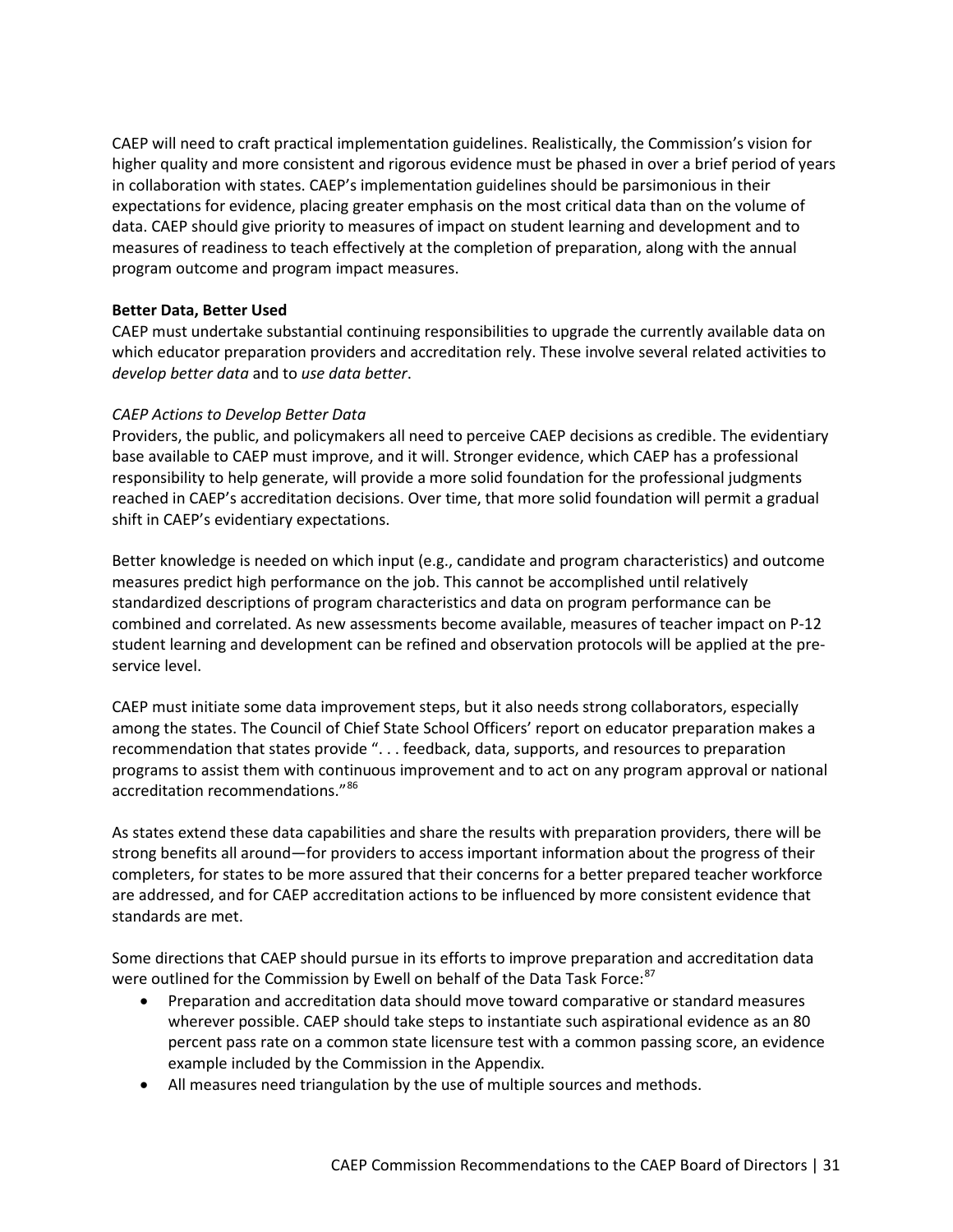- The annual reporting measures should be prominently displayed on EPP websites and also reported by CAEP.
- Much efficiency might be gained through CAEP collaboration with states on preparation measures of common interest, such as employment and retention rates, and perhaps completer and employer surveys.
- CAEP should consider publishing information on the capacity and infrastructure of state data systems to provide necessary information for accreditation. It could even suggest its own accreditation perspective on an "ideal" state data system and make it possible for information on actual state capacity and infrastructure to be compared against that ideal.

Finally, as CAEP develops plans that carry out Commission recommendations on exemplary-level accreditation, these data will offer a rich resource from which EPPs that exhibit exemplary practices can be identified.

## *CAEP Actions to Use Data Better*

As new and better evidence become available, CAEP must be committed to use that evidence appropriately in making accreditation decisions. The Commission highlights three areas, especially:

- 1. Annual report data should be used to identify "trigger points" that would shape accreditation questions and site visits (see section B recommendation on annual reporting).
- 2. CAEP should be transparent in its public accountability reporting with multiple measures, including ones directly linked to student achievement. The annual report data and the national data base on preparation that accumulates over time from accreditation functions, have many uses, as detailed in the recommendations in section B on annual reporting. The database will enable CAEP to report on the progress of continuous improvement not just for an individual provider but for educator preparation across all accredited providers.
- 3. CAEP should hold itself to the same standard of evidence-based practice that it calls on providers to meet. It should develop its resources to conduct evidence-based accreditation processes. It should monitor new evidence of implementation of existing assessments, the development of new assessments and improper uses of assessment tools. It should provide reports on developments in the field to educator preparation providers. And it should monitor unintended consequences of implementation of the standards including the data burden and human resource challenges that implementation imposes.

These anticipated data capabilities over time will enable CAEP to rely more on program outcomes and performance results and less on inputs and processes to make its judgments. As new assessments and more common measures become available, the evidence expectations can be raised, with a stronger footing for the next generation of CAEP standards.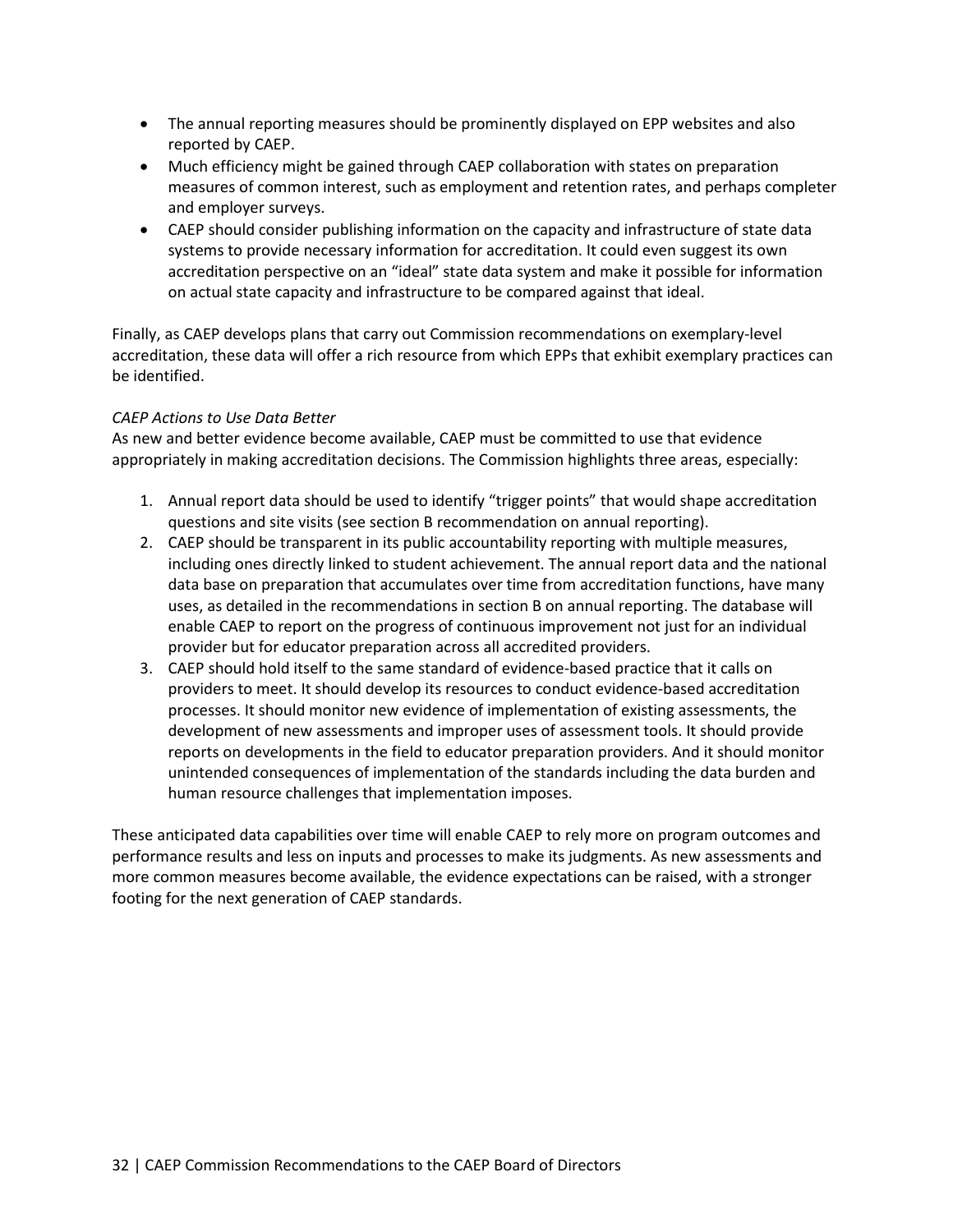## **APPENDIX D: Typical and Suggested Measures for Accreditation Evidence**

President Cibulka asked the Commission to integrate its deliberation on standards with deliberations on evidence. Commissioners were to consider the question, "How would CAEP know that a standard was met by an EPP?" This was not intended as a request for highly technical judgments or to define statistical terms. Instead, it was to draw on the breadth of Commissioners' expertise to formulate examples of evidence that would be *credible*—credible to providers, to state officials, to those in higher education, to policymakers, to local district leaders, to alternative providers, and to education entrepreneurs.

Incorporating a template prepared for the Data Task Force and advice from Peter Ewell, the chart below contains the Commission's suggestions for measures from which providers might choose, along with others they identify, to make their case that CAEP standards are met. In the table:

- Column (1), "Reference to Commission Standard," provides a link to the recommended standards and the heading titles for groupings of components. For example, "Standard 1: Provider Responsibilities" and "Standard 3: Selectivity During Preparation."
- Column (2) describes "Evidence Measures" and concludes with suggested comparison points or benchmarks for each measure. Many of these specify "peer judgment," which signals that evidence needs review by trained evaluators and that CAEP would construct clear rubrics to guide a consistent interpretation.
- Columns (3) through (7) bear the labels of Commission standards. The entry in each cell is a brief descriptor of the aspect of a standard that is informed by each measure (e.g. "admission indicator"). Each concludes with a numerical reference to the standard and component with which the measure is most closely associated (e.g., "5.3" or "3.6").
- Note that several measures can be applied to Commission recommendations for more than one standard. Examples are "preservice P-12 student surveys," "case study of the effectiveness of diverse field experiences on candidates' practices," and "standardized capstone assessments."
- The typical and suggested measures are grouped under six headings that begin with the provider's (1) "quality assurance system and its use for continuous improvement" and then follow candidates' path from (2) "recruitment and admissions" (3) through "preparation experience,", (4) "clinical capstone assessments," (5) "licensure and exit assessments" and, finally, to (6) "inservice measures."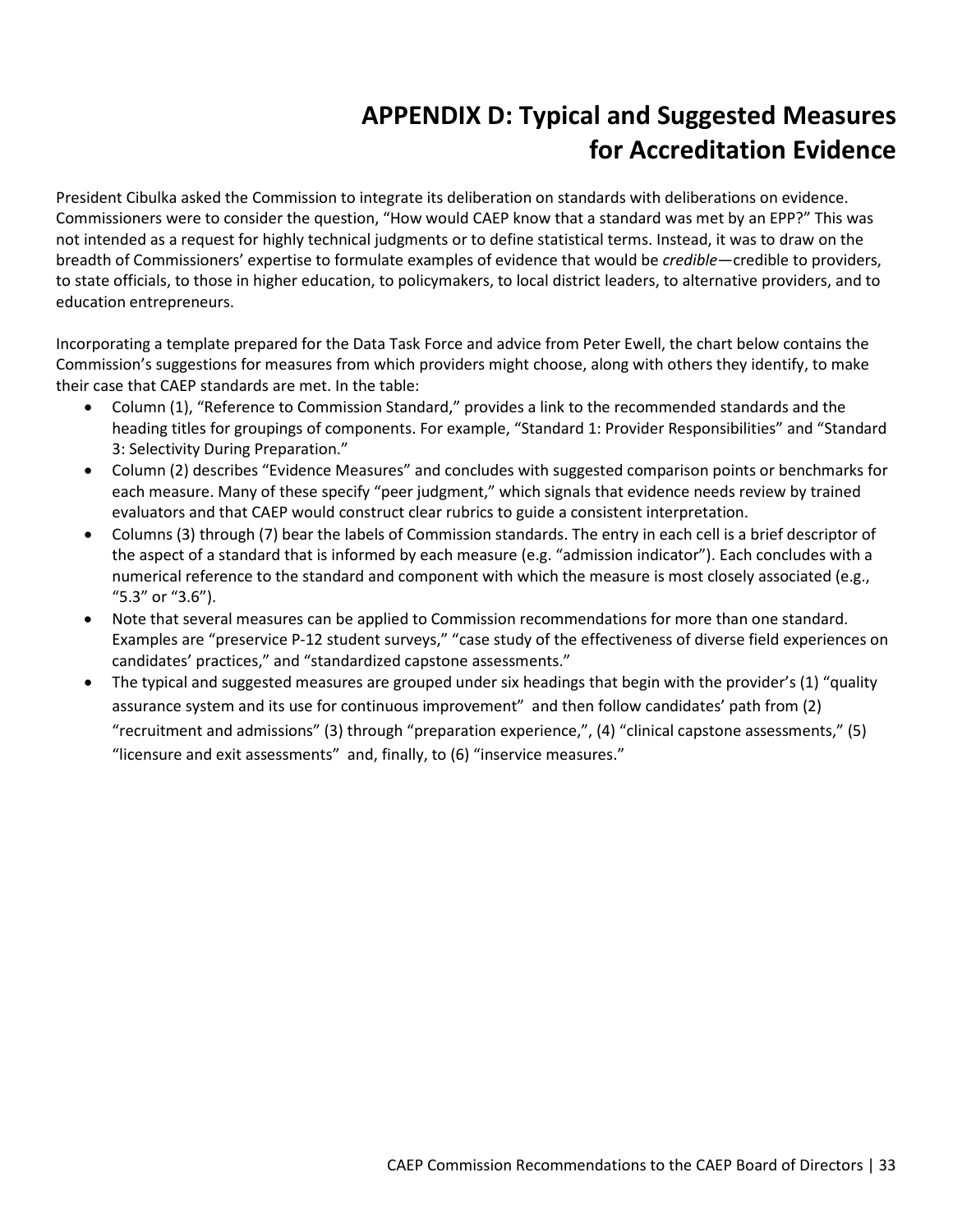| Refer-                                                                             | <b>Evidence Measures</b>                                                                      | <b>Standard 1</b>            | <b>Standard 2</b>            | <b>Standard 3</b>            | <b>Standard 4</b>            | <b>Standard 5</b>                 | Recommen-            |
|------------------------------------------------------------------------------------|-----------------------------------------------------------------------------------------------|------------------------------|------------------------------|------------------------------|------------------------------|-----------------------------------|----------------------|
| ence to                                                                            |                                                                                               | <b>Content and</b>           | <b>Clinical</b>              | Candidate                    | Program                      | <b>EPP Quality</b>                | dations              |
| Comm.                                                                              |                                                                                               | Pedagogical                  | <b>Partnerships</b>          | Quality,                     | Impact                       | <b>Assurance and</b>              |                      |
| <b>Standard</b>                                                                    |                                                                                               | Knowledge                    | and Practice                 | Recruitment,                 |                              | <b>Continuous</b>                 |                      |
| (1)                                                                                | (2)                                                                                           | (3)                          | (4)                          | and Selectivity<br>(5)       | (6)                          | Improvement<br>(7)                | (8)                  |
|                                                                                    | <b>QUALITY ASSURANCE SYSTEM AND</b><br>1.                                                     |                              |                              |                              |                              |                                   |                      |
|                                                                                    | <b>ITS USE FOR CONTINUOUS</b>                                                                 |                              |                              |                              |                              |                                   |                      |
|                                                                                    | <b>IMPROVEMENT</b>                                                                            |                              |                              |                              |                              |                                   |                      |
|                                                                                    |                                                                                               |                              |                              |                              |                              |                                   |                      |
|                                                                                    | Quality assurance system data capabilities to                                                 | Source of data               | Source of data               | Source of data               | Source of data               | Indicators of the                 | Source of            |
|                                                                                    | compile, store, access, manage, and analyze<br>data from diverse sources: multiple indicators | and analytic<br>capacity for | and analytic<br>capacity for | and analytic<br>capacity for | and analytic<br>capacity for | depth and<br>breadth of EPP       | data and<br>analytic |
|                                                                                    | from standards 1, 2, and 3; feedback from                                                     | candidate                    | clinical                     | candidate                    | program impact               | quality                           | capacity for         |
|                                                                                    | standard 4; and documentation of program                                                      | content and                  | experiences                  | quality indicators           | measures                     | assurance                         | annual               |
|                                                                                    | outcomes from annual reporting. Peer                                                          | pedagogical                  |                              |                              |                              | capability, 5.1                   | reporting            |
| strategic evaluation<br>Std 5: Quality and                                         | judgment.                                                                                     | knowledge                    |                              |                              |                              |                                   | measures             |
|                                                                                    | Illustrations of EPP efforts to investigate the                                               |                              |                              |                              |                              | Indicator of the                  |                      |
|                                                                                    | quality of data sources and to strengthen the                                                 |                              |                              |                              |                              | quality of data in                |                      |
|                                                                                    | overall quality assurance system. Peer                                                        |                              |                              |                              |                              | the quality                       |                      |
|                                                                                    | judgment.                                                                                     |                              |                              |                              |                              | assurance (QA)                    |                      |
|                                                                                    |                                                                                               |                              |                              |                              |                              | system, 5.2                       |                      |
| Std. 5: use of Std. 5: use of QA<br>QA and and descriptive<br>descriptive measures | Processes for testing the reliability and validity                                            |                              |                              |                              |                              | Indicator of the                  |                      |
|                                                                                    | of measures and instruments. Peer judgment                                                    |                              |                              |                              |                              | quality of data in                |                      |
| measures                                                                           | against Data Task Force principles.                                                           |                              |                              |                              |                              | the QA system,                    |                      |
|                                                                                    | Documentation that data are shared with both                                                  |                              |                              |                              |                              | 5.2<br>Indicator of the           |                      |
|                                                                                    | internal and external audiences and used for                                                  |                              |                              |                              |                              | functioning of                    |                      |
|                                                                                    | program improvement. Peer judgment.                                                           |                              |                              |                              |                              | the QA system,                    |                      |
| Std. 5: Use of<br>QA and<br>descriptive<br>measures                                |                                                                                               |                              |                              |                              |                              | 5.5                               |                      |
|                                                                                    | Descriptions of tested innovations and                                                        |                              |                              |                              |                              |                                   |                      |
|                                                                                    | improvements that have been made. Peer                                                        |                              |                              |                              |                              | Indicator of the<br>use of the QA |                      |
|                                                                                    | judgment                                                                                      |                              |                              |                              |                              | system to make                    |                      |
|                                                                                    |                                                                                               |                              |                              |                              |                              | continuous                        |                      |
|                                                                                    |                                                                                               |                              |                              |                              |                              | improvement                       |                      |
|                                                                                    |                                                                                               |                              |                              |                              |                              | analyses and                      |                      |
| mprovement process<br>Std. 5: Continuous                                           |                                                                                               |                              |                              |                              |                              | decisions 5.3                     |                      |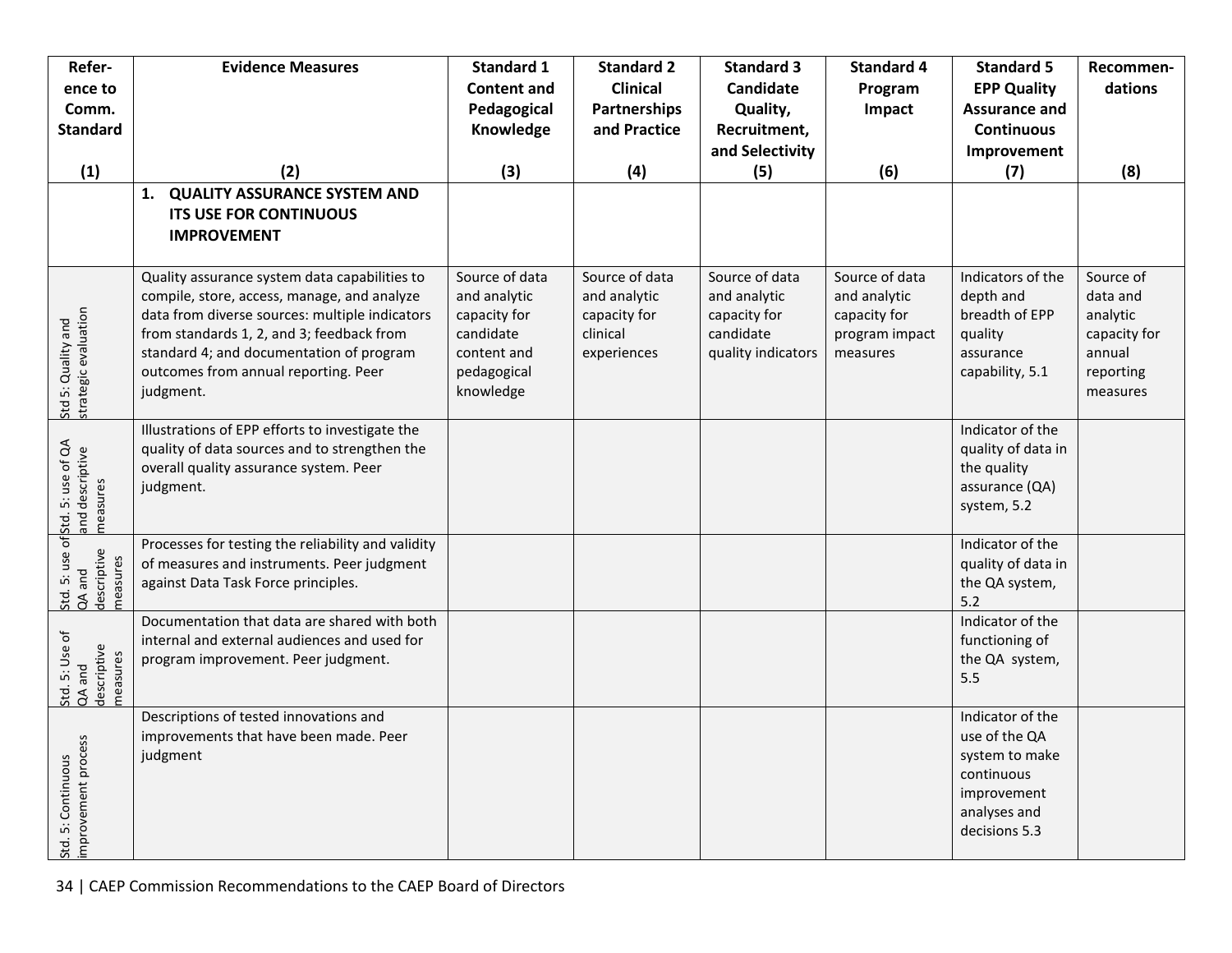| Refer-<br>ence to<br>Comm.<br><b>Standard</b>     | <b>Evidence Measures</b>                                                                                                                                                                                                        | <b>Standard 1</b><br><b>Content and</b><br>Pedagogical<br>Knowledge | <b>Standard 2</b><br><b>Clinical</b><br><b>Partnerships</b><br>and Practice | <b>Standard 3</b><br>Candidate<br>Quality,<br>Recruitment,<br>and Selectivity | <b>Standard 4</b><br>Program<br>Impact | <b>Standard 5</b><br><b>EPP Quality</b><br><b>Assurance and</b><br><b>Continuous</b><br>Improvement | Recommen-<br>dations                                        |
|---------------------------------------------------|---------------------------------------------------------------------------------------------------------------------------------------------------------------------------------------------------------------------------------|---------------------------------------------------------------------|-----------------------------------------------------------------------------|-------------------------------------------------------------------------------|----------------------------------------|-----------------------------------------------------------------------------------------------------|-------------------------------------------------------------|
| (1)                                               | (2)                                                                                                                                                                                                                             | (3)                                                                 | (4)                                                                         | (5)                                                                           | (6)                                    | (7)                                                                                                 | (8)                                                         |
| Std. 5: Continuous<br>improvement<br>process      | Documentation of leadership commitment to<br>continuous improvement and of stakeholder<br>involvement in the EPP's assessment of the<br>effectiveness of programs and completers, for<br>peer review evaluation. Peer judgment. |                                                                     |                                                                             |                                                                               |                                        | Indicators of<br>capacity and<br>commitment to<br>sustain<br>continuous<br>improvement 5.3          |                                                             |
| 5Std. 5:<br>Continuous<br>improvement<br>process  | Documentation of stakeholder involvement.<br>Peer judgment.                                                                                                                                                                     |                                                                     |                                                                             |                                                                               |                                        | Indicator of use<br>of quality<br>assurance system<br>for improvement<br>5.5                        |                                                             |
| Std. 5: QA<br>system; also<br>annual rpt.         | Graduation rates. Comparisons over time and<br>with EPP self-selected peers                                                                                                                                                     |                                                                     |                                                                             |                                                                               |                                        | Capability of<br>quality<br>assurance<br>system, 5.3                                                | Annual report<br>measure                                    |
| system; also<br>annual rpt.<br>5: QA<br>Std.      | Licensing (certification) and other state<br>accreditation requirements. Comparisons over<br>time and with EPP self-selected peers.                                                                                             |                                                                     |                                                                             |                                                                               |                                        | Capability of<br>quality<br>assurance<br>system, 5.3                                                | Annual report<br>measure                                    |
| system; also<br>annual rpt.<br>5: QA<br>Std.      | Hiring of completers in fields for which<br>prepared. Comparisons over time and with<br>EPP selected peers.                                                                                                                     |                                                                     |                                                                             |                                                                               |                                        | Capability of<br>quality<br>assurance<br>system, 5.3                                                | Annual report<br>measure                                    |
| system; also<br>annual rpt.<br>5: QA<br>Std.      | Student loan default rates. 3-year floating<br>average. Reported for consumer information,<br>not judged in accreditation.                                                                                                      |                                                                     |                                                                             |                                                                               |                                        | Capability of<br>quality<br>assurance<br>system, 5.3                                                | Annual report<br>measure                                    |
| Std. 5: QA<br>system; also<br>annual rpt.<br>Std. | Cost of attendance for the EPP compared with<br>similar providers                                                                                                                                                               |                                                                     |                                                                             |                                                                               |                                        | Capability of<br>quality<br>assurance<br>system, 5.3                                                | Example of<br>additional<br>consumer<br>information,<br>4.8 |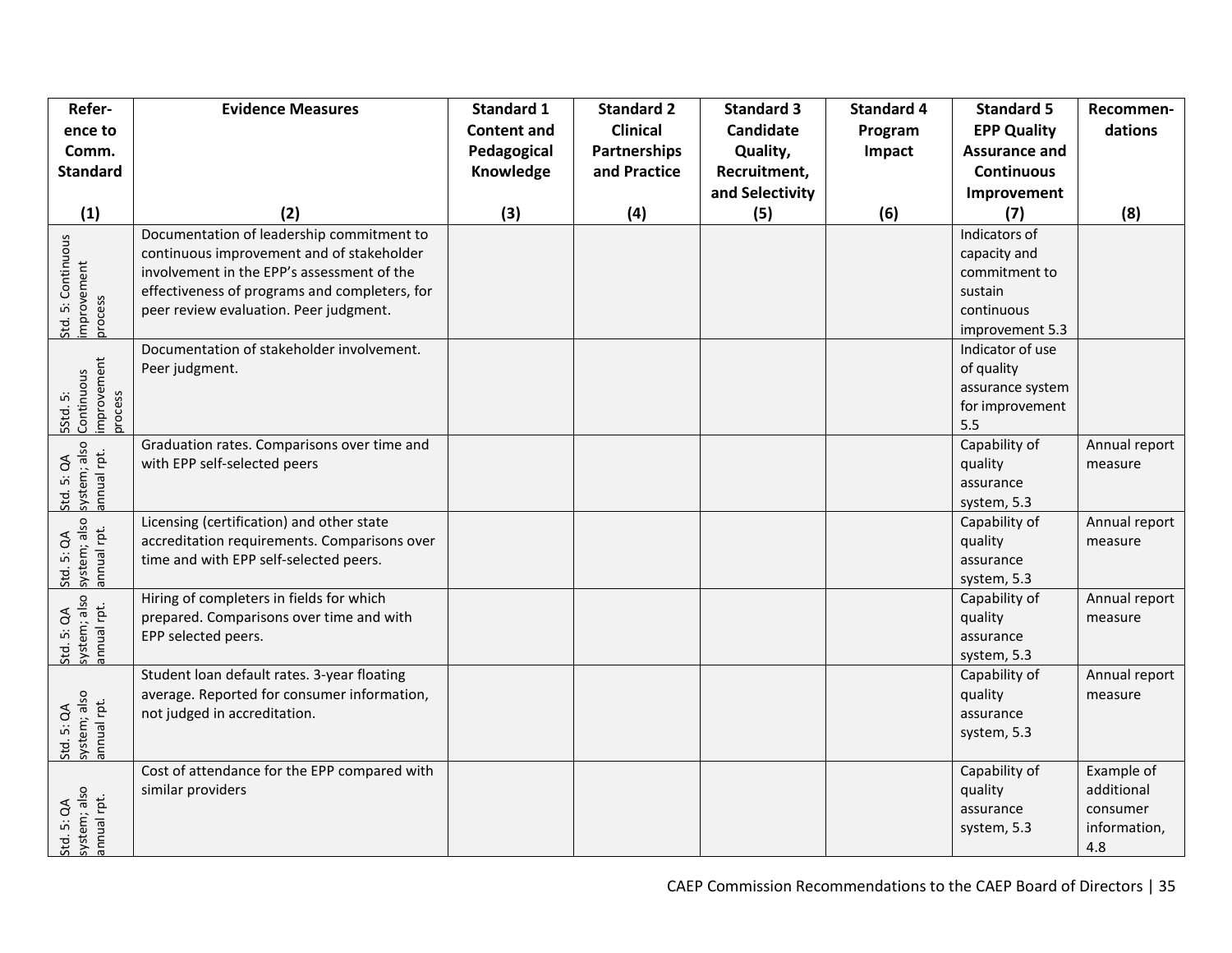| Refer-                                 | <b>Evidence Measures</b>                                                                                                                                                                                                                                                                                                                                                                                                                                                                                                                                                                                                                                                                                                                                                                | <b>Standard 1</b>  | <b>Standard 2</b>   | <b>Standard 3</b>                                                                                  | <b>Standard 4</b> | <b>Standard 5</b>                                    | Recommen-                                                   |
|----------------------------------------|-----------------------------------------------------------------------------------------------------------------------------------------------------------------------------------------------------------------------------------------------------------------------------------------------------------------------------------------------------------------------------------------------------------------------------------------------------------------------------------------------------------------------------------------------------------------------------------------------------------------------------------------------------------------------------------------------------------------------------------------------------------------------------------------|--------------------|---------------------|----------------------------------------------------------------------------------------------------|-------------------|------------------------------------------------------|-------------------------------------------------------------|
| ence to                                |                                                                                                                                                                                                                                                                                                                                                                                                                                                                                                                                                                                                                                                                                                                                                                                         | <b>Content and</b> | <b>Clinical</b>     | <b>Candidate</b>                                                                                   | Program           | <b>EPP Quality</b>                                   | dations                                                     |
| Comm.                                  |                                                                                                                                                                                                                                                                                                                                                                                                                                                                                                                                                                                                                                                                                                                                                                                         | Pedagogical        | <b>Partnerships</b> | Quality,                                                                                           | Impact            | <b>Assurance and</b>                                 |                                                             |
| <b>Standard</b>                        |                                                                                                                                                                                                                                                                                                                                                                                                                                                                                                                                                                                                                                                                                                                                                                                         | Knowledge          | and Practice        | Recruitment,<br>and Selectivity                                                                    |                   | <b>Continuous</b><br>Improvement                     |                                                             |
| (1)                                    | (2)                                                                                                                                                                                                                                                                                                                                                                                                                                                                                                                                                                                                                                                                                                                                                                                     | (3)                | (4)                 | (5)                                                                                                | (6)               | (7)                                                  | (8)                                                         |
| Std. 5: QA system;<br>also annual rpt. | Beginning salary of completers compared with<br>national data for similar locations                                                                                                                                                                                                                                                                                                                                                                                                                                                                                                                                                                                                                                                                                                     |                    |                     |                                                                                                    |                   | Capability of<br>quality<br>assurance<br>system, 5.3 | Example of<br>additional<br>consumer<br>information,<br>4.8 |
| Std. 5: QA system;<br>also annual rpt. | Pattern of placement locations of completers,<br>trends over time.                                                                                                                                                                                                                                                                                                                                                                                                                                                                                                                                                                                                                                                                                                                      |                    |                     |                                                                                                    |                   | Capability of<br>quality<br>assurance<br>system, 5.3 | Example of<br>additional<br>consumer<br>information,<br>4.8 |
|                                        | 2. RECRUITMENT AND ADMISSIONS                                                                                                                                                                                                                                                                                                                                                                                                                                                                                                                                                                                                                                                                                                                                                           |                    |                     |                                                                                                    |                   |                                                      |                                                             |
| ecruitment<br>Std. 3: R                | Strategic recruitment plans, based on EPP<br>mission and employment opportunities<br>(including STEM and ELL) for completers and<br>needs to serve increasingly diverse<br>populations. Includes plans for outreach,<br>numerical goals and base data, monitoring of<br>progress, analyses and judgment of adequacy<br>of progress toward goals, and making<br>indicated changes. Also (1) evidence of<br>resources moving toward identified targets<br>and away from low need areas; (2) evidence of<br>marketing and recruitment at high schools and<br>colleges that are racially and culturally diverse;<br>and (3) evidence of collaboration with other<br>providers, states, school districts as an<br>indicator of outreach and awareness of<br>employment needs. Peer judgment. |                    |                     | Indicator of<br>planned<br>recruitment<br>trajectory, even<br>if goals are some<br>years away, 3.1 |                   |                                                      |                                                             |
| Std. 3:<br>Admissions                  | High school GPA for initial preparation at the<br>undergraduate level. Comparison with host<br>institution cohort and over time.                                                                                                                                                                                                                                                                                                                                                                                                                                                                                                                                                                                                                                                        |                    |                     | Indicator of<br>candidate ability,<br>3.2                                                          |                   |                                                      |                                                             |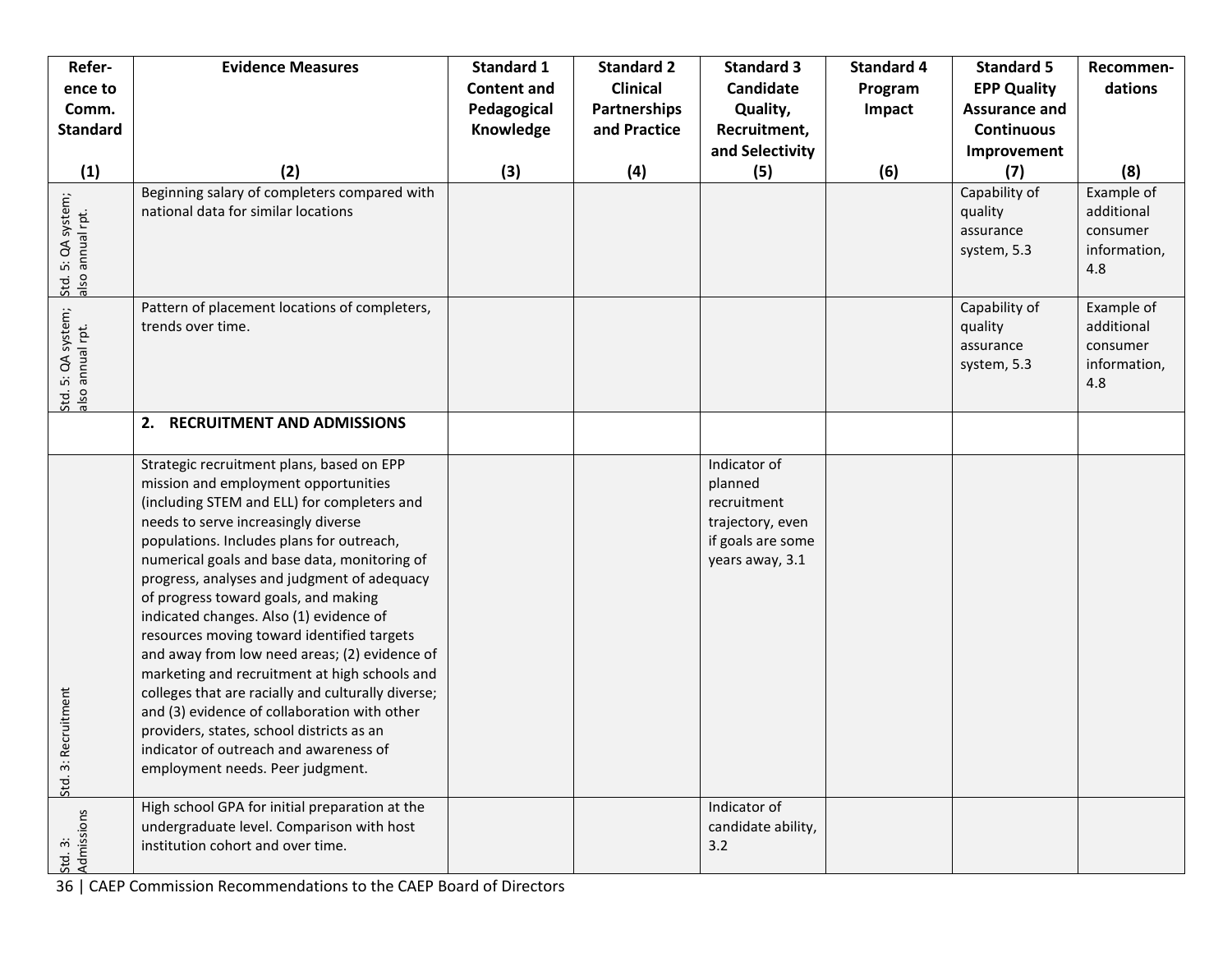| Refer-                                                                          | <b>Evidence Measures</b>                                                                                                           | <b>Standard 1</b>                                          | <b>Standard 2</b>   | <b>Standard 3</b>                                                                                                                                                                                   | <b>Standard 4</b> | <b>Standard 5</b>    | Recommen- |
|---------------------------------------------------------------------------------|------------------------------------------------------------------------------------------------------------------------------------|------------------------------------------------------------|---------------------|-----------------------------------------------------------------------------------------------------------------------------------------------------------------------------------------------------|-------------------|----------------------|-----------|
| ence to                                                                         |                                                                                                                                    | <b>Content and</b>                                         | <b>Clinical</b>     | Candidate                                                                                                                                                                                           | Program           | <b>EPP Quality</b>   | dations   |
| Comm.                                                                           |                                                                                                                                    | Pedagogical                                                | <b>Partnerships</b> | Quality,                                                                                                                                                                                            | Impact            | <b>Assurance and</b> |           |
| <b>Standard</b>                                                                 |                                                                                                                                    | Knowledge                                                  | and Practice        | Recruitment,                                                                                                                                                                                        |                   | <b>Continuous</b>    |           |
|                                                                                 |                                                                                                                                    |                                                            |                     | and Selectivity                                                                                                                                                                                     |                   | Improvement          |           |
| (1)                                                                             | (2)                                                                                                                                | (3)                                                        | (4)                 | (5)                                                                                                                                                                                                 | (6)               | (7)                  | (8)       |
| Std. 1: Candidate knowledge, skills, and<br>dispositions;<br>Std. 3: Admissions | College GPA in specialty field and in<br>professional preparation courses. Compared<br>with host institution cohort and over time. | Candidate<br>knowledge, skills<br>and dispositions,<br>1.1 |                     | Indicator of<br>candidate<br>performance<br>ability for initial<br>preparation<br>admittance<br>during the<br>undergraduate<br>years, during<br>preparation; or<br>for admission at<br>the graduate |                   |                      |           |
|                                                                                 |                                                                                                                                    |                                                            |                     | level, 3.2, 3.4                                                                                                                                                                                     |                   |                      |           |
| Std.3: Admissions                                                               | ACT or SAT scores: admitted cohort average<br>compared with national norms for initial<br>preparation at the undergraduate level   |                                                            |                     | Admissions<br>indicator of<br>academic ability<br>for<br>undergraduate<br>prep, 3.2                                                                                                                 |                   |                      |           |
| Std.3: Admissions                                                               | IB or AP exam scores: admitted cohort average<br>compared with national norms                                                      |                                                            |                     | Admissions<br>indicator of<br>academic ability<br>for<br>undergraduate<br>prep, 3.2                                                                                                                 |                   |                      |           |
| Std .3:<br>Admissions<br>and during<br>preparation                              | GRE: admitted cohort average compared with<br>national norms for graduate level program                                            |                                                            |                     | admission<br>criterion for<br>graduate prep,<br>3.2, 3.4                                                                                                                                            |                   |                      |           |
| Std .3:<br>Admis-<br>sions                                                      | Academic awards. Compare over time.                                                                                                |                                                            |                     | Admissions<br>indicator, 3.2                                                                                                                                                                        |                   |                      |           |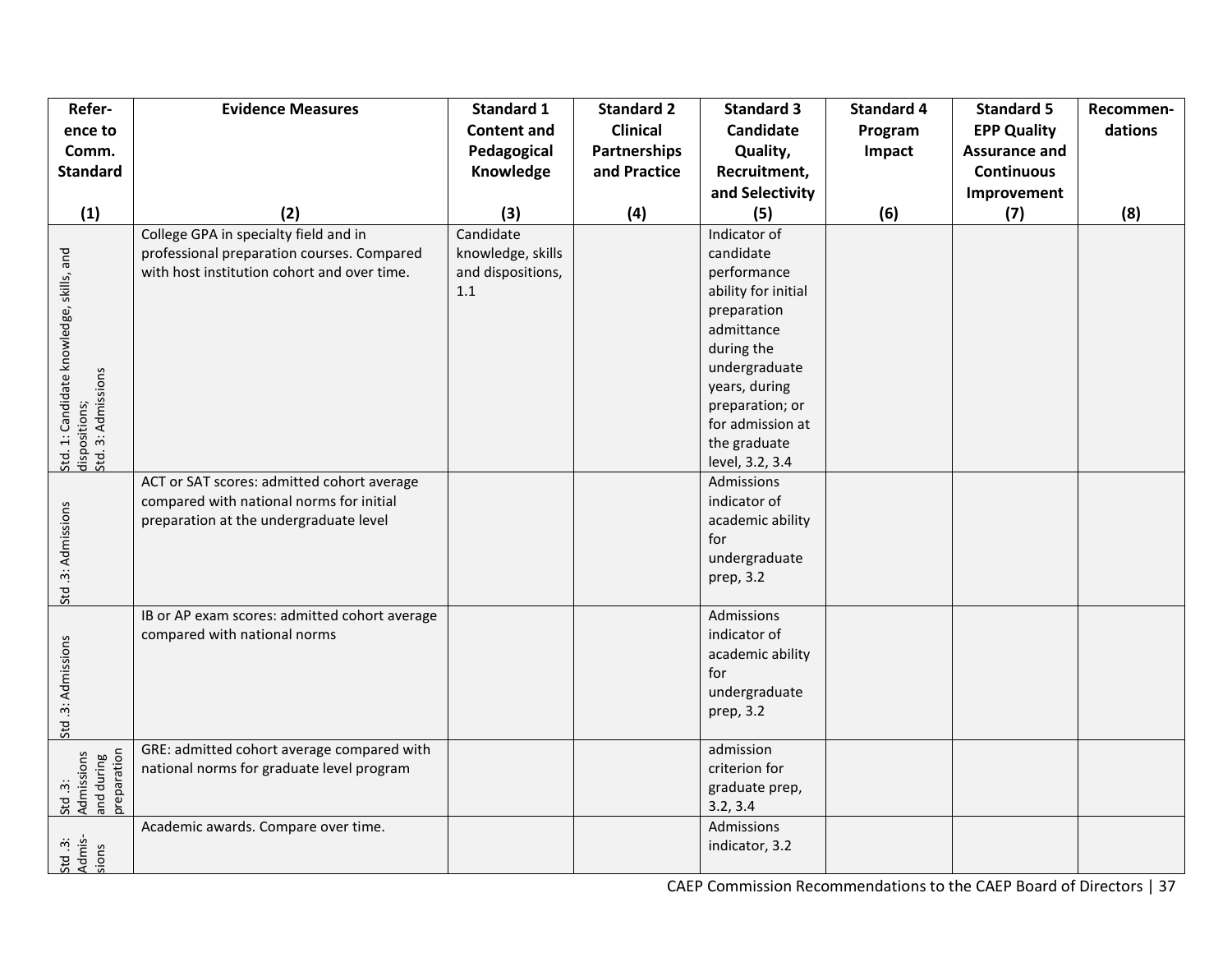| Refer-<br>ence to<br>Comm.<br><b>Standard</b>            | <b>Evidence Measures</b>                                                                                                                                                                                                                                                                                                                                                                                            | <b>Standard 1</b><br><b>Content and</b><br>Pedagogical<br>Knowledge | <b>Standard 2</b><br><b>Clinical</b><br><b>Partnerships</b><br>and Practice | <b>Standard 3</b><br>Candidate<br>Quality,<br>Recruitment,<br>and Selectivity | <b>Standard 4</b><br>Program<br>Impact | <b>Standard 5</b><br><b>EPP Quality</b><br><b>Assurance and</b><br><b>Continuous</b><br>Improvement | Recommen-<br>dations |
|----------------------------------------------------------|---------------------------------------------------------------------------------------------------------------------------------------------------------------------------------------------------------------------------------------------------------------------------------------------------------------------------------------------------------------------------------------------------------------------|---------------------------------------------------------------------|-----------------------------------------------------------------------------|-------------------------------------------------------------------------------|----------------------------------------|-----------------------------------------------------------------------------------------------------|----------------------|
| (1)                                                      | (2)                                                                                                                                                                                                                                                                                                                                                                                                                 | (3)                                                                 | (4)                                                                         | (5)                                                                           | (6)                                    | (7)                                                                                                 | (8)                  |
| Std .3:<br>Admis-<br>sions                               | High school course taking (e.g. Advanced<br>placement, higher level math and languages).<br>Compare with national norms.                                                                                                                                                                                                                                                                                            |                                                                     |                                                                             | Admissions<br>indicator, 3.2,<br>3.5                                          |                                        |                                                                                                     |                      |
| Std. 3:: Admissions<br>Std. 5: Continuous<br>improvement | A reliable, valid model that uses admissions<br>criteria other than those in standard 3.2. The<br>admitted cohort group mean on these criteria<br>must meet or exceed the standard that has<br>been shown empirically to positively correlate<br>with measures of P-12 student learning and<br>development                                                                                                          |                                                                     |                                                                             | Successful<br>teacher<br>prediction study,<br>admissions<br>indicator, 3.2    |                                        | Example of a test<br>of an innovation,<br>5.3                                                       |                      |
|                                                          | 3. PREPARATION EXPERIENCE<br><b>MEASURES</b>                                                                                                                                                                                                                                                                                                                                                                        |                                                                     |                                                                             |                                                                               |                                        |                                                                                                     |                      |
| Partnerships<br>Std. 2:                                  | Memoranda of understanding or data-sharing<br>agreements with diverse P-12 and/or<br>community partners. Peer judgment.                                                                                                                                                                                                                                                                                             |                                                                     | Indicator of<br>partnership<br>arrangements,<br>2.1                         |                                                                               |                                        |                                                                                                     |                      |
| Partnerships<br>Std. 2:                                  | Evidence of tracking and sharing data such as<br>hiring patterns of the school district/school or<br>job placement rates contextualized by<br>partners' needs. Peer judgment.                                                                                                                                                                                                                                       |                                                                     | Indicator of<br>partnership<br>arrangements,<br>2.1                         |                                                                               |                                        |                                                                                                     |                      |
| Std. 2: Partnerships                                     | Evidence of actions that indicate combined<br>resource allocation and joint decision-making<br>such as (1) program and course adjustments to<br>meet partners' human capital and instructional<br>needs, (2) stated characteristics and roles for<br>on-site delivery of programmatic courses and<br>(3) recruitment of candidates to meet district<br>teacher needs (e.g. in pipeline programs). Peer<br>judgment. |                                                                     | Indicators of<br>partnership<br>arrangements<br>and functioning,<br>2.1     |                                                                               |                                        |                                                                                                     |                      |
| Partnerships<br>$\ddot{\sim}$<br>Std.                    | Shared understandings amongst partners that<br>guide educator preparation-common work,<br>roles and responsibilities, authority, and<br>accountability.                                                                                                                                                                                                                                                             |                                                                     | Indicator of<br>partnerships<br>arrangements<br>and functioning,<br>2.1     |                                                                               |                                        |                                                                                                     |                      |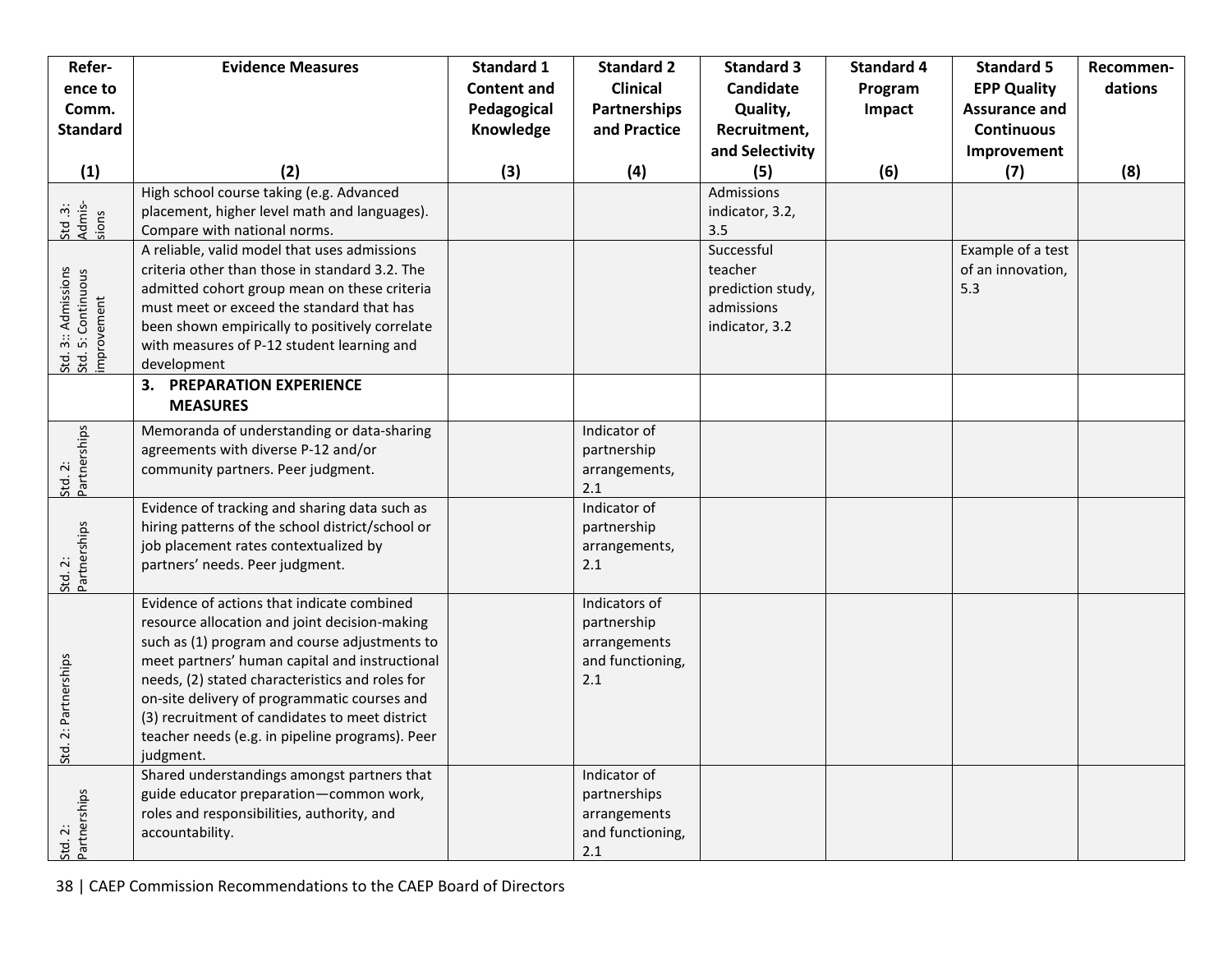| Refer-                                                            | <b>Evidence Measures</b>                                                                                                                                                                                                                                                                                                                                                                                                                                                                                                                                                          | <b>Standard 1</b>  | <b>Standard 2</b>                                                                                                                         | <b>Standard 3</b>                                                        | <b>Standard 4</b> | <b>Standard 5</b>    | Recommen- |
|-------------------------------------------------------------------|-----------------------------------------------------------------------------------------------------------------------------------------------------------------------------------------------------------------------------------------------------------------------------------------------------------------------------------------------------------------------------------------------------------------------------------------------------------------------------------------------------------------------------------------------------------------------------------|--------------------|-------------------------------------------------------------------------------------------------------------------------------------------|--------------------------------------------------------------------------|-------------------|----------------------|-----------|
| ence to                                                           |                                                                                                                                                                                                                                                                                                                                                                                                                                                                                                                                                                                   | <b>Content and</b> | <b>Clinical</b>                                                                                                                           | Candidate                                                                | Program           | <b>EPP Quality</b>   | dations   |
| Comm.                                                             |                                                                                                                                                                                                                                                                                                                                                                                                                                                                                                                                                                                   | Pedagogical        | Partnerships                                                                                                                              | Quality,                                                                 | Impact            | <b>Assurance and</b> |           |
| <b>Standard</b>                                                   |                                                                                                                                                                                                                                                                                                                                                                                                                                                                                                                                                                                   | Knowledge          | and Practice                                                                                                                              | Recruitment,                                                             |                   | <b>Continuous</b>    |           |
|                                                                   |                                                                                                                                                                                                                                                                                                                                                                                                                                                                                                                                                                                   |                    |                                                                                                                                           | and Selectivity                                                          |                   | Improvement          |           |
| (1)                                                               | (2)                                                                                                                                                                                                                                                                                                                                                                                                                                                                                                                                                                               | (3)                | (4)                                                                                                                                       | (5)                                                                      | (6)               | (7)                  | (8)       |
| Std. 2: Clinical faculty                                          | Plans, activities, and results related to<br>selection of diverse clinical educators and their<br>support and retention (such as training and<br>support protocols, including implementation<br>data with and for clinical educators in EPP<br>programs. Trends over time, peer judgment.                                                                                                                                                                                                                                                                                         |                    | <b>Indicators of EPP</b><br>actions to assure<br>selection,<br>support, and<br>retention of<br>clinical                                   |                                                                          |                   |                      |           |
| Std. 2: Clinical<br>experiences                                   | Evidence of continuous opportunities for<br>formative feedback and coaching from high<br>quality and diverse clinical educators. Peer<br>judgment.                                                                                                                                                                                                                                                                                                                                                                                                                                |                    | educators, 2.2<br>Indicator of EPP<br>actions to assure<br>opportunities<br>and candidates<br>to receive<br>feedback and<br>coaching, 2.3 |                                                                          |                   |                      |           |
| Std. 2: Clinical experiences                                      | Performance data on candidate development<br>of "high-leverage" instructional<br>practices/strategies-from early field work to<br>culminating experience-in diverse clinical<br>settings (urban, rural, high poverty, high<br>achieving as well as non-traditional settings,<br>such as after school programs and community<br>recreation programs); including but not limited<br>to evidence of how proficiencies are<br>demonstrated with/in a diversity of partners,<br>settings, and in partnership with school-based<br>faculty, families and communities. Peer<br>judgment. |                    | Candidate<br>performance<br>indicators during<br>clinical<br>experiences;<br>could be<br>recurring over<br>time, 2.3                      |                                                                          |                   |                      |           |
| experiences<br>Std. 3 : during<br>Std. 2: Clinical<br>oreparation | Evidence of candidates' graduated<br>responsibilities within the classroom and<br>impact on student learning                                                                                                                                                                                                                                                                                                                                                                                                                                                                      |                    | Indicator of<br>candidates'<br>development,<br>2.3                                                                                        | Indicator of<br>candidates'<br>development<br>during<br>preparation, 3.4 |                   |                      |           |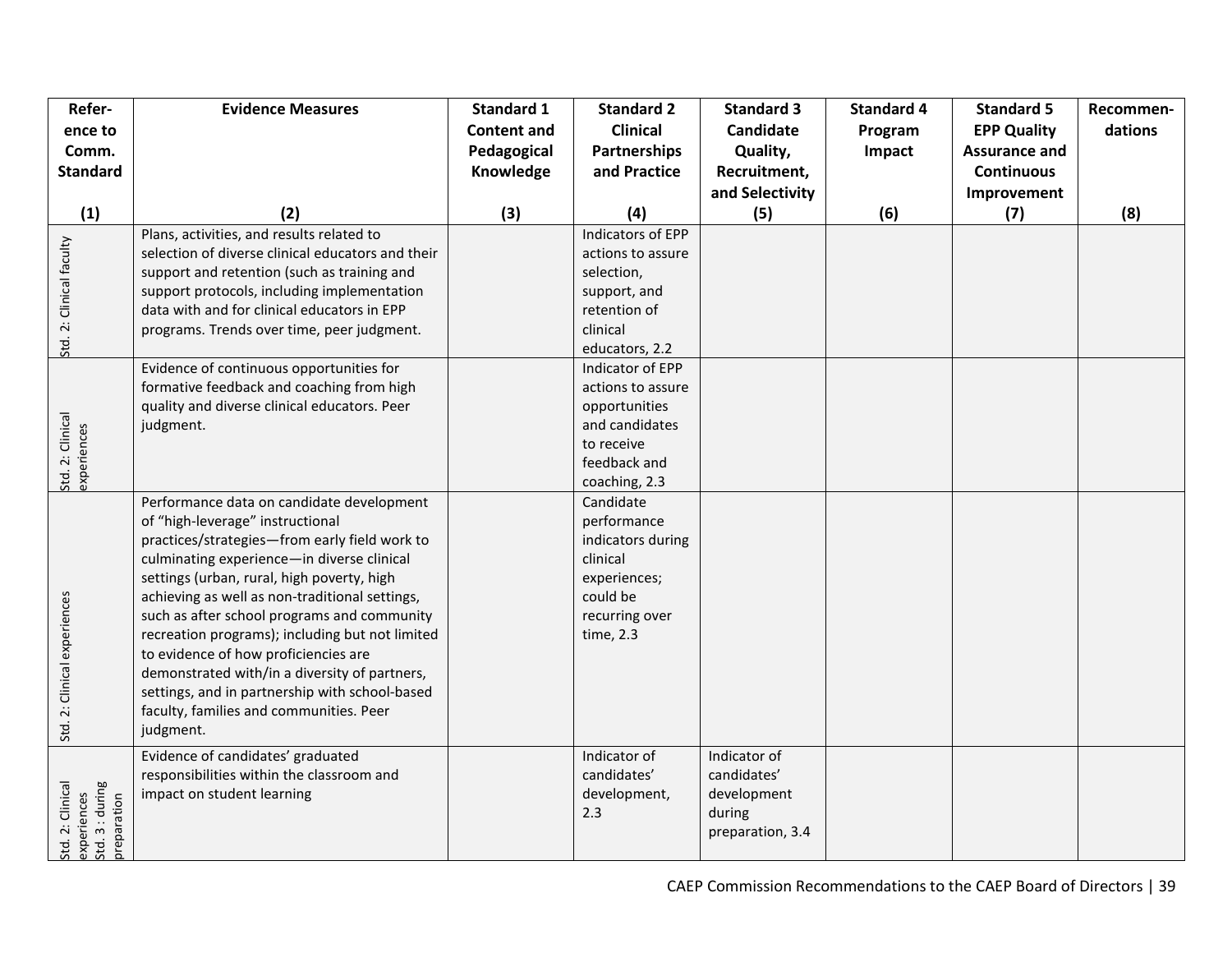| Refer-                                                                                    | <b>Evidence Measures</b>                                                                                                                                                                                                                                                                                                 | <b>Standard 1</b>                                                                                           | <b>Standard 2</b>                                                                                      | <b>Standard 3</b>                                                                                  | <b>Standard 4</b> | <b>Standard 5</b>    | Recommen- |
|-------------------------------------------------------------------------------------------|--------------------------------------------------------------------------------------------------------------------------------------------------------------------------------------------------------------------------------------------------------------------------------------------------------------------------|-------------------------------------------------------------------------------------------------------------|--------------------------------------------------------------------------------------------------------|----------------------------------------------------------------------------------------------------|-------------------|----------------------|-----------|
| ence to                                                                                   |                                                                                                                                                                                                                                                                                                                          | <b>Content and</b>                                                                                          | <b>Clinical</b>                                                                                        | Candidate                                                                                          | Program           | <b>EPP Quality</b>   | dations   |
| Comm.                                                                                     |                                                                                                                                                                                                                                                                                                                          | Pedagogical                                                                                                 | <b>Partnerships</b>                                                                                    | Quality,                                                                                           | Impact            | <b>Assurance and</b> |           |
| <b>Standard</b>                                                                           |                                                                                                                                                                                                                                                                                                                          | Knowledge                                                                                                   | and Practice                                                                                           | Recruitment,                                                                                       |                   | <b>Continuous</b>    |           |
|                                                                                           |                                                                                                                                                                                                                                                                                                                          |                                                                                                             |                                                                                                        | and Selectivity                                                                                    |                   | Improvement          |           |
| (1)                                                                                       | (2)                                                                                                                                                                                                                                                                                                                      | (3)                                                                                                         | (4)                                                                                                    | (5)                                                                                                | (6)               | (7)                  | (8)       |
| Std. 2: Clinical experiences                                                              | Evidence that candidates integrate technology<br>into their planning and teaching and use it to<br>differentiate instruction. Peer judgment, or an<br>assessment including technology as one<br>among many dimensions, and trends over<br>time.                                                                          |                                                                                                             | Candidate<br>performance<br>indicator during<br>clinical<br>experiences;<br>could be<br>recurring, 2.3 |                                                                                                    |                   |                      |           |
| Std. 2: Clinical<br>experiences                                                           | Evidence of candidates' reflection on<br>instructional practices, observations, and their<br>own practice with increasing breadth, depth,<br>and intention with an eye toward improving<br>teaching and student learning (e.g., video<br>analysis, reflection logs). Evaluation based on<br>rubrics, peer judgment.      |                                                                                                             | Evidence of<br>developing<br>candidate<br>professional<br>capabilities; 2.3                            |                                                                                                    |                   |                      |           |
| Std. 1: Cont. and ped.<br>know., EPP respons.<br>Std. 2: Clinical & 3,<br>prep.<br>during | Assessments and rubrics used to assess<br>teaching practice at key points along a<br>developmental continuum, including but not<br>limited to documentation of expected<br>instructional practices and candidate<br>performance                                                                                          | Indicator of<br>candidate ability<br>to apply content<br>and pedagogical<br>knowledge, 1.1,<br>1.3, and 1.4 | Indicator of<br>candidate<br>developing<br>proficiencies, 2.3                                          | Indicator of<br>candidate<br>development<br>during<br>preparation, 3.4                             |                   |                      |           |
| Std. 3: Non-academic<br>admissions and during<br>preparation                              | Demonstration of assessments of non-<br>academic quality of candidates and how these<br>relate to teacher performance (student self-<br>assessments, letters of recommendation,<br>interviews, essays, leadership, surveys, Gallup<br>measures, strength finder 2/0, Myers-Briggs,<br>personality tests). Peer judgment. |                                                                                                             |                                                                                                        | Nonacademic<br>factors at<br>admissions or<br>during<br>preparation, 3.3,<br>3.4                   |                   |                      |           |
| Std.1: Content and<br>pedag. knowledge<br>Std. 3: During<br>preparation                   | Analysis of video recorded lessons with review<br>and evaluation based on rubrics and<br>disinterested raters                                                                                                                                                                                                            | Indicator of<br>capacity to use<br>instructional<br>practice and<br><b>InTASC</b><br>knowledge, 1.1         |                                                                                                        | Indicator of<br>developing<br>candidate abilities;<br>could be<br>conducted<br>multiple times, 3.4 |                   |                      |           |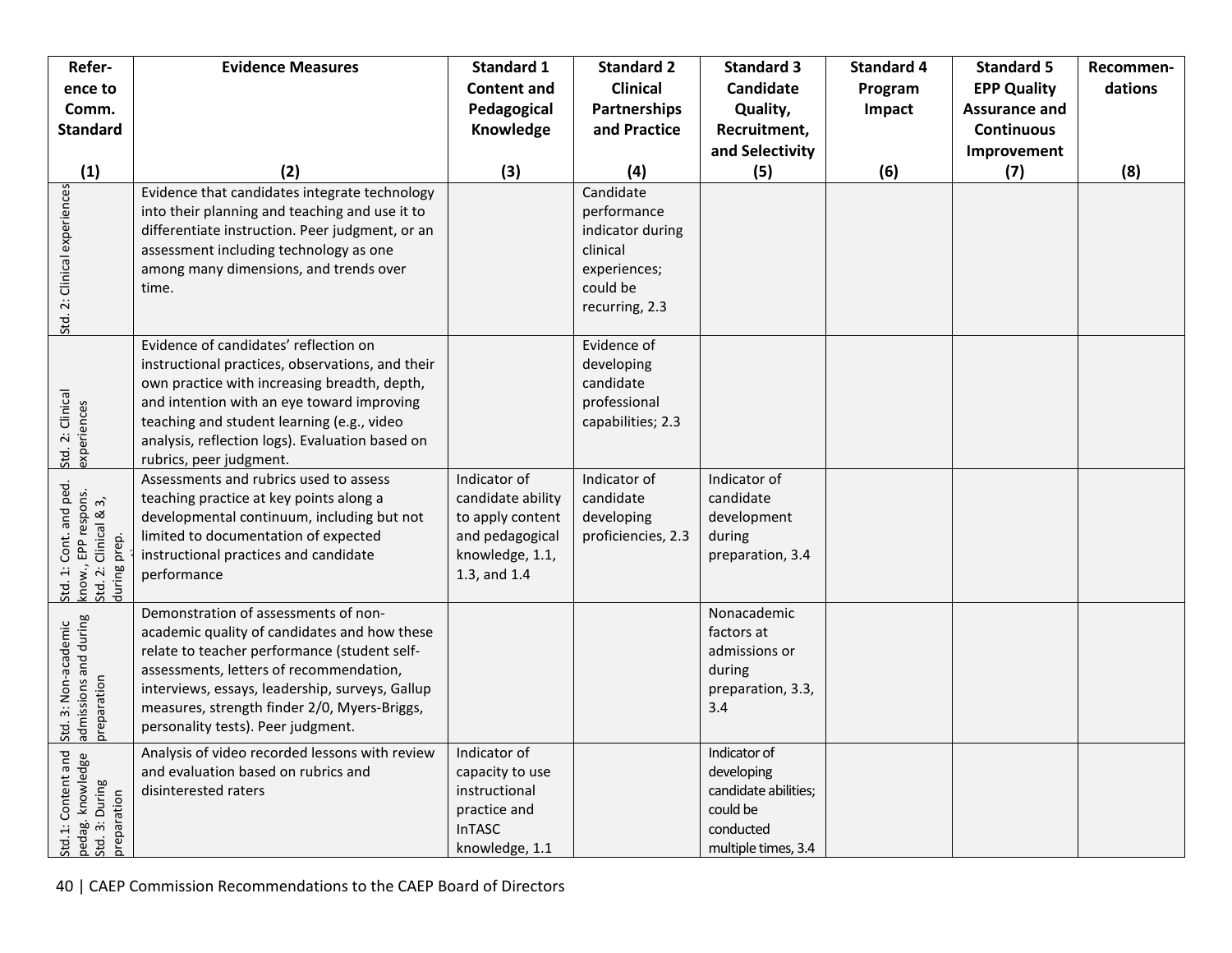| Refer-<br>ence to<br>Comm.<br><b>Standard</b>                            | <b>Evidence Measures</b>                                                                                                                                                                                                                                                                                                                                                                                                                                                                                                                                                                                                                                                                                                                                                                                 | <b>Standard 1</b><br><b>Content and</b><br>Pedagogical<br>Knowledge                                                      | <b>Standard 2</b><br><b>Clinical</b><br><b>Partnerships</b><br>and Practice | <b>Standard 3</b><br>Candidate<br>Quality,<br>Recruitment,<br>and Selectivity                                          | <b>Standard 4</b><br>Program<br>Impact           | <b>Standard 5</b><br><b>EPP Quality</b><br><b>Assurance and</b><br><b>Continuous</b><br>Improvement | Recommen-<br>dations |
|--------------------------------------------------------------------------|----------------------------------------------------------------------------------------------------------------------------------------------------------------------------------------------------------------------------------------------------------------------------------------------------------------------------------------------------------------------------------------------------------------------------------------------------------------------------------------------------------------------------------------------------------------------------------------------------------------------------------------------------------------------------------------------------------------------------------------------------------------------------------------------------------|--------------------------------------------------------------------------------------------------------------------------|-----------------------------------------------------------------------------|------------------------------------------------------------------------------------------------------------------------|--------------------------------------------------|-----------------------------------------------------------------------------------------------------|----------------------|
| (1)                                                                      | (2)                                                                                                                                                                                                                                                                                                                                                                                                                                                                                                                                                                                                                                                                                                                                                                                                      | (3)                                                                                                                      | (4)                                                                         | (5)                                                                                                                    | (6)                                              | (7)                                                                                                 | (8)                  |
| Std. 1: Content and<br>pedag. Knowledge<br>Std. 3: During<br>preparation | Observation measures with trained review<br>procedures, faculty peer observation with<br>rubrics. Progress during candidate preparation,<br>trends across cohorts. Peer judgment.                                                                                                                                                                                                                                                                                                                                                                                                                                                                                                                                                                                                                        | Indicator of<br>candidate capacity<br>to use instructional<br>practice and<br>InTASC knowledge,<br>$1.1\,$               |                                                                             | Indicator of<br>developing<br>candidate abilities;<br>could be<br>conducted<br>multiple times, 3.4                     |                                                  |                                                                                                     |                      |
| Std. 3: Non-academic factors, during preparation                         | Case study of how developing non-academic<br>factors relate to subsequent teacher<br>performance; also, illustrate candidate<br>commitment and dispositions such as (1)<br>teaching, volunteerism, coaching, civic<br>organizations, commitment to urban issues;<br>(2) content related, goal oriented, data-driven<br>contributions/ value-add to current employer<br>or organization; (3) mindsets/ dispositions/<br>characteristics such as coachability, empathy,<br>teacher presence of "with-it-ness," cultural<br>competency, collaboration, beliefs, that all<br>children can learn; or (4) professionalism,<br>perseverance, ethical practice, strategic<br>thinking, abilities to build trusting, supportive<br>relationships with students and families during<br>preparation. Peer judgment. |                                                                                                                          |                                                                             | Successful<br>teacher<br>prediction study<br>using non-<br>academic factors<br>during<br>preparation, 3.3<br>and $3.4$ |                                                  | Study of<br>innovations, 5.3                                                                        |                      |
| Std. 1: Content and pedag.<br>know, provider<br>responsibilities         | Student performance on valid, reliable<br>assessments aligned with instruction during<br>clinical practice experiences. Trends over time.<br>Peer judgment.                                                                                                                                                                                                                                                                                                                                                                                                                                                                                                                                                                                                                                              | Performance<br>measures of<br>candidate<br>application of<br>knowledge and<br>pedagogical<br>skills, 1.1, 1.3<br>and 1.4 |                                                                             | Pre-service<br>measure of P-12<br>student<br>performance                                                               | Backup measure<br>of P-12 student<br>performance |                                                                                                     |                      |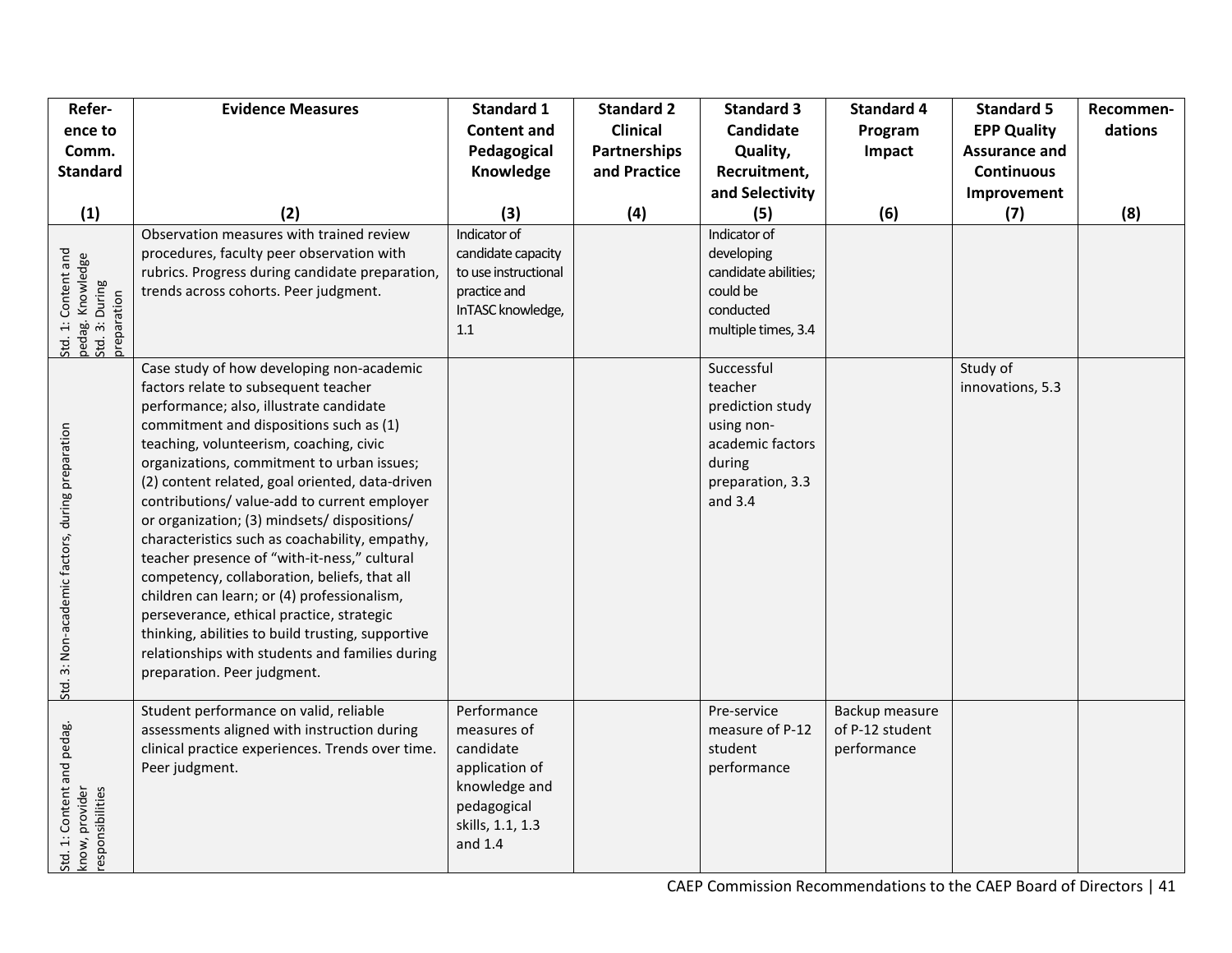| Refer-                                                                                                | <b>Evidence Measures</b>                                                                                                                                                                                                                                                                                                                                                               | <b>Standard 1</b>                                                                                                                     | <b>Standard 2</b>                                                                                                                                  | <b>Standard 3</b>                                                          | <b>Standard 4</b> | <b>Standard 5</b>                        | Recommen- |
|-------------------------------------------------------------------------------------------------------|----------------------------------------------------------------------------------------------------------------------------------------------------------------------------------------------------------------------------------------------------------------------------------------------------------------------------------------------------------------------------------------|---------------------------------------------------------------------------------------------------------------------------------------|----------------------------------------------------------------------------------------------------------------------------------------------------|----------------------------------------------------------------------------|-------------------|------------------------------------------|-----------|
| ence to                                                                                               |                                                                                                                                                                                                                                                                                                                                                                                        | <b>Content and</b>                                                                                                                    | <b>Clinical</b>                                                                                                                                    | Candidate                                                                  | Program           | <b>EPP Quality</b>                       | dations   |
| Comm.                                                                                                 |                                                                                                                                                                                                                                                                                                                                                                                        | Pedagogical                                                                                                                           | Partnerships                                                                                                                                       | Quality,                                                                   | Impact            | <b>Assurance and</b>                     |           |
| <b>Standard</b>                                                                                       |                                                                                                                                                                                                                                                                                                                                                                                        | Knowledge                                                                                                                             | and Practice                                                                                                                                       | Recruitment,                                                               |                   | <b>Continuous</b>                        |           |
|                                                                                                       |                                                                                                                                                                                                                                                                                                                                                                                        |                                                                                                                                       |                                                                                                                                                    | and Selectivity                                                            |                   | Improvement                              |           |
| (1)                                                                                                   | (2)                                                                                                                                                                                                                                                                                                                                                                                    | (3)                                                                                                                                   | (4)                                                                                                                                                | (5)                                                                        | (6)               | (7)                                      | (8)       |
| Std. 1: Content and pedag.<br>know<br>Std. 3 : During preparation                                     | P-12 student surveys of their preservice<br>candidate teachers during clinical practice and<br>analysis of data on candidate instructional<br>practices                                                                                                                                                                                                                                | Performance<br>measure of<br>candidate<br>application of<br>knowledge and<br>pedagogical<br>skills, 1.1, 1.3<br>and 1.4               |                                                                                                                                                    | Indicator of<br>candidate<br>progress during<br>preparation, 3.4           |                   |                                          |           |
| Std. 1: Cont. &<br>pedag. Know,<br>Std. 3: During<br>prep                                             | College GPA compared with content subject<br>majors                                                                                                                                                                                                                                                                                                                                    | Indicator of<br>content and<br>pedagogical<br>knowledge                                                                               |                                                                                                                                                    | Candidate<br>quality during<br>preparation, 3.5<br>or exit measure,<br>3.5 |                   |                                          |           |
| Std. 1: content and pedag.<br>know; providers on use of<br>3: During preparation<br>research;<br>Std. | Assessment curriculum inputs to promote<br>candidates' assessment proficiencies: (1)<br>course work focused on assessment, (2)<br>embedded assessment topics in content and<br>methods courses, (3) providing candidates<br>real-world opportunities to apply what they<br>have learned about assessment, and (4) the<br>assessments the EPP employs in all aspects of<br>preparation. | Indicators of<br>candidate<br>opportunity to<br>learn and<br>practice uses of<br>assessment to<br>enhance<br>learning, 1.1 and<br>1.2 |                                                                                                                                                    | Candidate<br>progress curing<br>preparation, 3.4                           |                   |                                          |           |
| know;<br>Std. 2: Clinical experiences<br>Std. 3: During preparation<br>Std. 1: Content and pedag.     | Descriptive evidence of candidates' graduated<br>responsibility for all aspects of classroom<br>teaching and increasing ability to impact all<br>students' learning. Peer judgment.                                                                                                                                                                                                    | Indicator of<br>candidate's<br>ability to apply<br>content and<br>pedagogical<br>knowledge, 1.1                                       | Descriptive<br>indicator of<br>candidate's<br>experience of<br>progressively<br>greater<br>responsibilities<br>during clinical<br>preparation, 2.3 | Progression<br>measure, 3.4                                                |                   |                                          |           |
| experiences<br>Clinical<br>Std. $2$ :                                                                 | Case study of the effectiveness of diverse field<br>experiences on candidates' instructional<br>practices. Peer judgment.                                                                                                                                                                                                                                                              |                                                                                                                                       | Continuous<br>improvement<br>study on clinical<br>experiences, 2.3                                                                                 |                                                                            |                   | Example of<br>innovation<br>testing, 5.3 |           |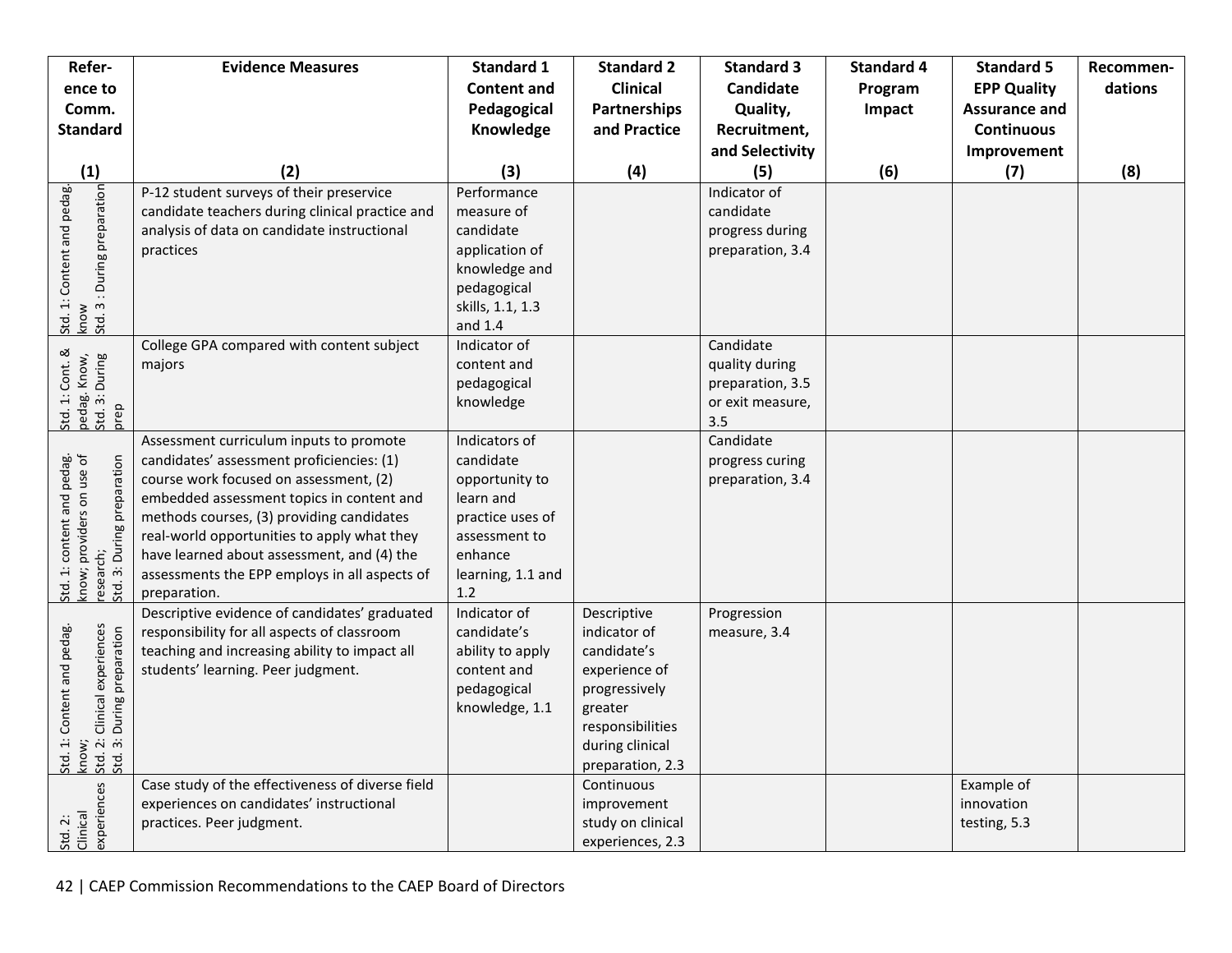| Refer-                                                                | <b>Evidence Measures</b>                                                                                                                                                                                                                                                                                      | <b>Standard 1</b>                                                                           | <b>Standard 2</b>                                                                              | <b>Standard 3</b>                                                                                    | <b>Standard 4</b> | <b>Standard 5</b>                                                                              | Recommen-                                 |
|-----------------------------------------------------------------------|---------------------------------------------------------------------------------------------------------------------------------------------------------------------------------------------------------------------------------------------------------------------------------------------------------------|---------------------------------------------------------------------------------------------|------------------------------------------------------------------------------------------------|------------------------------------------------------------------------------------------------------|-------------------|------------------------------------------------------------------------------------------------|-------------------------------------------|
| ence to                                                               |                                                                                                                                                                                                                                                                                                               | <b>Content and</b>                                                                          | <b>Clinical</b>                                                                                | <b>Candidate</b>                                                                                     | Program           | <b>EPP Quality</b>                                                                             | dations                                   |
| Comm.                                                                 |                                                                                                                                                                                                                                                                                                               | Pedagogical                                                                                 | <b>Partnerships</b>                                                                            | Quality,                                                                                             | Impact            | <b>Assurance and</b>                                                                           |                                           |
| <b>Standard</b>                                                       |                                                                                                                                                                                                                                                                                                               | Knowledge                                                                                   | and Practice                                                                                   | Recruitment,                                                                                         |                   | <b>Continuous</b>                                                                              |                                           |
|                                                                       |                                                                                                                                                                                                                                                                                                               |                                                                                             |                                                                                                | and Selectivity                                                                                      |                   | Improvement                                                                                    |                                           |
| (1)                                                                   | (2)                                                                                                                                                                                                                                                                                                           | (3)                                                                                         | (4)                                                                                            | (5)                                                                                                  | (6)               | (7)                                                                                            | (8)                                       |
| Std. 2: Clinical<br>experiences                                       | Reliable and valid measures or innovative<br>models of high-quality practices, partnerships,<br>clinical educators, or clinical experiences. Peer<br>judgment.                                                                                                                                                |                                                                                             | Measure of EPP<br>performance,<br>example of<br>measures for<br>continuous<br>improvement, 2.3 |                                                                                                      |                   | Measure of EPP<br>performance,<br>example of<br>measures for<br>continuous<br>improvement, 5.3 |                                           |
| Std. 1: Cont. &<br>ped. know re<br>asst; Std. 3:<br>During prep       | Ability of candidates to design and use a<br>variety of formative assessments with P-12<br>students. Peer judgment.                                                                                                                                                                                           | Indicator of<br>candidate<br>assessment<br>proficiencies, 1.3                               |                                                                                                | Indicator of<br>completer<br>capability in<br>assessment, 3.6                                        |                   |                                                                                                |                                           |
| reporting<br>Annual                                                   | Cohort completers disaggregated by racial,<br>ethnic and other target groups identified in<br>EPP recruitment plans. Indicate trends over<br>time and comparisons with similar EPPs.                                                                                                                          |                                                                                             |                                                                                                |                                                                                                      |                   | Completer<br>program<br>outcome<br>measure 5.1                                                 | Annual report<br>measure of<br>completers |
| Annual<br>reporting                                                   | Cohort hires in any education position and in<br>field for which trained with trend over time<br>and comparisons with similar EPPs                                                                                                                                                                            |                                                                                             |                                                                                                |                                                                                                      |                   | Hires program<br>outcome<br>measure 5.1                                                        | Annual report<br>measure of<br>hires      |
|                                                                       | <b>CLINICAL CAPSTONE ASSESSMENTS</b><br>4.                                                                                                                                                                                                                                                                    |                                                                                             |                                                                                                |                                                                                                      |                   |                                                                                                |                                           |
| Std. 1: Content<br>& pedag.<br>know.;<br>Std. 3: Exit                 | Videos of teaching: scores compared with<br>rubric values and monitored across cohorts                                                                                                                                                                                                                        |                                                                                             | Application of<br>pedagogical<br>knowledge, 2.3                                                | Application of<br>pedagogical<br>knowledge, 3.5                                                      |                   |                                                                                                |                                           |
| Std. 1: Cont. & pedag.<br>know;<br>Std. 2: Clin. Exp;<br>Std. 3: Exit | Clinical capstone assessments; also, evidence<br>from a culminating experience with a<br>significant level of candidate responsibility for<br>all aspects of classroom teaching and<br>increased ability to impact all students'<br>learning and development. Subscale scores<br>compared with rubric values. | Indicator of<br>ability to apply<br>content and<br>pedagogical<br>knowledge, 1.1<br>and 1.3 | Teaching<br>proficiency, 2.3                                                                   | Exit measure of<br>teaching<br>proficiency,<br>including student<br>learning and<br>development, 3.5 |                   |                                                                                                |                                           |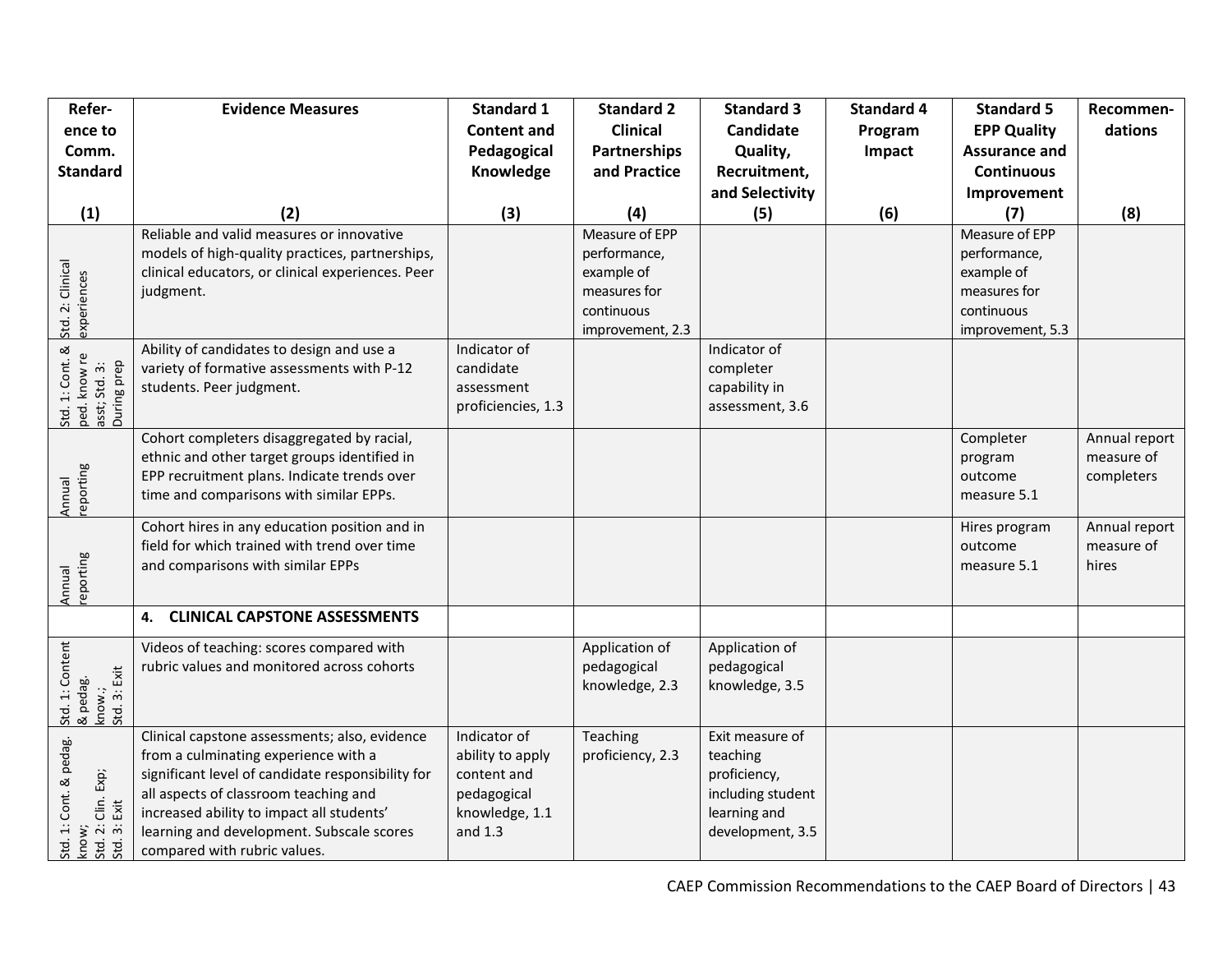| Refer-                                                                                                                                                                         | <b>Evidence Measures</b>                                                                                                                                                                                                                                                                                                                                                                                                                                                                                                                                                                              | <b>Standard 1</b>                                                                                | <b>Standard 2</b>                                                           | <b>Standard 3</b>                                                                                                                                | <b>Standard 4</b> | <b>Standard 5</b>    | Recommen- |
|--------------------------------------------------------------------------------------------------------------------------------------------------------------------------------|-------------------------------------------------------------------------------------------------------------------------------------------------------------------------------------------------------------------------------------------------------------------------------------------------------------------------------------------------------------------------------------------------------------------------------------------------------------------------------------------------------------------------------------------------------------------------------------------------------|--------------------------------------------------------------------------------------------------|-----------------------------------------------------------------------------|--------------------------------------------------------------------------------------------------------------------------------------------------|-------------------|----------------------|-----------|
| ence to                                                                                                                                                                        |                                                                                                                                                                                                                                                                                                                                                                                                                                                                                                                                                                                                       | <b>Content and</b>                                                                               | <b>Clinical</b>                                                             | Candidate                                                                                                                                        | Program           | <b>EPP Quality</b>   | dations   |
| Comm.                                                                                                                                                                          |                                                                                                                                                                                                                                                                                                                                                                                                                                                                                                                                                                                                       | Pedagogical                                                                                      | <b>Partnerships</b>                                                         | Quality,                                                                                                                                         | Impact            | <b>Assurance and</b> |           |
| <b>Standard</b>                                                                                                                                                                |                                                                                                                                                                                                                                                                                                                                                                                                                                                                                                                                                                                                       | Knowledge                                                                                        | and Practice                                                                | Recruitment,                                                                                                                                     |                   | <b>Continuous</b>    |           |
|                                                                                                                                                                                |                                                                                                                                                                                                                                                                                                                                                                                                                                                                                                                                                                                                       |                                                                                                  |                                                                             | and Selectivity                                                                                                                                  |                   | Improvement          |           |
| (1)                                                                                                                                                                            | (2)                                                                                                                                                                                                                                                                                                                                                                                                                                                                                                                                                                                                   | (3)                                                                                              | (4)                                                                         | (5)                                                                                                                                              | (6)               | (7)                  | (8)       |
| l. 1: cont. & pedag. kow;<br>1. 2: clin. exp;<br>1. 3: exit                                                                                                                    | Standardized capstone assessments:<br>edTPA or ETS pre-service portfolio; sample<br>measures that often appear in these forms of<br>assessment include: (1) differentiated<br>instruction based on group and subgroup<br>results on teacher created or standardized<br>assessments (ELL, special education, gifted,<br>high-needs students); (2) evidence of<br>differentiated instruction in response to<br>student test data; and (3) evidence of teacher<br>reflection on practice. Some measures of<br>student learning and development included.<br>Average cohort scores compared with national | Indicator of<br>ability to apply<br>content and<br>pedagogical<br>knowledge, 1.1<br>and 1.3, 1.4 | Multi-measure<br>capstone<br>assessments of<br>teaching<br>proficiency, 2.3 | Capstone<br>measure with<br>multiple<br>dimensions of<br>teaching<br>proficiency,<br>including<br>student learning<br>and<br>development,<br>3.5 |                   |                      |           |
| $\begin{array}{c}\n5 & \text{if } x \\ 5 & \text{if } x\n\end{array}$<br>Std. 1: Content and<br>pedagogical knowledge S<br>Std. 2: Clinical exps<br>Std. 3: During preparation | norms or national cut scores<br>Provider criteria for completion on<br>opportunities for candidates to reflect on<br>personal biases, access appropriate resources<br>to deepen their understanding, use this<br>information and related experiences to build<br>stronger relationships with P-12 learners, and<br>adapt their practices to meet the needs of<br>each learner. Peer judgment.                                                                                                                                                                                                         | Indicator on<br>candidate<br>proficiencies to<br>address equity<br>concerns, 1.1                 | Indicator of<br>developing<br>candidate<br>proficiencies, 2.3               | Indicator of<br>candidate<br>quality during<br>preparation, 3.5                                                                                  |                   |                      |           |
| Std. 3: During<br>preparation and<br>exit                                                                                                                                      | State required performance measures, or<br>other appropriate performance measures                                                                                                                                                                                                                                                                                                                                                                                                                                                                                                                     | Indicator of<br>ability to apply<br>content and<br>pedagogical<br>knowledge, 1.1<br>and 1.3, 1.4 | Multi-measure<br>capstone<br>assessments of<br>teaching<br>proficiency, 2.3 | Indicator of<br>completer<br>capabilities, 3.4<br>and 3.5                                                                                        |                   |                      |           |
| Std. 3 : Exit                                                                                                                                                                  | EPP criteria for completion, with performance<br>documentation that all completers have<br>reached a high standard for content<br>knowledge                                                                                                                                                                                                                                                                                                                                                                                                                                                           |                                                                                                  |                                                                             | Completion<br>indicators<br>specified by EPP,<br>3.5                                                                                             |                   |                      |           |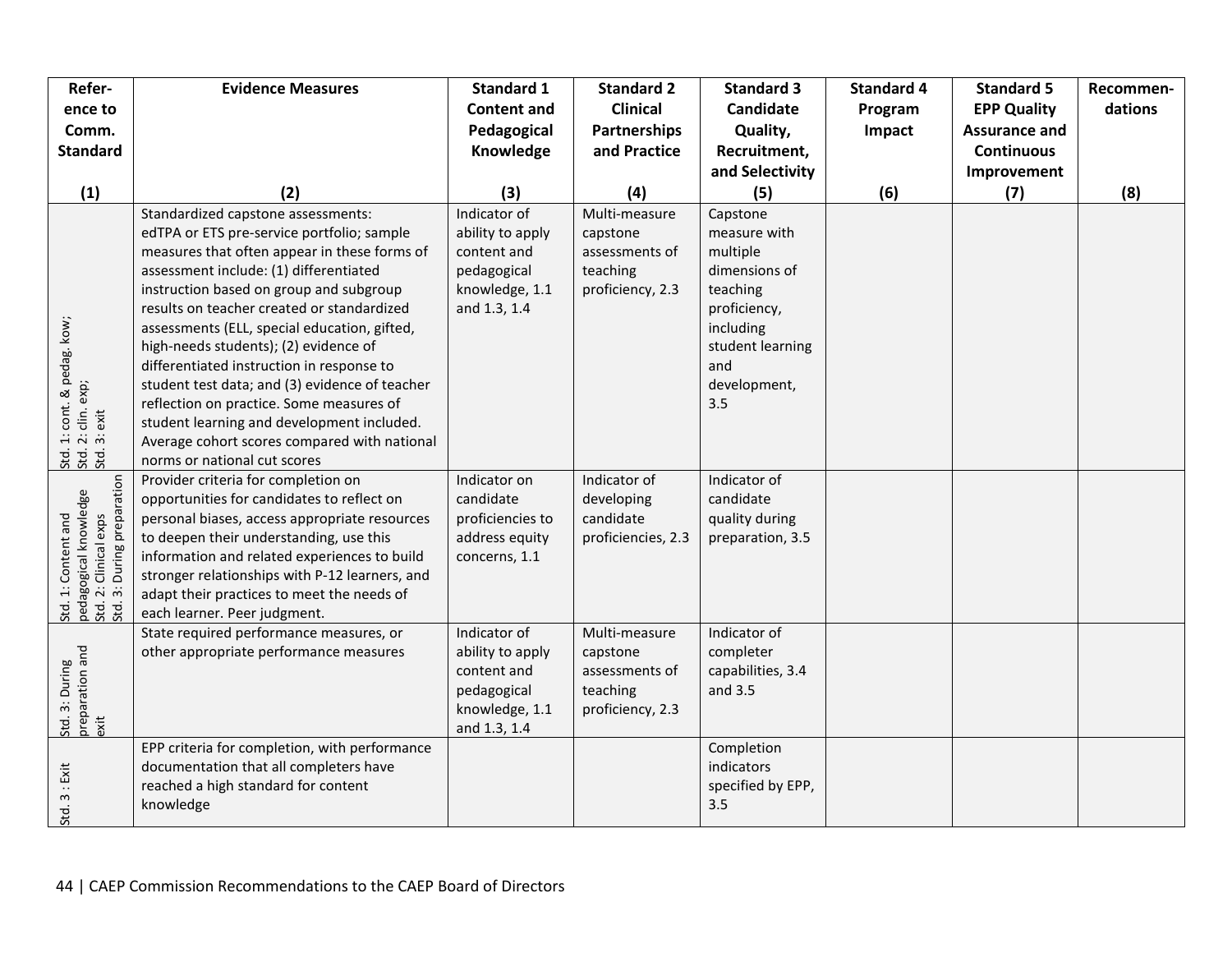| Refer-<br>ence to<br>Comm.<br><b>Standard</b>                                                               | <b>Evidence Measures</b>                                                                                                                                                                                                                                                                                                                                                                                                                                                                                                                                                                                                                                                                                                                                            | <b>Standard 1</b><br><b>Content and</b><br>Pedagogical<br>Knowledge | <b>Standard 2</b><br><b>Clinical</b><br>Partnerships<br>and Practice | <b>Standard 3</b><br><b>Candidate</b><br>Quality,<br>Recruitment,<br>and Selectivity | <b>Standard 4</b><br>Program<br>Impact                                              | <b>Standard 5</b><br><b>EPP Quality</b><br><b>Assurance and</b><br><b>Continuous</b><br>Improvement | Recommen-<br>dations                                          |
|-------------------------------------------------------------------------------------------------------------|---------------------------------------------------------------------------------------------------------------------------------------------------------------------------------------------------------------------------------------------------------------------------------------------------------------------------------------------------------------------------------------------------------------------------------------------------------------------------------------------------------------------------------------------------------------------------------------------------------------------------------------------------------------------------------------------------------------------------------------------------------------------|---------------------------------------------------------------------|----------------------------------------------------------------------|--------------------------------------------------------------------------------------|-------------------------------------------------------------------------------------|-----------------------------------------------------------------------------------------------------|---------------------------------------------------------------|
| (1)                                                                                                         | (2)                                                                                                                                                                                                                                                                                                                                                                                                                                                                                                                                                                                                                                                                                                                                                                 | (3)                                                                 | (4)                                                                  | (5)                                                                                  | (6)                                                                                 | (7)                                                                                                 | (8)                                                           |
| Std. 3: Exit                                                                                                | EPP criteria for completion, with performance<br>documenting that all completers can teach<br>effectively with positive impact on P-12<br>student learning and development                                                                                                                                                                                                                                                                                                                                                                                                                                                                                                                                                                                          |                                                                     |                                                                      | Completion<br>indicators<br>specified by EPP,<br>3.5                                 |                                                                                     |                                                                                                     |                                                               |
|                                                                                                             | EPP criteria for completion, with performance<br>information indicating that all completers<br>understand expectations set out in codes of<br>ethics, professional standards of practice, and<br>relevant laws and policy                                                                                                                                                                                                                                                                                                                                                                                                                                                                                                                                           |                                                                     |                                                                      | Completion<br>indicators<br>specified by EPP,<br>3.6                                 |                                                                                     |                                                                                                     |                                                               |
| Std. 1 :apply cont & <mark>S</mark> td. 3: Exit<br>ped; Std. 3: exit;<br>Std. 4:impact;<br>annual reporting | Teacher-of-record measures for candidates in<br>some alternative preparation: State supported<br>measures that address P-12 student learning<br>and development that can be linked with<br>teacher data. CAEP guidelines and peer<br>judgment.                                                                                                                                                                                                                                                                                                                                                                                                                                                                                                                      | Feedback on<br>progress of<br>candidates                            |                                                                      | Feedback on<br>progress of<br>candidates                                             | Candidate<br>impact on P-12<br>student learning<br>and<br>development,<br>4.1, also |                                                                                                     |                                                               |
|                                                                                                             | 5. LICENSURE AND EXIT ASSESSMENTS                                                                                                                                                                                                                                                                                                                                                                                                                                                                                                                                                                                                                                                                                                                                   |                                                                     |                                                                      |                                                                                      |                                                                                     |                                                                                                     |                                                               |
| Std. 1: Content on pedagogical knowledge<br>Std. 3: Exit<br>Annual reporting                                | State licensure exams: there should be a<br>recommended specific and common cut-score<br>across states, and a pass-rate of 80% within<br>two administrations. CAEP should work with<br>states to develop and employ new or revised<br>licensure tests that account for college and<br>career readiness standards, and establish a<br>common passing score for all states. (Note:<br>Recent reports from CCSSO, Our Responsibility,<br>Out Promise: Transforming Educator<br>Preparation and Entry into the Profession, and<br>from AFT, Raising the Bar: Aligning and<br>Elevating Teacher Preparation and the<br>Education Profession, address preparation and<br>entry requirements, indicating growing<br>support for vastly improved licensure<br>assessments.) | Measure of<br>content and<br>pedagogical<br>knowledge, 1.1          |                                                                      | Exit measure, 3.4                                                                    |                                                                                     |                                                                                                     | Annual<br>reporting<br>measure for<br>licensure pass<br>rates |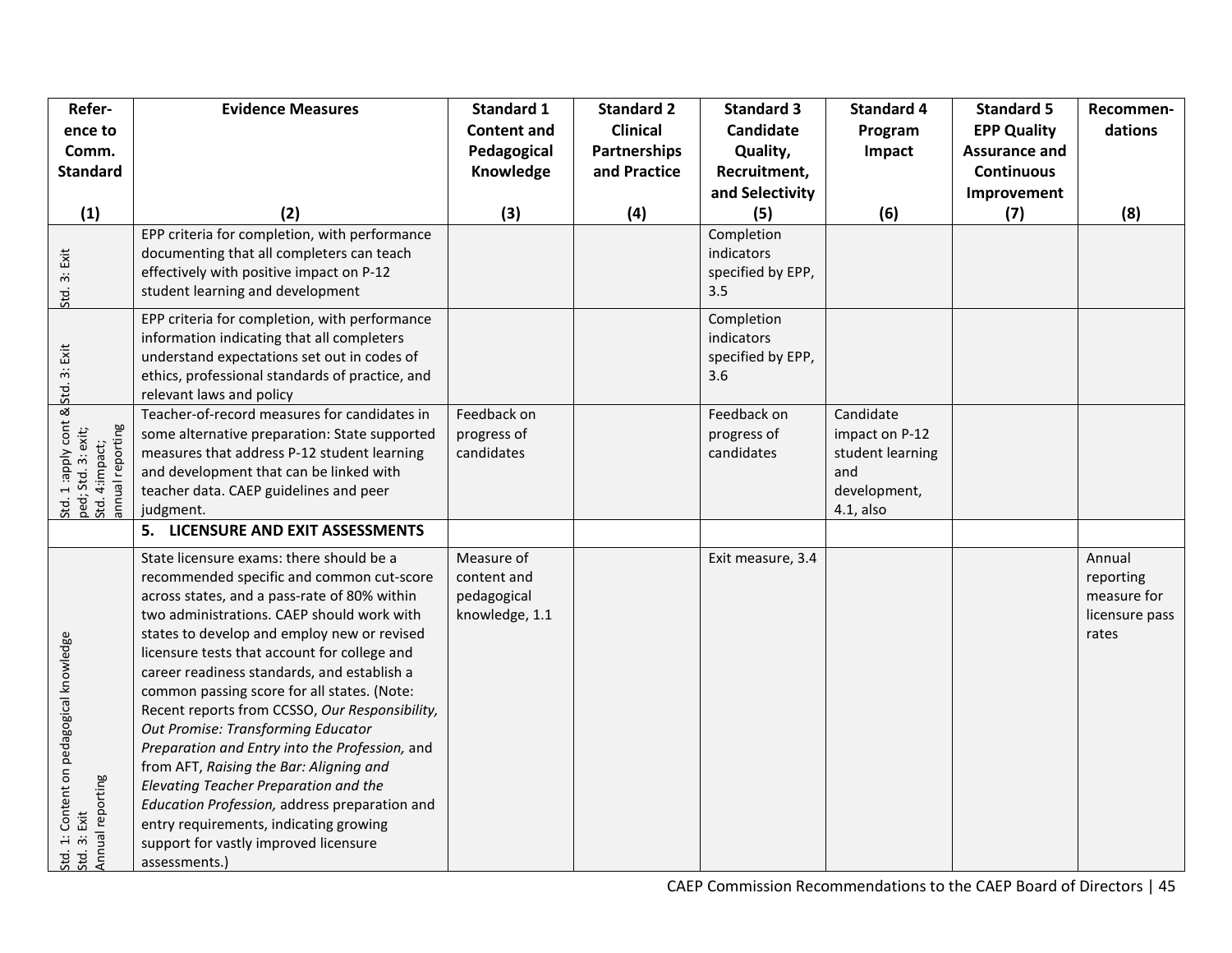| Refer-                                                                       | <b>Evidence Measures</b>                       | <b>Standard 1</b>  | <b>Standard 2</b> | <b>Standard 3</b> | <b>Standard 4</b> | <b>Standard 5</b>    | Recommen-      |
|------------------------------------------------------------------------------|------------------------------------------------|--------------------|-------------------|-------------------|-------------------|----------------------|----------------|
| ence to                                                                      |                                                | <b>Content and</b> | <b>Clinical</b>   | Candidate         | Program           | <b>EPP Quality</b>   | dations        |
| Comm.                                                                        |                                                | Pedagogical        | Partnerships      | Quality,          | Impact            | <b>Assurance and</b> |                |
| standard                                                                     |                                                | Knowledge          | and Practice      | Recruitment,      |                   | <b>Continuous</b>    |                |
|                                                                              |                                                |                    |                   | and Selectivity   |                   | Improvement          |                |
| (1)                                                                          | (2)                                            | (3)                | (4)               | (5)               | (6)               | (7)                  | (8)            |
|                                                                              | Licensure test: Praxis specialty field, cohort | Content and        |                   | Exit measure of   |                   |                      | Annual         |
|                                                                              | average score compared with state and          | pedagogical        |                   | content           |                   |                      | reporting      |
|                                                                              | national norms                                 | knowledge,         |                   | knowledge and     |                   |                      | measure for    |
|                                                                              |                                                | provider           |                   | pedagogical       |                   |                      | licensure pass |
|                                                                              |                                                | responsibilities,  |                   | candidate         |                   |                      | rates          |
| Std. 1: All areas<br>Std. 3: Exit                                            |                                                | all components     |                   | knowledge, 3.5    |                   |                      |                |
|                                                                              | Licensure test: Principles of Learning and     | General            |                   | Exit measure of   |                   |                      | Annual         |
|                                                                              | Teaching, cohort average score compared with   | pedagogical        |                   | general           |                   |                      | reporting      |
|                                                                              | state and national norms                       | knowledge, 1.1     |                   | pedagogical       |                   |                      | measure for    |
|                                                                              |                                                |                    |                   | knowledge, 3.5    |                   |                      | licensure pass |
| Std. 1: All areas<br>Std. 3: Exit                                            |                                                |                    |                   |                   |                   |                      | rates          |
|                                                                              | Licensure test: Pearson/State content, cohort  | Content and        |                   | Exit measure of   |                   |                      | Annual         |
|                                                                              | average score compared with state norms        | pedagogical        |                   | content           |                   |                      | reporting      |
|                                                                              |                                                | knowledge,         |                   | knowledge and     |                   |                      | measure for    |
|                                                                              |                                                | provider           |                   | pedagogical       |                   |                      | licensure pass |
|                                                                              |                                                | responsibilities,  |                   | candidate         |                   |                      | rates          |
|                                                                              |                                                | all components     |                   | knowledge, 3.5    |                   |                      |                |
|                                                                              | Licensure test: Pearson/State                  | General            |                   | Exit measure of   |                   |                      | Annual rpting  |
|                                                                              | pedagogy, cohort average compared with         | pedagogical        |                   | general           |                   |                      | measure for    |
|                                                                              | state norms                                    | knowledge, 1.1     |                   | pedagogical       |                   |                      | licensure pass |
| Std. 1: All areas 1 Std. 1: All areas<br>Std. 3: Exit           Std. 3: Exit |                                                |                    |                   | knowledge, 3.5    |                   |                      | rates          |
|                                                                              | Licensure test: Pearson online, cohort average | Content and        |                   | Exit measure of   |                   |                      | Annual         |
|                                                                              | compared with state and national norms         | pedagogical        |                   | content           |                   |                      | reporting      |
|                                                                              |                                                | knowledge,         |                   | knowledge and     |                   |                      | measure for    |
|                                                                              |                                                | provider           |                   | pedagogical       |                   |                      | licensure pass |
|                                                                              |                                                | responsibilities,  |                   | candidate         |                   |                      | rates          |
| Std. 1: All areas<br>Std. 3: Exit                                            |                                                | all components     |                   | knowledge, 3.5    |                   |                      |                |
| Std. 1: All areas<br>Std. 3: Exit.                                           | Massachusetts Tests for Educator Licensure,    | Content and        |                   | Exit measure of   |                   |                      | Annual         |
|                                                                              | e.g., Elementary General Curriculum + Pearson  | pedagogical        |                   | content           |                   |                      | reporting      |
|                                                                              | Foundations of Reading, cohort average         | knowledge,         |                   | knowledge and     |                   |                      | measure for    |
|                                                                              | compared with state norms                      | provider           |                   | pedagogical       |                   |                      | licensure pass |
|                                                                              |                                                | responsibilities,  |                   | candidate         |                   |                      | rates          |
|                                                                              |                                                | all components     |                   | knowledge, 3.5    |                   |                      |                |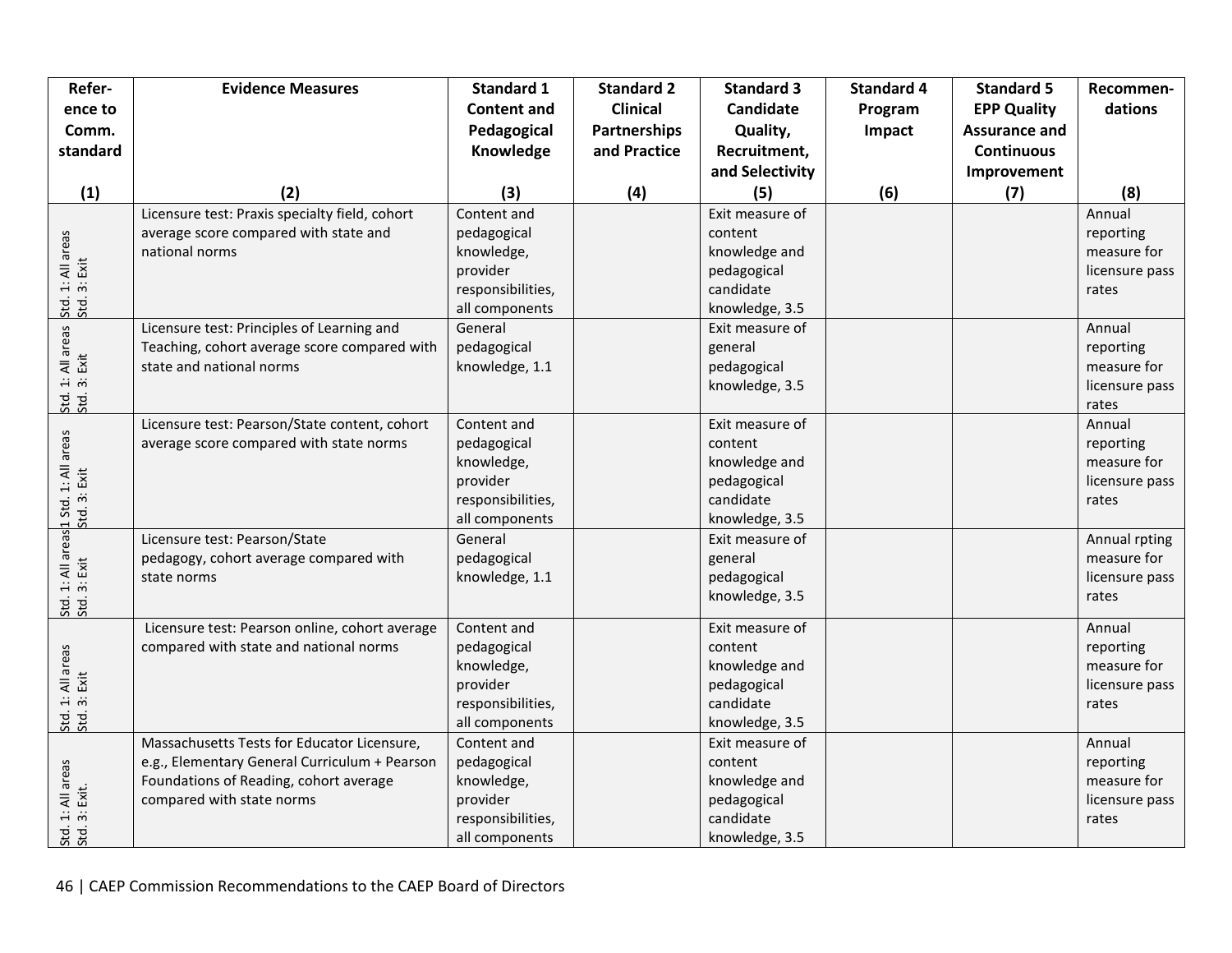| Refer-                                                                   | <b>Evidence Measures</b>                                                                                                                                                                                                                             | <b>Standard 1</b>                                                                             | <b>Standard 2</b>   | <b>Standard 3</b>                                                                                                              | <b>Standard 4</b> | <b>Standard 5</b>    | Recommen-                                                             |
|--------------------------------------------------------------------------|------------------------------------------------------------------------------------------------------------------------------------------------------------------------------------------------------------------------------------------------------|-----------------------------------------------------------------------------------------------|---------------------|--------------------------------------------------------------------------------------------------------------------------------|-------------------|----------------------|-----------------------------------------------------------------------|
| ence to                                                                  |                                                                                                                                                                                                                                                      | <b>Content and</b>                                                                            | <b>Clinical</b>     | <b>Candidate</b>                                                                                                               | Program           | <b>EPP Quality</b>   | dations                                                               |
| Comm.                                                                    |                                                                                                                                                                                                                                                      | Pedagogical                                                                                   | <b>Partnerships</b> | Quality,                                                                                                                       | Impact            | <b>Assurance and</b> |                                                                       |
| standard                                                                 |                                                                                                                                                                                                                                                      | Knowledge                                                                                     | and Practice        | Recruitment,                                                                                                                   |                   | <b>Continuous</b>    |                                                                       |
|                                                                          |                                                                                                                                                                                                                                                      |                                                                                               |                     | and Selectivity                                                                                                                |                   | Improvement          |                                                                       |
| (1)                                                                      | (2)                                                                                                                                                                                                                                                  | (3)                                                                                           | (4)                 | (5)                                                                                                                            | (6)               | (7)                  | (8)                                                                   |
| Std. 1: Apply<br>cont. & ped.<br>Know/ rdng;<br>Std. 3: Exit             | Connecticut/ Pearson Foundations of Reading<br>licensure test, cohort average compared with<br>state norms                                                                                                                                           | Part of content<br>pedagogy for<br>elementary                                                 |                     | Exit measure of<br>reading<br>pedagogical                                                                                      |                   |                      | Annual rpting<br>measure of<br>licensure pass                         |
| elem. Prep.<br>Std. 3: Exit for elem K<br>prep.<br>Std. 1: All areas for | ETS Praxis test, Elementary Education:<br>Multiple Subjects, cohort average compared<br>with state and national norms<br>GRE: exit cohort average compared with                                                                                      | teachers in 1.1<br>Content and<br>pedagogical<br>knowledge for<br>elementary<br>teachers, 1.1 |                     | knowledge, 3.5<br>Exit measure of<br>content<br>knowledge and<br>pedagogical<br>candidate<br>knowledge, 3.5<br>Exit measure of |                   |                      | rates<br>Annual<br>reporting<br>measure of<br>licensure pass<br>rates |
| Std. 3: Exit                                                             | national norms                                                                                                                                                                                                                                       |                                                                                               |                     | academic ability,<br>3.5                                                                                                       |                   |                      |                                                                       |
| Std. 1: Content<br>knowledge<br>Std. 3: exit                             | GRE field tests when applicable, cohort<br>average score compared with national norms<br>in:<br>Biochemistry, cell and molecular biology;<br>biology; chemistry; computer science;<br>Literature in English; Mathematics; Physics and<br>Psychology. | Content<br>knowledge, 1.1                                                                     |                     | Content<br>knowledge<br>assessment, 3.5                                                                                        |                   |                      |                                                                       |
| Std. 1: Content<br>knowledge<br>Std. 3: exit                             | ETS Major fields tests: average cohort score<br>compared with national norms                                                                                                                                                                         | Content<br>knowledge, 1.1<br>and 1.3                                                          |                     | Exit measure of<br>content<br>knowledge, 3.5                                                                                   |                   |                      |                                                                       |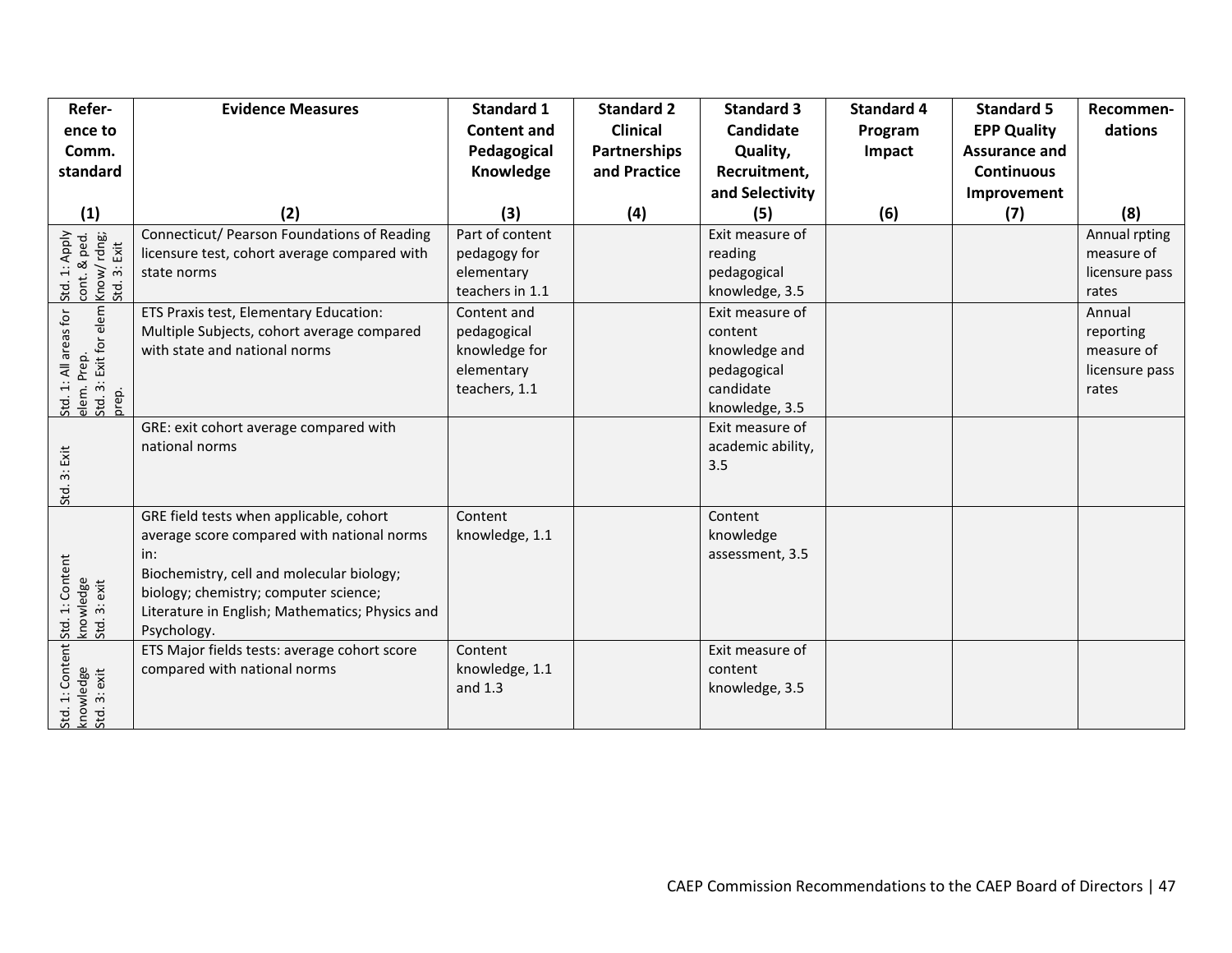| Refer-                                                                           | <b>Evidence Measures</b>                                                                  | <b>Standard 1</b>        | <b>Standard 2</b>                   | <b>Standard 3</b>        | <b>Standard 4</b>       | <b>Standard 5</b>                         | Recommen-                |
|----------------------------------------------------------------------------------|-------------------------------------------------------------------------------------------|--------------------------|-------------------------------------|--------------------------|-------------------------|-------------------------------------------|--------------------------|
| ence to<br>Comm.                                                                 |                                                                                           | <b>Content and</b>       | <b>Clinical</b>                     | <b>Candidate</b>         | Program                 | <b>EPP Quality</b>                        | dations                  |
| standard                                                                         |                                                                                           | Pedagogical<br>Knowledge | <b>Partnerships</b><br>and Practice | Quality,<br>Recruitment, | Impact                  | <b>Assurance and</b><br><b>Continuous</b> |                          |
|                                                                                  |                                                                                           |                          |                                     | and Selectivity          |                         | Improvement                               |                          |
| (1)                                                                              | (2)                                                                                       | (3)                      | (4)                                 | (5)                      | (6)                     | (7)                                       | (8)                      |
|                                                                                  | <b>IN-SERVICE MEASURES</b><br>6.                                                          |                          |                                     |                          |                         |                                           |                          |
|                                                                                  | Value added student growth measures where                                                 | Feedback on              |                                     | Feedback on              | Completer               |                                           | Annual report            |
|                                                                                  | available from the state. CAEP guidelines and                                             | progress of              |                                     | progress of              | impact on P-12          |                                           | measure of               |
|                                                                                  | peer judgment.                                                                            | completers               |                                     | completers               | student learning        |                                           | student                  |
|                                                                                  |                                                                                           |                          |                                     |                          | and<br>development,     |                                           | growth                   |
| Std. 1 :apply cont &<br>ped; Std. 3: exit;<br>annual reporting<br>Std. 4:impact; |                                                                                           |                          |                                     |                          | 4.1                     |                                           |                          |
| Std. 1 :apply cont & S<br>ped; Std. 3: exit;<br>Std. 4:impact;                   | State supported measures that address P-12                                                | Feedback on              |                                     | Feedback on              | Completer               |                                           | Annual report            |
|                                                                                  | student learning and development that can be                                              | progress of              |                                     | progress of              | impact on P-12          |                                           | measure of               |
|                                                                                  | linked with teacher data. CAEP guidelines and<br>peer judgment.                           | completers               |                                     | completers               | student learning<br>and |                                           | student<br>growth        |
| annual reporting                                                                 |                                                                                           |                          |                                     |                          | development,            |                                           |                          |
|                                                                                  |                                                                                           |                          |                                     |                          | 4.1                     |                                           |                          |
|                                                                                  | Case studies of completers that demonstrate                                               |                          |                                     |                          | Completer               |                                           | Annual report            |
|                                                                                  | the impacts of preparation on P-12 student                                                |                          |                                     |                          | impact on P-12          |                                           | measure of               |
|                                                                                  | learning and development and can be linked<br>with teacher data. CAEP guidelines and peer |                          |                                     |                          | student learning<br>and |                                           | student<br>growth        |
| Std. 4: Program                                                                  | judgment.                                                                                 |                          |                                     |                          | development,            |                                           |                          |
| impact, student<br>growth; annual<br>reporting                                   |                                                                                           |                          |                                     |                          | 4.1                     |                                           |                          |
|                                                                                  | Employer satisfaction survey. Move toward                                                 |                          |                                     |                          | Program impact          |                                           | Annual report            |
|                                                                                  | comprehensive state gathering of descriptive                                              |                          |                                     |                          | measure, 4.3            |                                           | measure of               |
|                                                                                  | data, and reporting and comparisons with<br>state and national norms for similar types of |                          |                                     |                          |                         |                                           | employer<br>satisfaction |
|                                                                                  | EPPs. Compare trends over time, similar                                                   |                          |                                     |                          |                         |                                           |                          |
| Std. 4: Program<br>impact, student<br>growth; Annual<br>reporting                | placements.                                                                               |                          |                                     |                          |                         |                                           |                          |
|                                                                                  | Completer retention. Move toward common                                                   |                          |                                     |                          | Indicator of            |                                           | Annual report            |
| Std. 4:<br>Program<br>impact;<br>annual                                          | reporting. Compare trends over time, similar                                              |                          |                                     |                          | employer                |                                           | measure of               |
|                                                                                  | placements.                                                                               |                          |                                     |                          | satisfaction, 4.3       |                                           | employer<br>satisfaction |
|                                                                                  | edTPA for in-service teachers (when an in-                                                |                          |                                     |                          | Teacher                 |                                           | Annual report            |
|                                                                                  | service version becomes available, or if/when                                             |                          |                                     |                          | performance             |                                           | measure of               |
|                                                                                  | other assessments that provide valid and                                                  |                          |                                     |                          | indicator with          |                                           | teacher                  |
|                                                                                  | reliable information about in-service teaching                                            |                          |                                     |                          | multiple                |                                           | performance              |
| Std. 4: Program<br>mpact; annual<br>reporting                                    | are available). Compare with common cut<br>score and trends over time.                    |                          |                                     |                          | dimensions, 4.1,<br>4.2 |                                           |                          |
|                                                                                  |                                                                                           |                          |                                     |                          |                         |                                           |                          |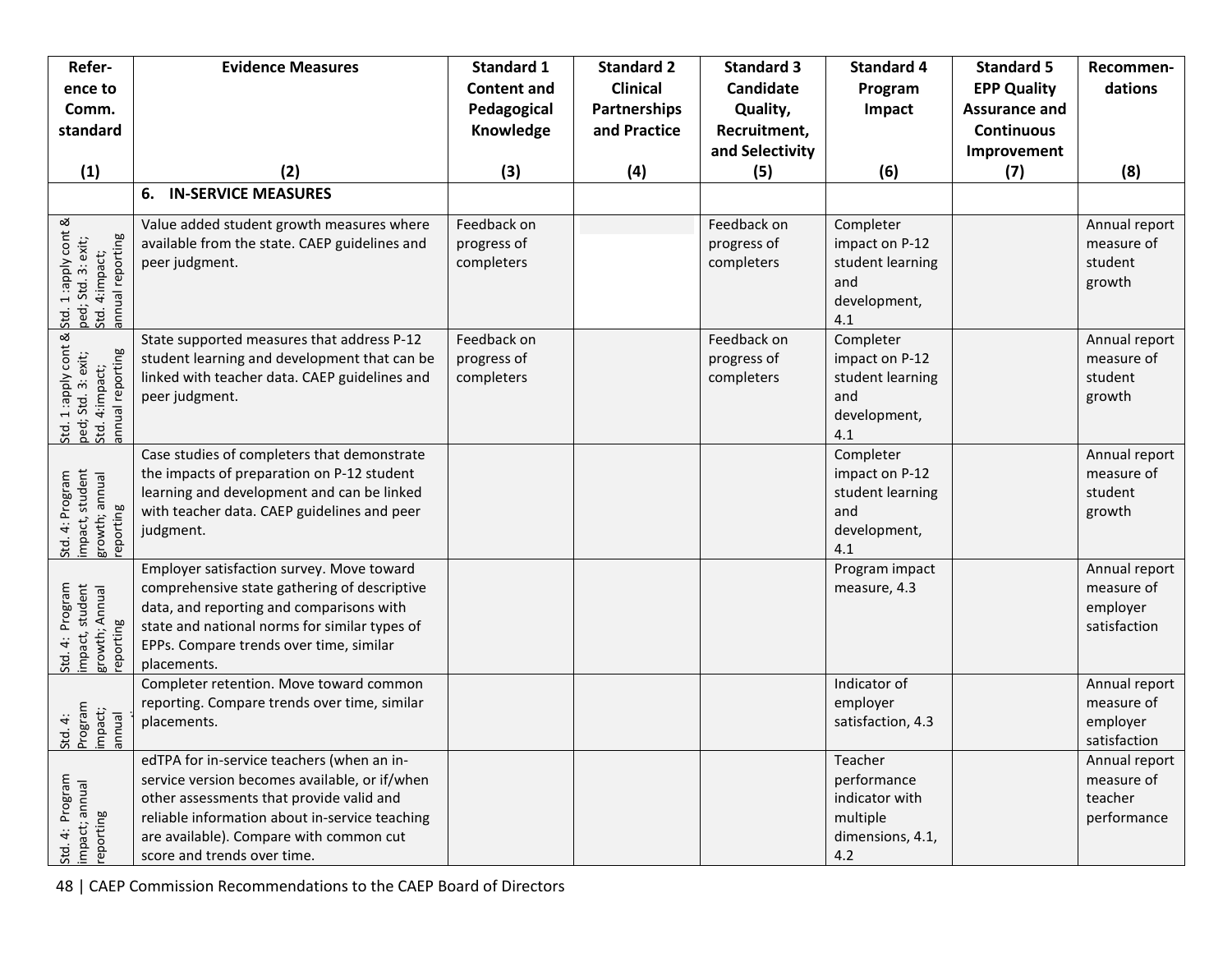| Refer-                                                               | <b>Evidence Measures</b>                                                                                                                                                                                                                                                   | <b>Standard 1</b>  | <b>Standard 2</b>   | <b>Standard 3</b> | <b>Standard 4</b>                                 | <b>Standard 5</b>    | Recommen-                                                                        |
|----------------------------------------------------------------------|----------------------------------------------------------------------------------------------------------------------------------------------------------------------------------------------------------------------------------------------------------------------------|--------------------|---------------------|-------------------|---------------------------------------------------|----------------------|----------------------------------------------------------------------------------|
| ence to                                                              |                                                                                                                                                                                                                                                                            | <b>Content and</b> | <b>Clinical</b>     | <b>Candidate</b>  | Program                                           | <b>EPP Quality</b>   | dations                                                                          |
| Comm.                                                                |                                                                                                                                                                                                                                                                            | Pedagogical        | <b>Partnerships</b> | Quality,          | Impact                                            | <b>Assurance and</b> |                                                                                  |
| standard                                                             |                                                                                                                                                                                                                                                                            | Knowledge          | and Practice        | Recruitment,      |                                                   | <b>Continuous</b>    |                                                                                  |
|                                                                      |                                                                                                                                                                                                                                                                            |                    |                     | and Selectivity   |                                                   | Improvement          |                                                                                  |
| (1)                                                                  | (2)                                                                                                                                                                                                                                                                        | (3)                | (4)                 | (5)               | (6)                                               | (7)                  | (8)                                                                              |
| Std. 4: Program<br>impact; annual<br>reporting                       | Completer promotion and employment<br>trajectory. Move toward common reporting.<br>Compare trends over time, similar placements.                                                                                                                                           |                    |                     |                   | Indicators of<br>employer<br>satisfaction, 4.3    |                      | Annual report<br>measure of<br>employer<br>satisfaction                          |
| Std. 4: Program<br>impact; annual<br>reporting                       | Candidate satisfaction survey. Move toward<br>comprehensive state gathering and reporting<br>of descriptive data, and comparisons with<br>state and national norms for similar types of<br>EPPs.                                                                           |                    |                     |                   | Program impact<br>measure, 4.4                    |                      | Annual report<br>measure of<br>completer<br>satisfaction                         |
| 4: program<br>l impact; annual<br>reporting                          | Inservice P-12 student surveys with EPP<br>analysis of data on teacher instructional<br>practices in the classroom. Compare trends<br>over time and compare with national data, if<br>available.                                                                           |                    |                     |                   | Part of program<br>impact measure<br>4.2          |                      | Part of annual<br>report<br>measure of<br>completer<br>teaching<br>effectiveness |
| 4: programstd.<br>impact; annual <mark>i</mark><br>reporting<br>Std. | Inservice observations of teaching with trained<br>evaluators such as CLASS or Danielson;<br>compare with preservice capstone<br>assessments                                                                                                                               |                    |                     |                   | Teaching<br>effectiveness<br>measure, 4.2         |                      | Annual report<br>measure of<br>teaching<br>effectiveness                         |
| assurance system;<br>Annual reporting<br>5; quality<br>Std.          | Completer retention in (1) education position<br>for which initially hired or (2) other education<br>role by the same or a different employer;<br>compare with similar EPPs but move to state<br>collection and analysis of these data by<br>common definitions over time. |                    |                     |                   | One indicator of<br>employer<br>satisfaction, 4.3 |                      | Annual report<br>measure of<br>retention                                         |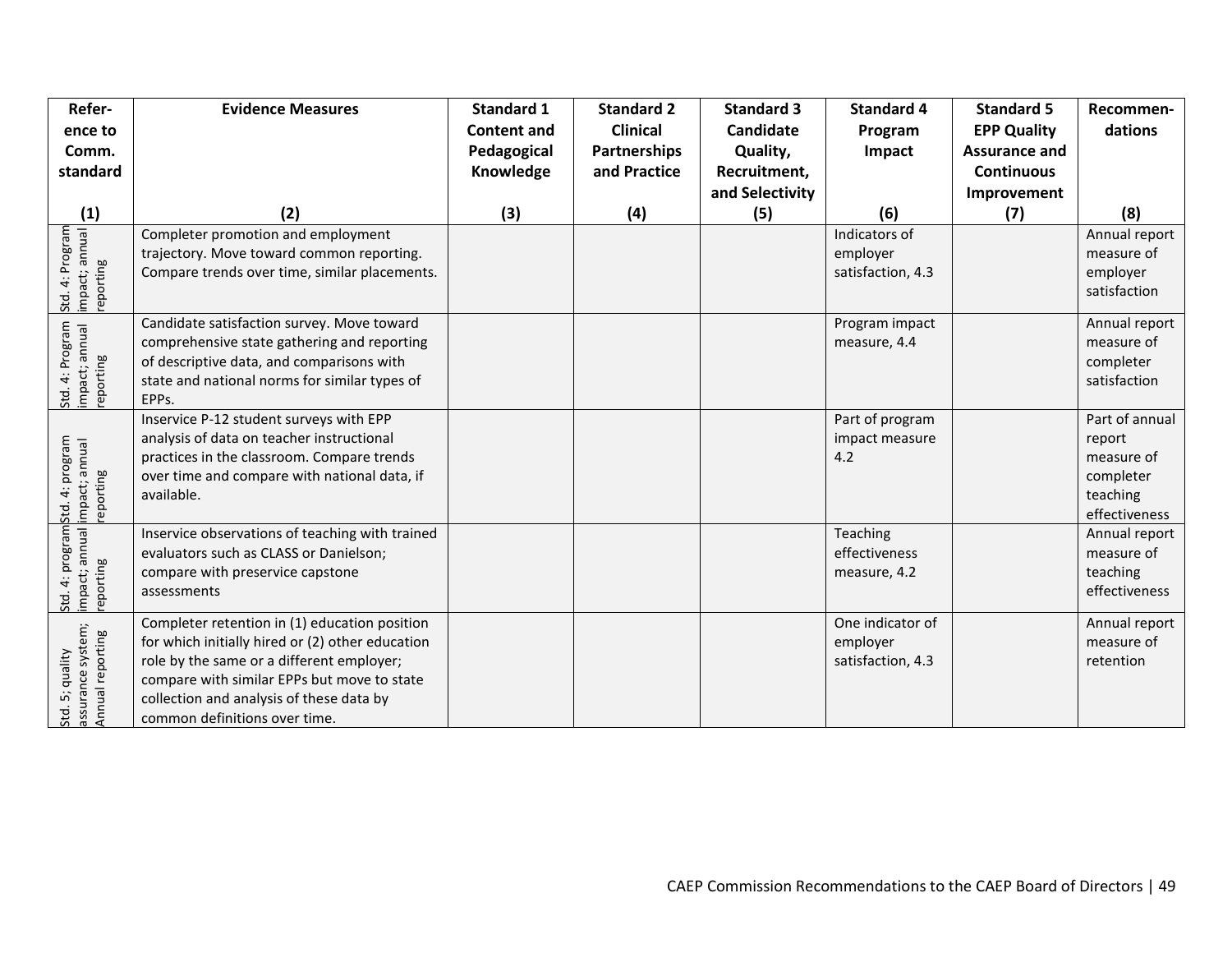<sup>1</sup> U. S. Department of Education. (2013), *For each and every child—a strategy for education equity and excellence*, p. 12. <sup>1</sup> NRC. (2010), p. 180. l

## **STANDARD 1: CONTENT AND PEDAGOGICAL KNOWLEDGE**

<sup>2</sup> Progression levels are described in *InTASC model core teaching standards and learning progressions for teachers 1.0* (2011), pp. 16- 47.

<sup>3</sup> Council of Chief State School Officers [CCSSO]. (2011). *InTASC model core teaching standards*. Retrieved from [http://www.ccsso.org/Resources/Resources\\_Listing.html?search=model+core+teaching+Standards](http://www.ccsso.org/Resources/Resources_Listing.html?search=model+core+teaching+Standards)

National Board for Professional Teaching Standards [NBPTS]. (2002). *What teachers should know and be able to do. Retrieved from*  <http://www.nbpts.org/resources/publications>

<sup>4</sup> Ball, D. L., Thames, M. H., & Phelps, G. (2008). Content knowledge for teaching: What makes it special? *Journal of Teacher Education, 59*(5), 389-407.

Shulman, L. S. (1986). Those who understand: Knowledge growth in teaching. *Educational Researcher, 15*(2), 4-14.<br><sup>5</sup> Schacter, J., & Thum, Y. M. (2004). Paying for high- and low-quality teaching. *Economics of Education R* 

American Council on Education [ACE]. (1999). *To touch the future: Transforming the way teachers are taught. An action agenda for college and university presidents.* Washington, DC.: Author. Retrieved from [http://www.physics.ohio-state.edu/~jossem/REF/115.pdf](http://www.physics.ohio-state.edu/%7Ejossem/REF/115.pdf) Hill, H. C., Rowan, B., & Ball, D. L. (2005). Effects of teachers' mathematical knowledge for teaching on student achievement. *American*  Educational Research Journal, 42 (2), 371-406.<br><sup>6</sup> Shulman, L. (1987). Knowledge and teaching: Foundations of the new reform. *Harvard Educational Review, 57*(1), 1–22.<br><sup>7</sup> Darling-Hammond, L. Power Point presentation, "Su

2013.

<sup>8</sup> Ball, D. L. (2000). Bridging practices: Intertwining content and pedagogy in teaching and learning to teach. *Journal of Teacher* 

*Education, 51*(3), 241-247.<br><sup>9</sup> Cochran, K. F., DeRuiter, J. A., & King, A. R. (1993). Pedagogical content knowing: An integrative model for teacher preparation.

Journal of Teacher Education, 44(4), 263-272).<br><sup>10</sup> Shulman, Knowledge and teaching, p. 13.<br><sup>11</sup> InTASC model core teaching standards, p. 8.<br><sup>12</sup> Goe, L., Bell, C., & Little, O. (2008). Approaches to evaluating teacher eff

Comprehensive Center for Teacher Quality.<br><sup>13</sup> For a discussion of the benefits of family engagement at different developmental stages, please see Harvard Family Research Project's *Family Involvement Makes a Difference* publication series, available online at

[http://www.hfrp.org/FamilyInvolvementMakesADifference.](http://www.hfrp.org/FamilyInvolvementMakesADifference)<br><sup>14</sup> Common Core State Standards Initiative. (2010). *Frequently asked questions.* Retrieved from

<http://www.corestandards.org/assets/CoreFAQ.pdf><br><sup>15</sup> NBPTS. What teachers should know and be able to do.

<sup>16</sup> International Society in Technology Education (ISTE). (2008) Advancing digital age teaching. Retrieved from

<http://www.iste.org/docs/pdfs/nets-t-standards.pdf?sfvrsn=2><br><sup>17</sup> Harvard Family Research Project. (2006/2007). *Family Involvement Makes a Difference* publication series. Retrieved from <http://www.hfrp.org/FamilyInvolvementMakesADifference>

## **STANDARD 2: CLINICAL PARTNERSHIPS AND PRACTICE**

<sup>18</sup> National Council for Accreditation of Teacher Education [NCATE]. (2010). *Transforming teacher education through clinical practice:*  A national strategy to prepare effective teachers. Washington, D. C.: Author.<br><sup>19</sup> Houck, J. W., Cohn, K. C., & Cohn, C. A. (2004). Partnering to lead educational renewal: High-quality teachers, high-quality schools.

New York, NY: Teachers College Press.<br><sup>20</sup> Darling-Hammond, L., & Baratz-Snowden, J. (Eds.). (2005). *A good teacher in every classroom: Preparing the highly qualified teachers our children deserve*, pp. 38-39. San Francisco, CA: Jossey-Bass.<br><sup>21</sup> Grossman, P. (2010). *Learning to practice: The design of clinical experience in teacher preparation. Washington, D.C.: American* 

Association of Colleges for Teacher Education

Ronfeldt, M. (2012). Where should student teachers learn to teach? Effects of field placement school characteristics on teacher retention and effectiveness. *Educational Evaluation and Policy Analysis,* 34:1, 3-26.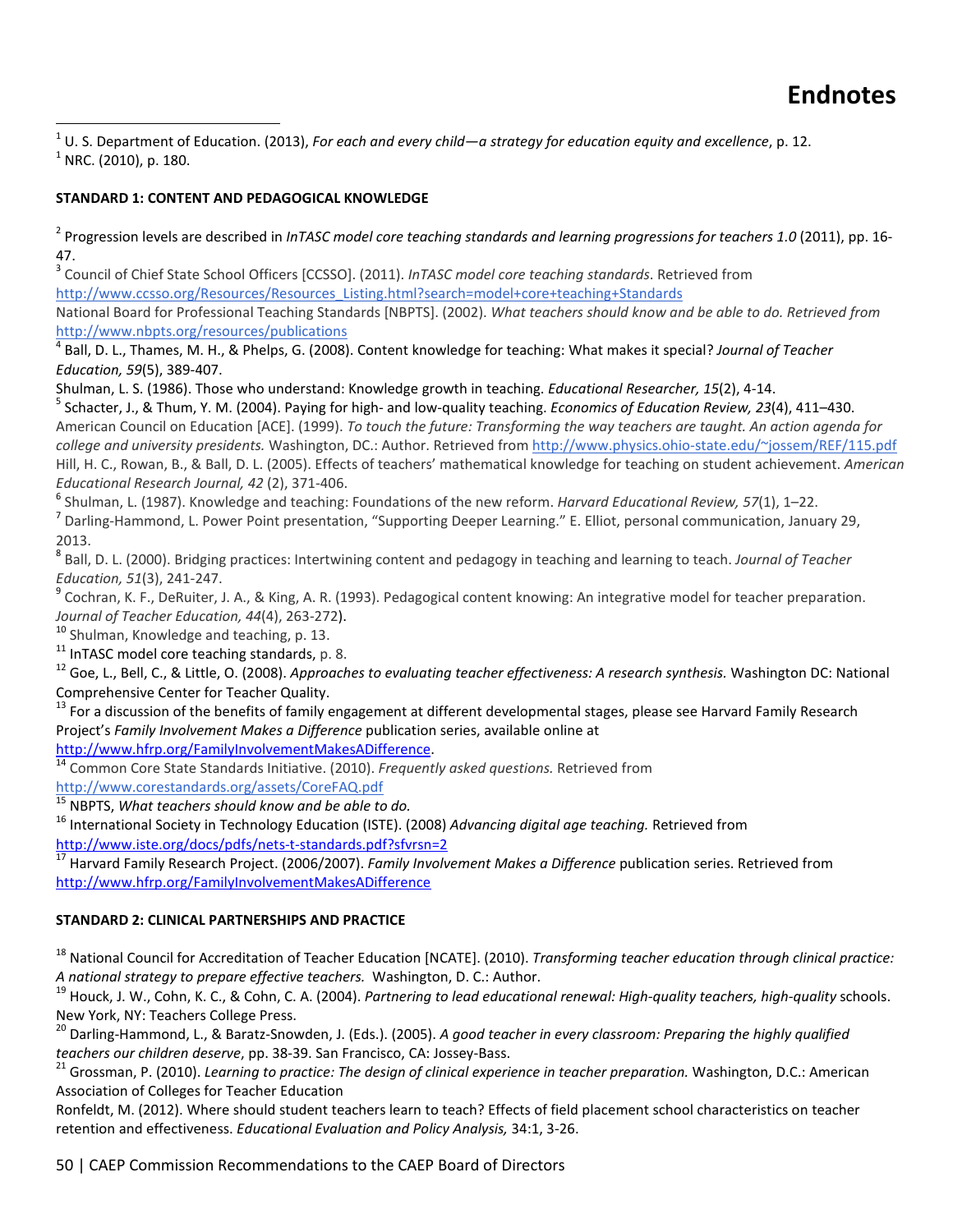<sup>22</sup> NCATE (2010).

<span id="page-52-0"></span><sup>23</sup> National Council for Accreditation of Teacher Education [NCATE]. (2008) *Professional standards for the accreditation of teacher* 

*preparation institutions.* Washington, D. C.: Author.<br><sup>24</sup> NCATE (2010). pp. 5, 6.<br><sup>25</sup> Howey, K. R. (2007). A review of urban teacher residencies (UTRs) in the context of urban teacher preparation, alternative routes to certification, and a changing teacher workforce. Washington, D.C.: NCATE.<br><sup>26</sup> Educational Testing Service [ETS]. (2004) *Where we stand on teacher quality*: An issue paper from ETS, p. 3. Princeton , NJ: Author.

<span id="page-52-2"></span><span id="page-52-1"></span>Retrieved on August 4, 2012, at [http://www.ets.org/Media/Education\\_Topics/pdf/teacherquality.pdf](http://www.ets.org/Media/Education_Topics/pdf/teacherquality.pdf) <sup>27</sup> NRC (2010).

## **STANDARD 3: CANDIDATE QUALITY, RECRUITMENT, AND SELECTIVITY**

<sup>28</sup> National Center for Education Statistics [NCES]. (2011). American's high school graduates: Results of the 2009 NAEP high school *transcript study.* NCES 20111462. Washington, D.C.: U. S. Department of Education. Retrieved from

http://nces.ed.gov/pubsearch/pubsinfo. asp?pubid=20111462 The study shows high school grade point averages as 3.0 for "overall," 2.79 for "core academic" subjects, and 3.14 for "other academic" subjects. SAT "top third" performance is about 1120, and ACT is about 22.8 for English and 23.0 for math. GRE top third on the new scale is about 154.6 for verbal and 154 for quantitative. The minimum criteria may change as standards for admission to teacher education programs become more competitive; the criteria should reflect high standards used by states and recommended by research.<br><sup>29</sup> Koehler, M. J., & Mishra, P. (2009). What is technological pedagogical content knowledge? *Contemporary Issues in Technology and* 

*Teacher Education, 9(1), 60-70.*<br><sup>30</sup> NRC (2010), 181.<br><sup>31</sup> Morrell, J. (2010). Teacher preparation and diversity: When American preservice teachers aren't white and middle class. *Online* 

*Submission*. Retrieved from http://www.academia.edu/257521/ Teacher preparation and diversity when American preservice teachers aren't white and middle class.

<sup>32</sup> Boser, U. (2011). Teacher diversity matters: A state-by-state analysis of teachers of color. *Center For American Progress*. Retrieved from http://www.americanprogress.org/issues/education/ report/2011/11/09/10657/ teacher-diversity- matters/<br><sup>33</sup> Dee, T. 2004. The Race Connection: Are Teachers More Effective with Students who Share their Ethnicity? Educa

59.

Teachers, Race and Student Achievement in a Randomized Experiment. NBER Working Paper Series. National Bureau of Economic Research, Cambridge, MA.41 Working Papers, August 2001.

Goldhaber, D., & Hansen, M. (2010). Race, gender, and teacher testing: How informative a tool is teacher licensure testing?. *American Educational Research Journal*, *47*(1), 218-251. Retrieved from http://aer.sagepub.com/content/47/1/218.full.pdf Hanushek, E., Kain,J.,O'Brian, D., and S. Rivikin. 2005. The Market for Teacher Quality. Working Paper 11154. Retrieved from http://www.nber.org/papers/w11154

<sup>34</sup> Bireda, S. & Chait, R. (2011). Increasing teacher diversity: Strategies to improve the teacher workforce. *Center For American Progress*. Retrieved from: http://www.americaprogress.org<br><sup>35</sup> National Collaboration on Diversity in the Teaching Force. (2004). *Assessment of diversity in America's teaching force: A call to* 

action, p. 9. Retrieved from <u>http://www.ate1.org/pubs/ uploads/diversityreport.pdf</u><br><sup>36</sup> National Collaboration on Diversity in the Teaching Force (2004) and Bireda and Chait (2011).<br><sup>37</sup> Bireda and Chait (2011), 30.<br><sup>38</sup>

http://www.ncei.com/Profile\_Teachers\_US\_2011.pdf<br><sup>39</sup> NCATE (2010).

<sup>40</sup> Teacher Shortage Areas Nationwide Listing: 1990-1991 through 2012-2013. (April 2012). U.S. Department of Education, Office of Postsecondary Education. Retrieved from http:// www2.ed.gov/about/offices/list/ope/pol/tsa.html

<sup>41</sup> Bushaw, W., Lopez, L. (2011). *Betting on teachers: The 43<sup>rd</sup> annual Phi Delta Kappa/Gallup Poll of public's attitudes toward the<br>public schools. Phi Delta Kappan 93(1), 8-26.* 

<sup>42</sup> American Federation of Teachers [AFT]. (2012), Raising the bar: Aligning and elevating teacher preparation and the education profession. Washington, D. C.: Author.

<sup>43</sup> Ball, D., Hill, H., Rowan, B. (2005). Effects of Teachers' Mathematical Knowledge for Teaching on Student Achievement. *American Educational Research Journal.* 42(2), 371-406.

Floden,R. & M. Maniketti. 2005. Research on the Effects of Coursework in the Arts and Sciences and in the Foundations of Education. *In Studying Teacher Education: The report of the AERA Panel on Research and Teacher Education*. Eds. Cochran-Smith, M. & K.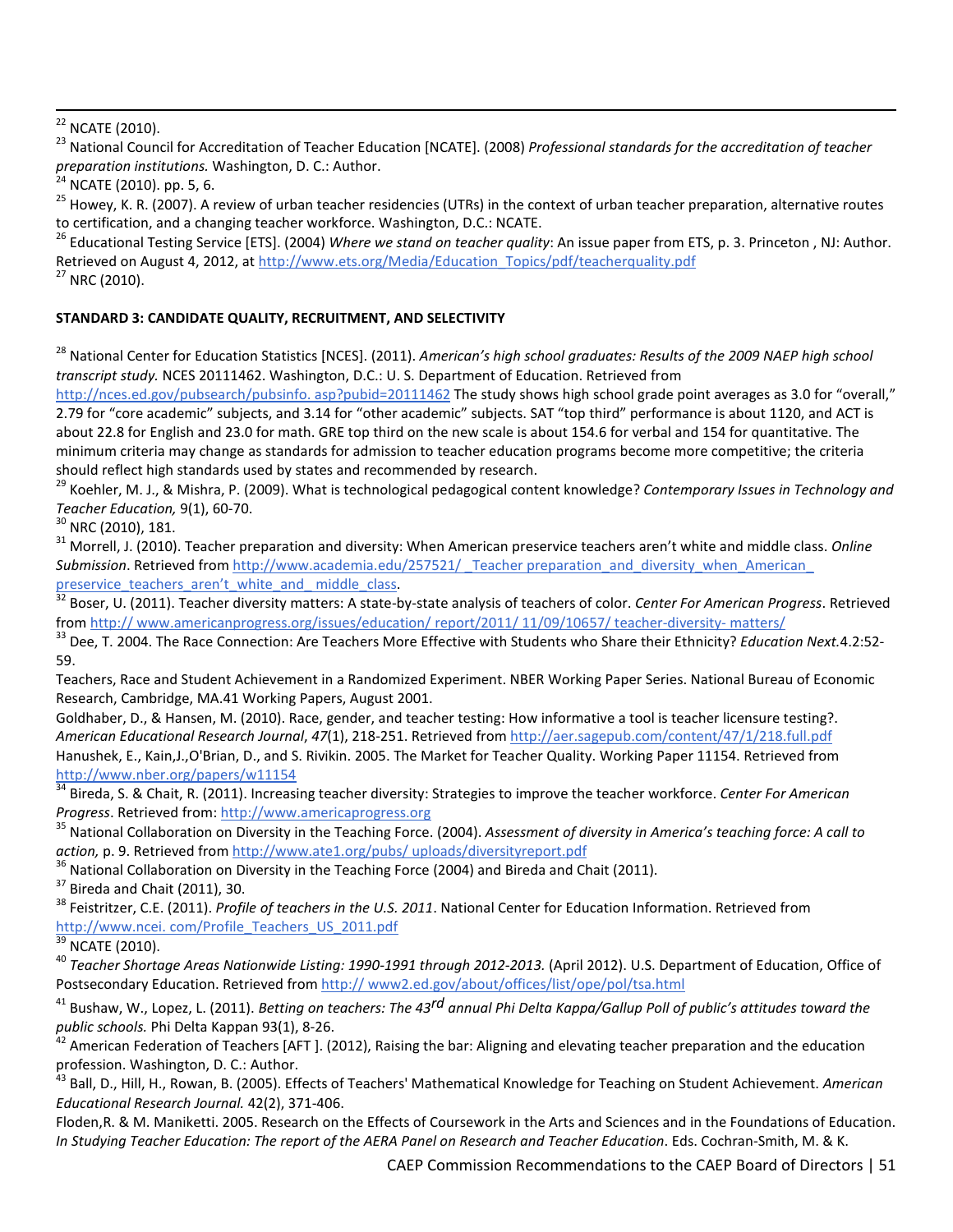Zeichner. (Meta-analysis of previous research.)

Wayne, A., and P. Young. (2003). Teacher Characteristics and Student Achievement Gains: A Review. *Review of Educational Research*  73(1). 89-122. (Meta-analysis of previous research.)<br><sup>44</sup> Auguste, B., Kihn, P., & Miller, M. (2010). Closing the talent gap: Attracting and retaining top-third graduates to careers in

teaching: An international and market research-based perspective. McKinsey & Company. Retrieved from http:// mckinseyonsociety.com/closing-the-talent-gap/<br><sup>45</sup> Whitehurst, G. (2002). *Strengthen teacher quality: Research on teacher preparationand professional development. White House* 

Conference on Preparing Tomorrow's Teachers. U. S. Department of Education. Retrieved from http://www2.ed.gov/admins/tchrqual/learn/ preparing teachers conference/whitehurst.html

 $\overline{\phantom{a}}$ 

NRC (2010).<br><sup>46</sup> Levin, H. M. (1970). A cost-effectiveness analysis of teacher selection. Journal of Human Resources, 5(1), 24-33.<br><sup>47</sup> Rockoff, J. E., Jacob, B. A., Kane, T. J., & Staiger, D. O. (2011). Can you recognize

<span id="page-53-0"></span>*Education Finance and Policy, 6*(1), 43-74.<br><sup>48</sup> Duckworth, A. L., Peterson, C., Matthews, M. D., & Kelly, D. R. (2007). Grit: Perseverance and passion for long-term goals. *Journal of Personality and Social Psychology, 92*(6),1087- 1101. Also see Haberman, M. (2000). What makes a teacher education program relevant preparation for teaching diverse students in urban poverty schools? (The Milwaukee Teacher Education Center Model). and

<span id="page-53-1"></span>Harding, H. (2012). Teach for America: Leading for change. *Educational Leadership*, 69(8), 58-61.<br><sup>49</sup> Dobbie, W. (2011). Teacher characteristics and student achievement: Evidence from Teach for America. Harvard Universit

<sup>50</sup> Danielson. C. (2009). A framework for learning to teach. *Educational Leadership*. 66. Retrieved from

http://www.ascd.org/publications/educational-[leadership/summer09/vol66/num09/A-Framework-](http://www.ascd.org/publications/educational-%20leadership/summer09/vol66/num09/A-Framework-%20for-Learning-to-Teach.aspx) for-Learning-to-Teach.aspx<br><sup>51</sup> Ball, D. (2008). Mathematical Knowledge for Teacher and the Mathematical Quality of Instruction: An

<span id="page-53-2"></span><sup>52</sup> Measures of Effective Teaching Project. (2010). Working with teachers to develop fair and reliable measures of effective teaching.

Retrieved from <u>http://www.metproject.org/downloads/met- framing-paper.pdf</u><br><sup>53</sup> Lemov, D. (2010). *Teach like a champion: 49 Techniques that Put Students on the Path to College (K-12). San Francisco: Jossey-*Bass.

<sup>54</sup> Henry, T., et al. (2012). The effects of experience and attrition for novice high-school science and mathematics teachers. *Science*,

335, 1118-1121. Retrieved from http://www.sciencemag.org/content/335/6072/1118.full.pdf<br><sup>55</sup> Noell, G., & Burns, J. (2006). *Value-added assessment of teacher preparation: An illustration of emerging technology.* Journal o Teacher Education Vol. 57, 37-50. Retrieved from http://jte.sagepub.com/content/57/1/ 37.full.pdf+html<br><sup>56</sup>Whitehurst (2002).<br><sup>57</sup> NRC (2010)

CCSSO (2011).

<sup>58</sup> CCSSO (2011).<br><sup>59</sup> Danielson (2009).<br><sup>60</sup> See, for example, Rodgers, C. & Raider-Roth, M. (2006), *Presence in teaching. Teachers and teaching: Theory and practice,* 12(3) 265-287. See also Barker, L. & Borko, H. (2011). Conclusion: Presence and the art of improvisational teaching. In Sawyer, R. K. (ed), *Structure and improvisation in creative teaching* (279-293). New York: Cambridge University Press. See also, Joint project of Stanford University and AACTE to develop a preservice education "teacher performance assessment." See description at this URL: <http://edtpa.aacte.org/wp-content/uploads/2013/01/using-edTPA.pdf>

## **STANDARD 4: PROGRAM IMPACT**

 $61$  NRC (2010).<br> $62$  University of Wisconsin, Value Added Research Center (2013), Student Growth and Value-Added Information as Evidence of Educator Preparation Program Effectiveness: A Review, Draft prepared for CAEP.

<sup>63</sup> Ewell, P. (2013). *Report of the data task force to the CAEP Commission on Standards and Performance Reporting*, CAEP. American Psychological Association (2013). *Applying Psychological Science to Using Data for continuous Teacher Preparation Program Improvement,* Draft, Report of a Board of Educational Affairs Task Force.

University of Wisconsin, Value Added Research Center (2013).

<sup>64</sup> Ferguson, Ronald F. (2012). Can student surveys measure teaching quality? *Phi Delta Kappan*, 94:3, 24-28.

## **STANDARD 5: PROVIDER QUALITY AND CONTINUOUS IMPROVEMENT**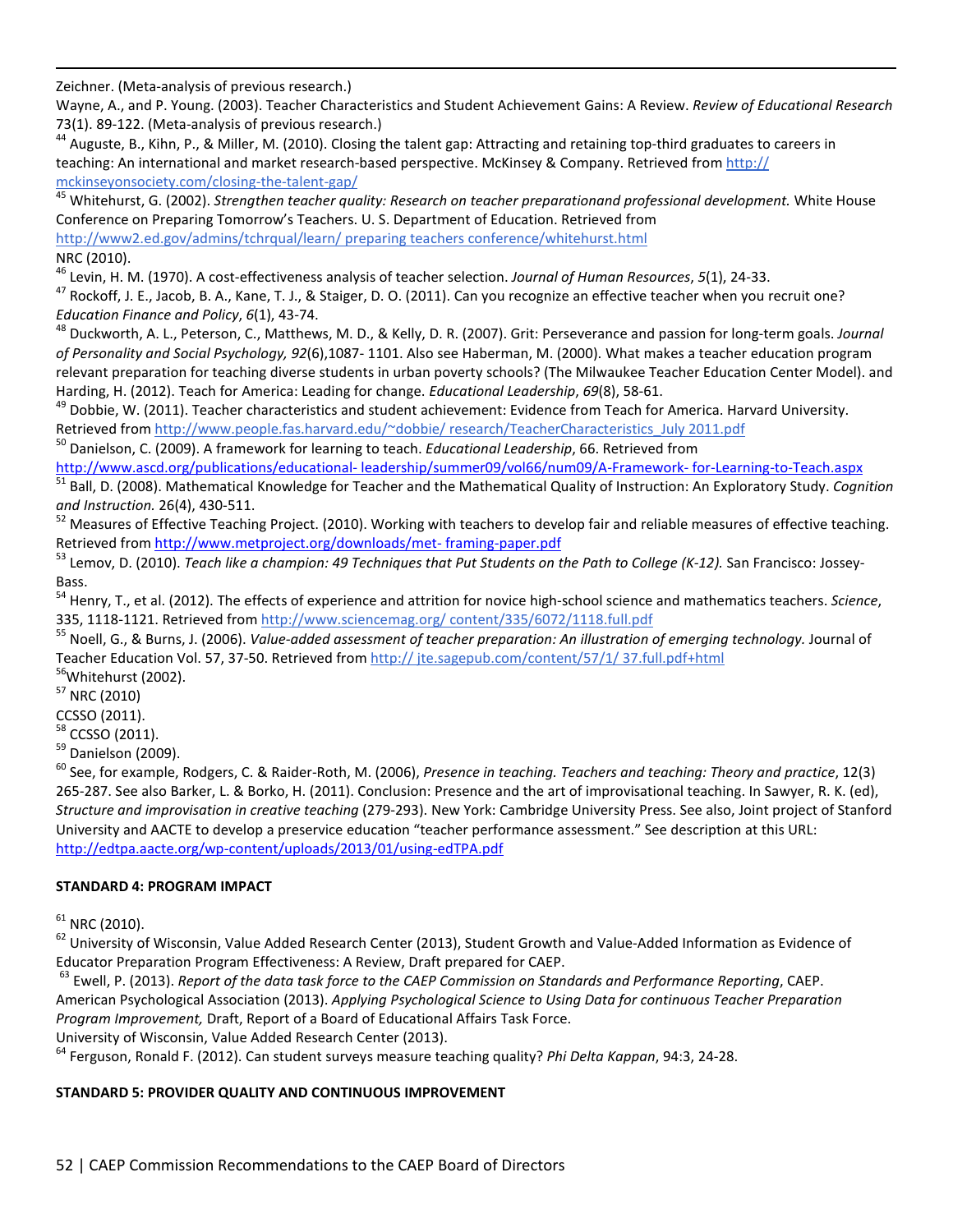<sup>65</sup> Ruben, B. R. (2010). *Excellence in higher education guide. An integrated approach to assessment, planning, and improvement in colleges and universities.* Washington, D.C.: National Association of College and University Business Officers. Baldrige Performance Excellence Program. (2011). *2011-2012 Education criteria for performance excellence.* Gaithersburg, MD: Author.

<sup>66</sup> The use of "development" is based on InTASC's *Standard #1: Learner Development. The teacher understands how learners grow and develop, recognizing that patterns of learning and development vary individually within and across the cognitive, linguistic, social, emotional, and physical areas, and designs and implements developmentally appropriate and challenging learning experiences.*

 $67$  NRC. (2010).

 $\overline{a}$ 

Bransford, J., Darling-Hammond, L., & Lepage, P. (2005). In L. Darling-Hammond, & J. Bransford (Eds.), *Preparing teachers for a changing world. What teachers should learn and be able to do* (pp. 1- 39). San Francisco, CA: Jossey-Bass.

Zeichner, K. M., & Conklin, H. G. (2005). Teacher education programs. In M. Cochran-Smith, & K. M. Zeichner (Eds.), *Studying teacher education* (pp. 645-735)*.* Mahwah, NJ: Lawrence Erlbaum Associates.

NCATE. (2010).

<sup>68</sup> Ewell, P. (2012). *Recent trends and practices in accreditation: Implications for the development of standards for CAEP.* Washington, DC: CAEP.

<sup>69</sup> Langley G.L., Nolan K.M., Nolan T.W., Norman C.L. & Provost L.P. (2009). *[The improvement guide: A practical approach to](http://www.ihi.org/knowledge/Pages/Publications/ImprovementGuidePracticalApproachEnhancingOrganizationalPerformance.aspx)  [enhancing organizational performance](http://www.ihi.org/knowledge/Pages/Publications/ImprovementGuidePracticalApproachEnhancingOrganizationalPerformance.aspx)* (2nd ed). San Francisco: Jossey-Bass Publishers.<br><sup>70</sup> Bryk, A.S., Gomez, L.M. & Grunow, A. (2010). *Getting ideas into action: Building networked improvement communities in* 

*education*, Stanford, CA: Carnegie Foundation for the Advancement of Teaching. Essay retrieved from

<span id="page-54-0"></span><http://www.carnegiefoundation.org/spotlight/webinar-bryk-gomez-building-networked-improvement-communities-in-education>

#### <span id="page-54-1"></span>**ADDITIONAL RECOMMENDATIONS OF THE CAEP COMMISSION**

<span id="page-54-2"></span> $^{71}$  Ewell, P. (2012).<br> $^{72}$  NRC (2010). pp. 182, 183.

## <span id="page-54-4"></span><span id="page-54-3"></span>**CROSS-CUTTING THEMES**

<span id="page-54-5"></span><sup>73</sup> National Center for Education Statistics, Digest of Education Statistics, Table 44, 2012 U. S. Department of Education.<br><sup>74</sup> Bureau of the Census (2001). Population 5 Years and Over Who Spoke a Language Other Than Eng

<span id="page-54-6"></span>and English-Speaking Ability, Appendix Table 1. Retrieved at:<http://www.census.gov/hhes/socdemo/language/data/acs/ACS-12.pdf><br><sup>75</sup> U. S. Department of Education, op. cit., p. 22.<br><sup>76</sup> Adapted from InTASC (2011).<br><sup>77</sup> 34 CF

<span id="page-54-7"></span>

<span id="page-54-10"></span><span id="page-54-9"></span><span id="page-54-8"></span><sup>78</sup> The use of "development" is based on InTASC's *Standard #1: Learner Development. The teacher understands how learners grow and develop, recognizing that patterns of learning and development vary individually within and across the cognitive, linguistic,*  social, emotional, and physical areas, and designs and implements developmentally appropriate and challenging learning *experiences.*

## **RECOMMENDATIONS ON EVIDENCE IN ACCREDITATION**

<sup>79</sup> Ewell, P. (2013). *Report of the data task force.*<br><sup>80</sup> Ewell, P. (2013). *Principles for measures used in the CAEP accreditation process, CAEP.*<br><sup>81</sup> Ewell, P. (2012). *Recent trends.*<br><sup>82</sup> Kahl, Stuart, Hofman, Pete practicing teachers, Prepared for the Council for the Accreditation of Educator Preparation.<br><sup>83</sup> Ruben, B. R. (2010). *Excellence in higher education guide. An integrated approach to assessment, planning, and improvement* 

*colleges and universities.* Washington, D.C.: National Association of College and University Business Officers.

Baldrige (2011).

Bryk, A.S., Gomez, L.M. & Grunow, A. (2010).